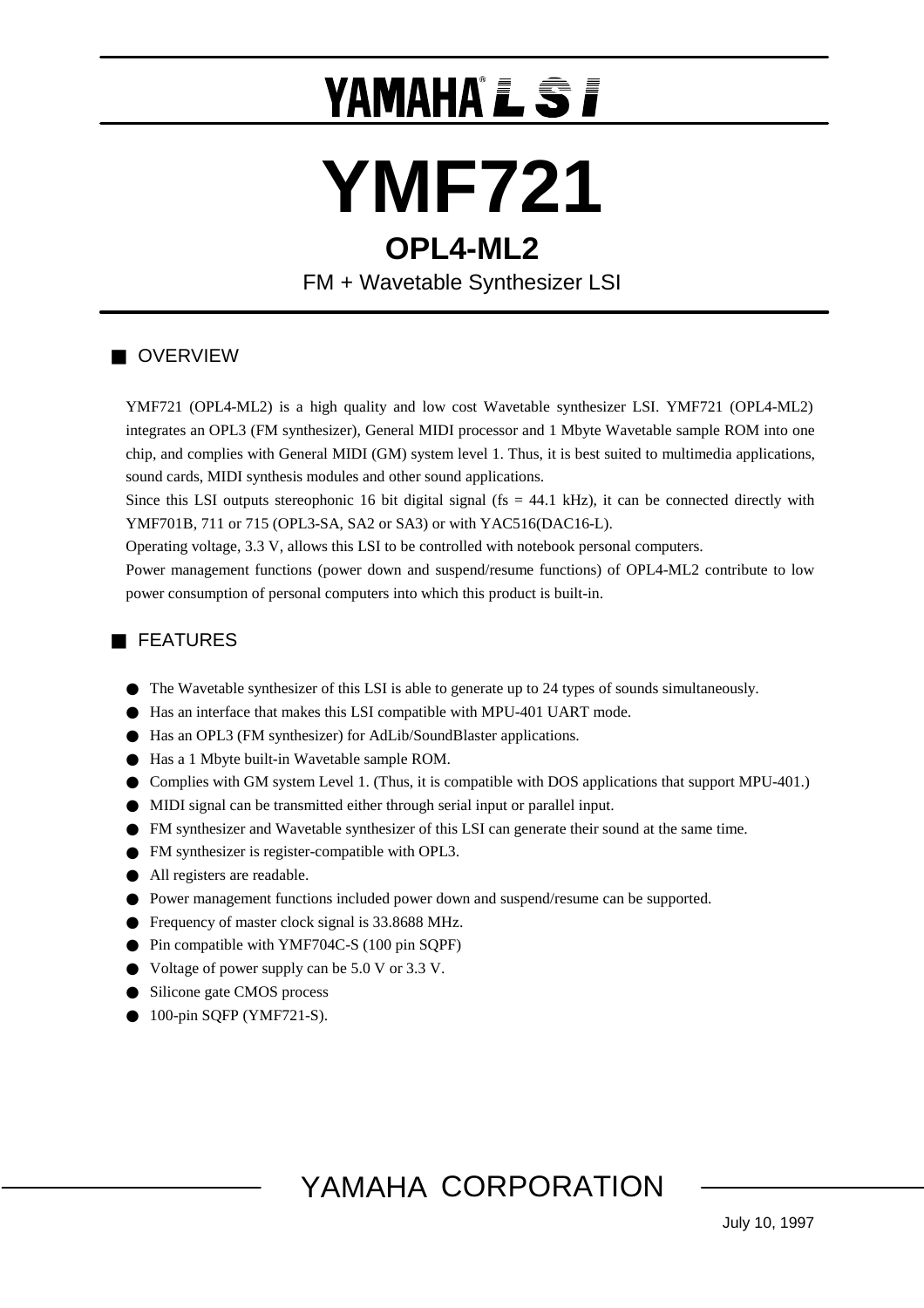## PIN CONFIGURATION

## YMF721-S



100 pin SQFP Top View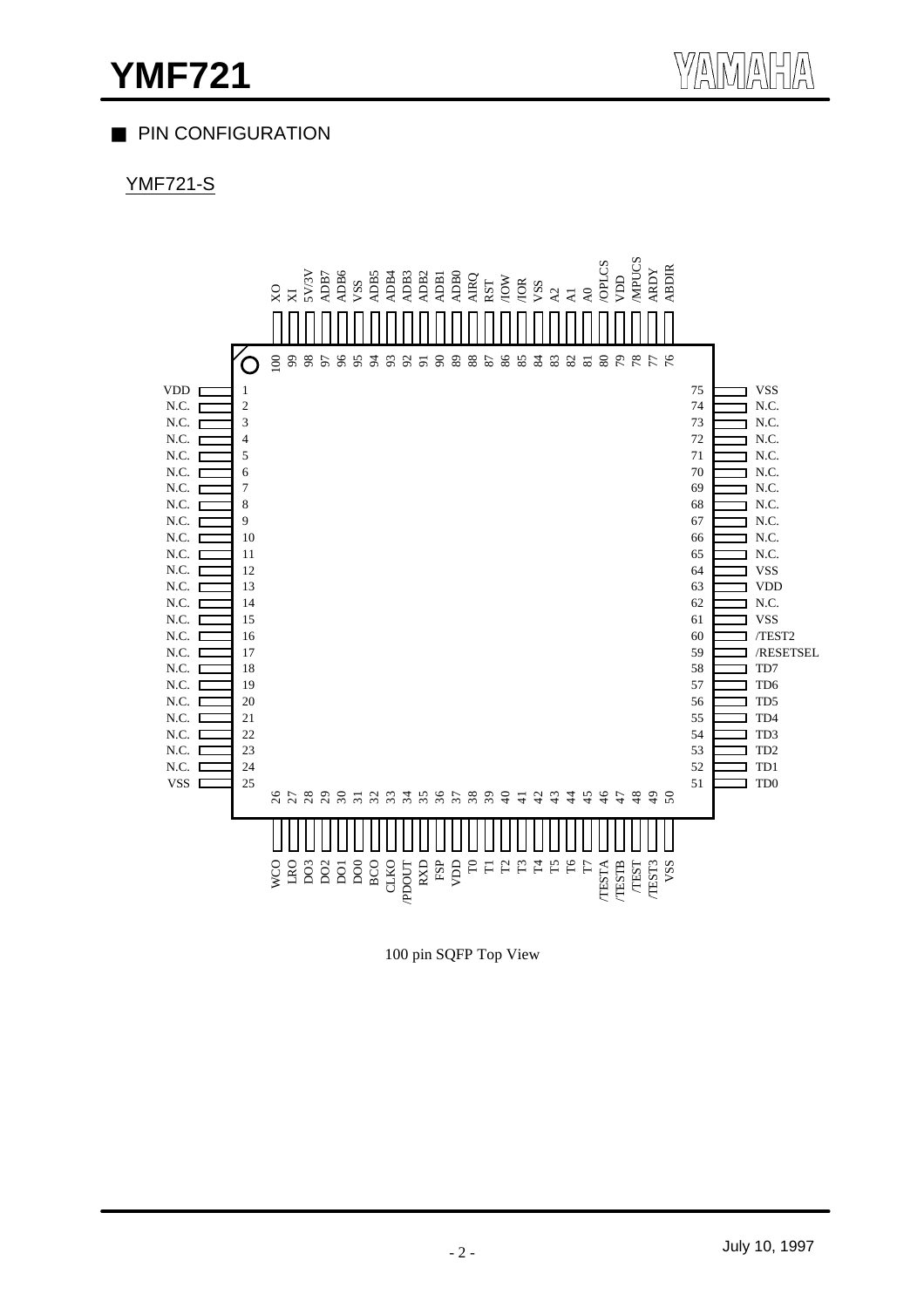## PIN DESCRIPTION

| ISA bus interface : 19 pins |      |          |             |             |                                               |  |
|-----------------------------|------|----------|-------------|-------------|-----------------------------------------------|--|
| Pin name                    | pins | $\rm LO$ | <b>Type</b> | <b>Size</b> | Function                                      |  |
| $ADB7-0$                    | 8    | I/O      | <b>TTL</b>  | 2mA         | Data bus                                      |  |
| $A2-0$                      | 3    |          | <b>TTL</b>  |             | Address bus                                   |  |
| /MPUCS                      |      |          | <b>TTL</b>  |             | MPU401 chip select                            |  |
| /OPLCS                      |      |          | <b>TTL</b>  |             | FM/Wavetable/Command/Control chip select      |  |
| /IOW                        |      |          | <b>TTL</b>  |             | Write enable                                  |  |
| /IOR                        |      |          | <b>TTL</b>  |             | Read enable                                   |  |
| <b>RST</b>                  |      |          | <b>TTL</b>  |             | Initial clear input                           |  |
| <b>AIRQ</b>                 |      | $\Omega$ | <b>TTL</b>  | 2mA         | Interrupt signal ("H" : Interrupt)            |  |
| <b>ABDIR</b>                |      | $\Omega$ | <b>TTL</b>  | 2mA         | Selection of data transfer direction          |  |
|                             |      |          |             |             | ("L": YMF721"<br>Host)                        |  |
| ARDY                        |      | OD       | <b>TTL</b>  | 12mA        | I/O channel ready/busy selection ("L" : Busy) |  |

| MIDI interface $: 2 \text{ pins}$ |      |     |            |             |                                                |  |
|-----------------------------------|------|-----|------------|-------------|------------------------------------------------|--|
| Pin name                          | pins | I/O | $TV$ pe    | <b>Size</b> | <b>Function</b>                                |  |
| <b>RXD</b>                        |      |     | TTL        |             | MIDI serial data input                         |  |
| <b>FSP</b>                        |      |     | <b>TTL</b> |             | Selection of MIDI serial/parallel transmission |  |
|                                   |      |     |            |             | ('H": Parallel, 'L": Serial)                   |  |

| Serial audio interface : 8 pins |      |          |             |             |                                                   |  |
|---------------------------------|------|----------|-------------|-------------|---------------------------------------------------|--|
| Pin name                        | pins | I/O      | Type        | <b>Size</b> | Function                                          |  |
| <b>CLKO</b>                     |      | $\Omega$ | <b>CMOS</b> | 8mA         | Clock output $(384\text{fs} = 16.9344\text{MHz})$ |  |
| <b>BCO</b>                      |      | $\Omega$ | <b>CMOS</b> | 2mA         | Bit clock output $(48fs = 2.1168MHz)$             |  |
| <b>LRO</b>                      |      | $\Omega$ | <b>CMOS</b> | 2mA         | L/R clock output $fs = 44.1kHz$ )                 |  |
| <b>WCO</b>                      |      | $\Omega$ | <b>CMOS</b> | 2mA         | Word clock output $(2fs = 88.2kHz)$               |  |
| DO <sub>3</sub>                 |      | $\Omega$ | <b>CMOS</b> | 2mA         | Effect send output                                |  |
| DO <sub>2</sub>                 |      | $\Omega$ | <b>CMOS</b> | 2mA         | $MIX$ (FM + Wavetable) output                     |  |
| DO <sub>1</sub>                 |      | $\Omega$ | <b>CMOS</b> | 2mA         | Wavetable output                                  |  |
| DO <sub>0</sub>                 |      | $\Omega$ | <b>CMOS</b> | 2mA         | FM output                                         |  |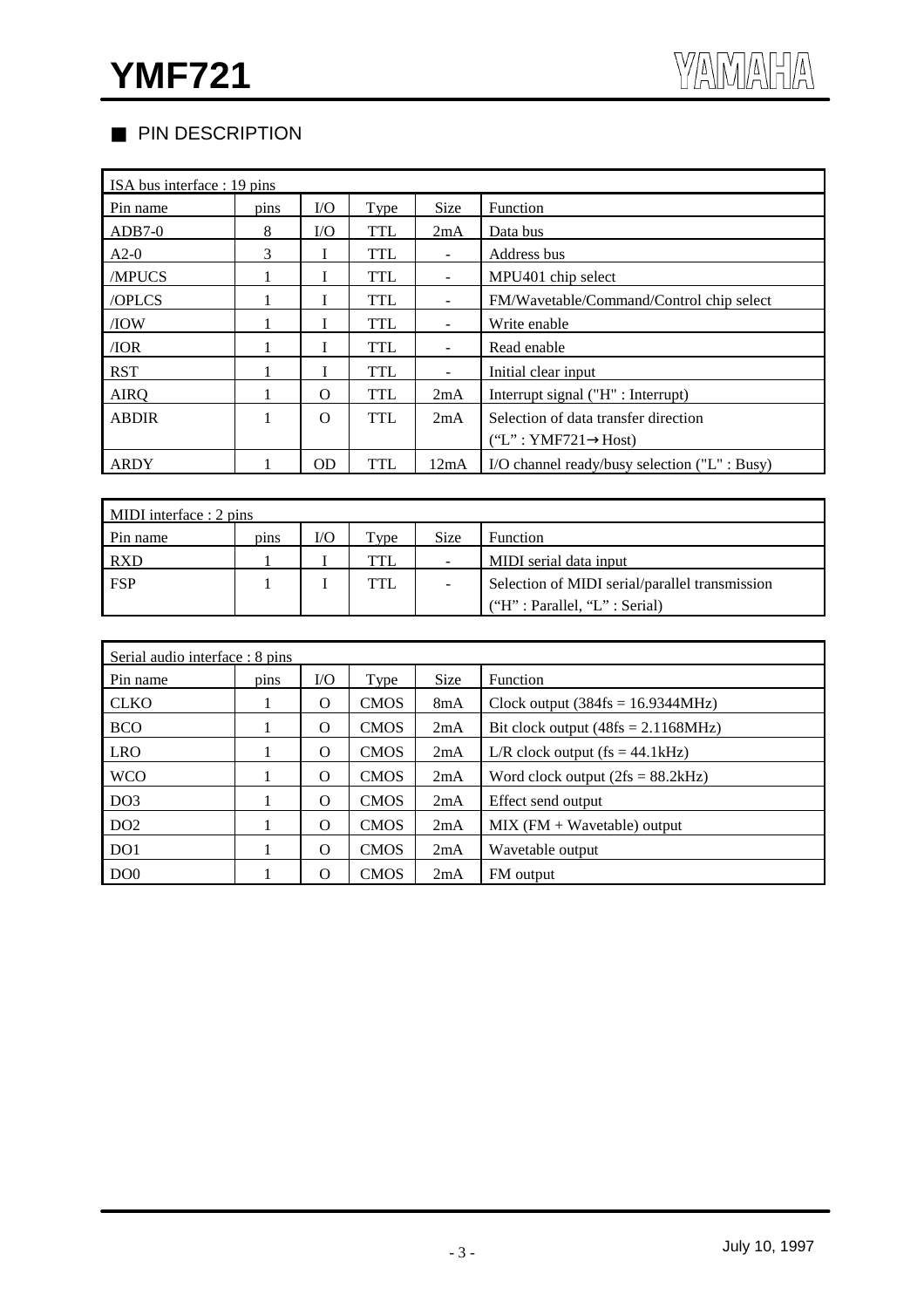| Others: 39 pins  |      |          |             |             |                                                     |
|------------------|------|----------|-------------|-------------|-----------------------------------------------------|
| Pin name         | pins | I/O      | Type        | <b>Size</b> | Function                                            |
| 5V/3V            |      |          | <b>CMOS</b> |             | Selection of power supply                           |
| <b>/RESETSEL</b> |      | $I+$     | TTL         |             | RST signal polarity control pin                     |
|                  |      |          |             |             | (When this pin is at "L", RST is active at "L".)    |
| /PDOUT           |      | $\Omega$ | <b>CMOS</b> | 2mA         | Power down control output                           |
| XI               |      | I        | <b>CMOS</b> | 2mA         | Crystal oscillator connection or master clock input |
|                  |      |          |             |             | $(33.8688 \text{ MHz})$                             |
| XO               |      | $\Omega$ | <b>CMOS</b> | 2mA         | Crystal oscillator connection pin                   |
| N.C.             | 34   |          |             |             | To be open at normal use.                           |

| LSI test pins $: 21$ pins |      |          |             |             |                           |  |  |
|---------------------------|------|----------|-------------|-------------|---------------------------|--|--|
| Pin name                  | pins | I/O      | Type        | <b>Size</b> | <b>Function</b>           |  |  |
| /TESTA                    |      | I+       | TTL         |             | To be open at normal use. |  |  |
| <b>TESTB</b>              |      | $I+$     | TTL         |             | To be open at normal use. |  |  |
| <b>TEST</b>               |      | $I+$     | TTL         |             | To be open at normal use. |  |  |
| TEST <sub>2</sub>         |      | $I+$     | TTL         |             | To be open at normal use. |  |  |
| /TEST3                    |      | $I+$     | TTL         |             | To be open at normal use. |  |  |
| T7-0                      | 8    | $\Omega$ | <b>CMOS</b> | 2mA         | To be open at normal use. |  |  |
| $TD7-0$                   | 8    | $V$ O    | <b>CMOS</b> | 2mA         | To be open at normal use. |  |  |

| Power supply, ground : 11 pins |      |     |                          |                          |                                            |  |
|--------------------------------|------|-----|--------------------------|--------------------------|--------------------------------------------|--|
| Pin name                       | pins | I/O | $TV$ pe                  | <b>Size</b>              | Function                                   |  |
| <b>VDD</b>                     |      | -   | $\overline{\phantom{a}}$ | $\sim$                   | Power supply (put on $+5.0$ V or $+3.3$ V) |  |
| <b>VSS</b>                     |      | -   | -                        | $\overline{\phantom{0}}$ | Ground                                     |  |

Total : 100 pins

Note : I+ : Input pin with built-in pull-up resistor, OD : Open drain output pin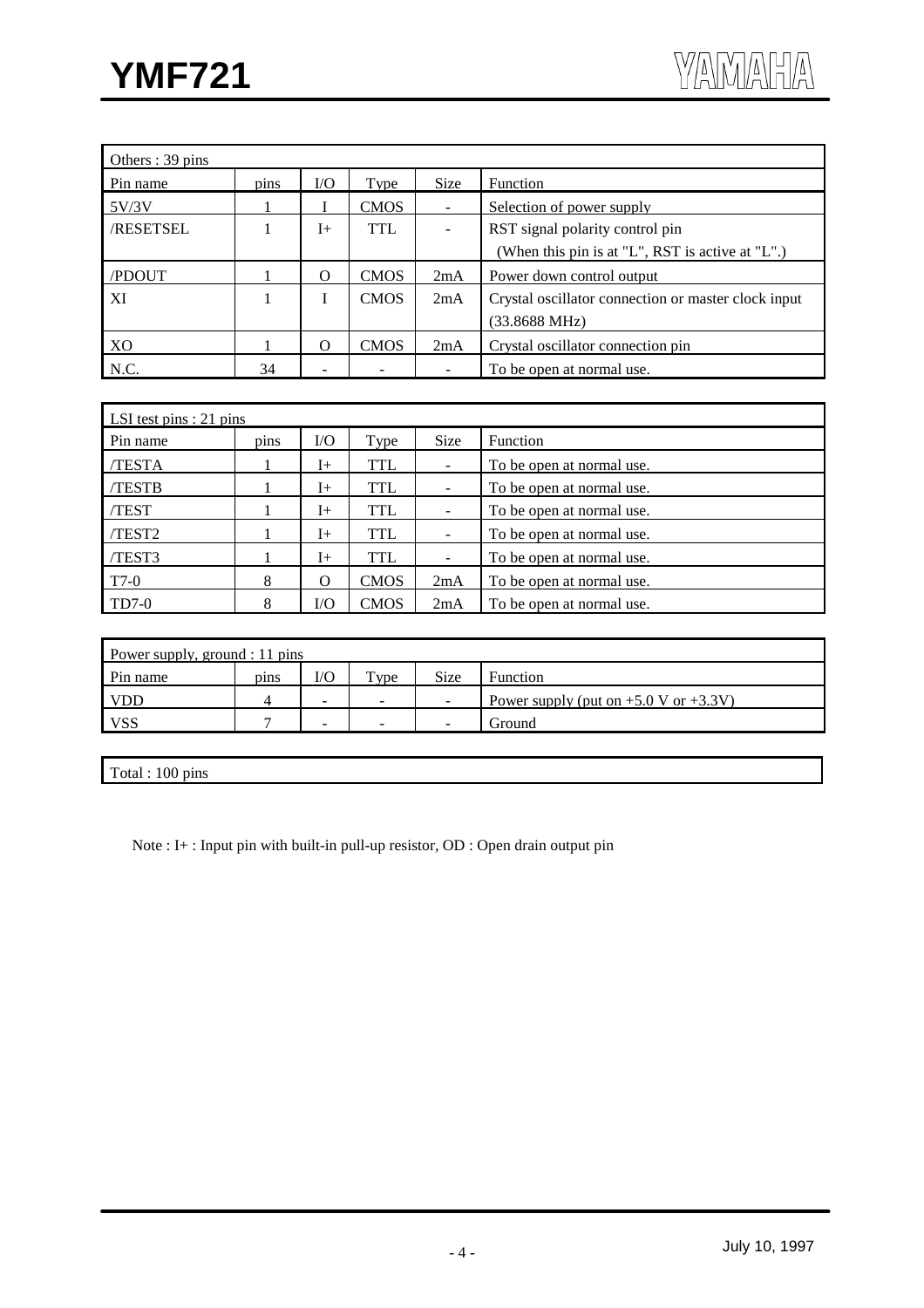## BLOCK DIAGRAM

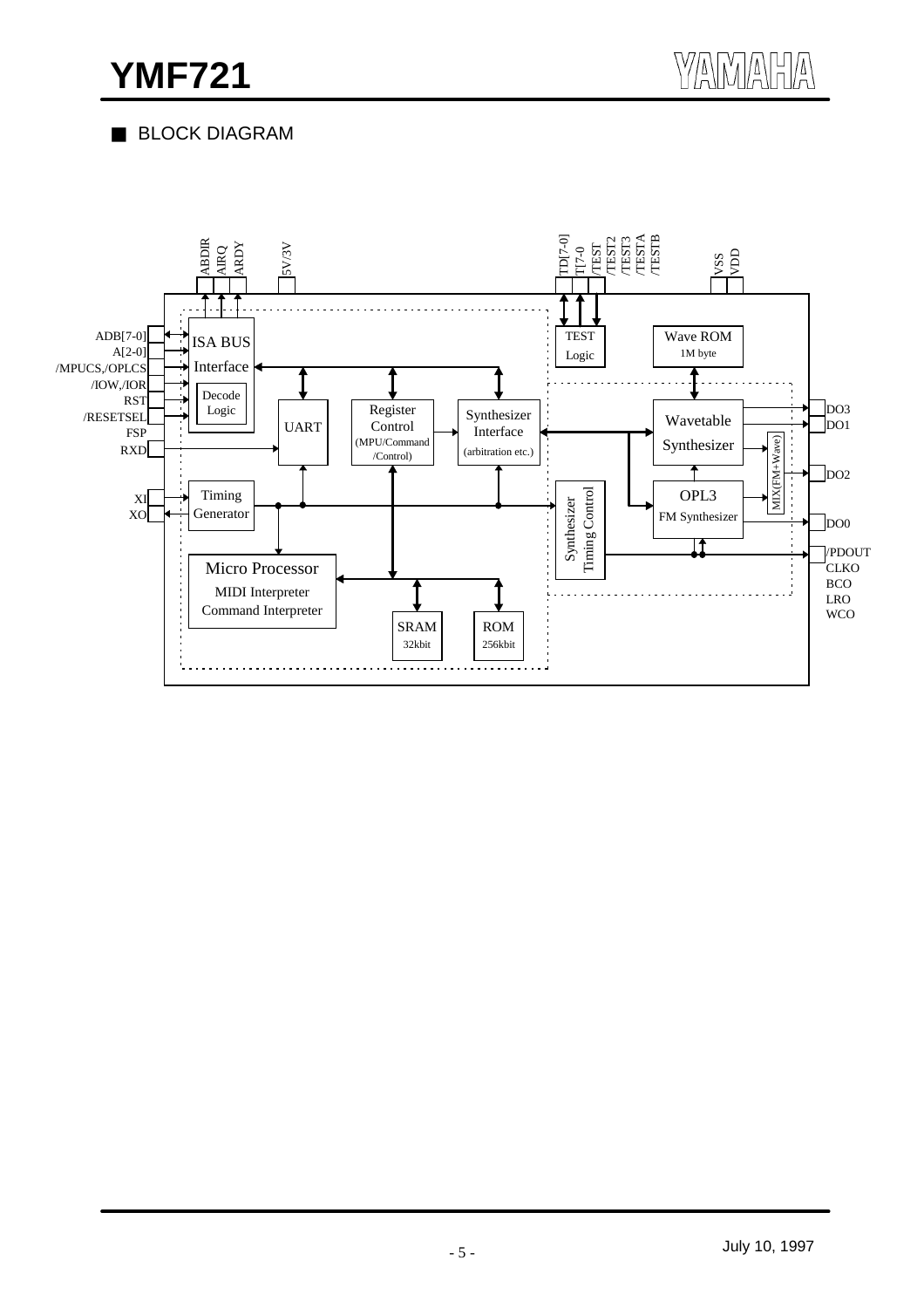## FUNCTIONS

## 1. 1. Example of system configuration

## 1-1. System with MPU401 UART

This section describes two examples of systems that have an MPU401 UART in them. In these examples, YMF701B, 711 or 715 (OPL3-SA, SA2 or SA3) has a built-in MPU401 UART.

#### **(1) ISA BUS Connect System**



#### Note :

YMF721 (OPL4-ML2) has MPU401 UART in it. Thus, for the above case, TXD of YMF7xx (OPL3-SAx) is connected with RXD of YMF721 (OPL4-ML2) and MPU401 port (/MPUCS) of YMF721 (OPL4-ML2) is disabled so that YMF7xx(OPL3-SAx) sends MIDI data directly to YMF721 (OPL4-ML2).

For the above case, FM synthesizer of YMF7xx (OPL3-SAx) is disabled and the one in YMF721 (OPL4- ML2) is made active. (This control is made through /EXTEN pin of YMF7xx.) For the above system, the data bus that connects with YMF721(OPL4-ML2) gains access to FM-synthesizer/Command/Control port of YMF721(OPL4-ML2). (Chip select signal is outputted from /SYNCS pin of YMF7xx.)

For the source of master clock to be inputted to XI pin of YMF721 (OPL4-ML2), it is recommended to use CLKO pin of YMF7xx (OPL3-SAx). For other methods, a crystal oscillator can be used by attaching it to XI and XO pins of YMF721 (OPL4-ML), or a clock of 33.8688 MHz supplied from the system can be used. When serial data outputs of YMF721 (OPL4-ML2), BCO, LRO and DO2 pins, are connected with external serial data interface (BCLK\_ML, LRCK\_ML, SIN\_ML) of YMF7xx (OPL3-SAx), the serial data is converted to analog signal in YMF7xx (OPL3-SAx) and outputted as analog signal.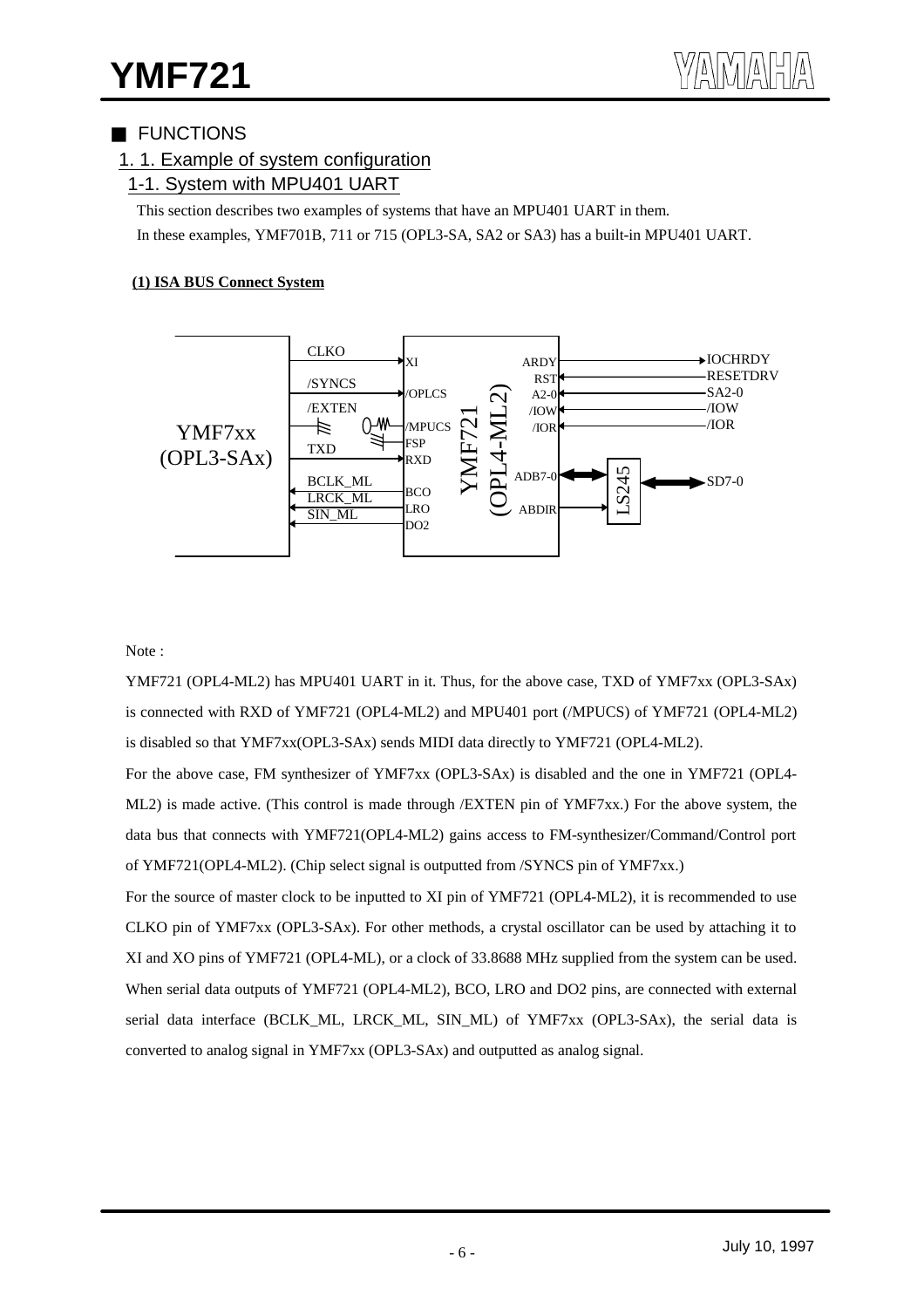#### **(2) No ISA BUS Connect System**



#### Note :

YMF721 (OPL4-ML2) has MPU401 UART in it. Thus, for the above case, TXD of YMF7xx (OPL3-SAx) is connected with RXD of YMF721 (OPL4-ML2) and MPU401 port (/MPUCS) of YMF721 (OPL4-ML2) is disabled so that YMF7xx(OPL3-SAx) sends MIDI data directly to YMF721 (OPL4-ML2).

The above system does not connect YMF721 (OPL4-ML2) and ISA bus, which is an example of Wavetable upgrade solution represented by the Wavetable daughter card. Input pins of the ISA bus interface should be pulled up externally. At this time, FM synthesizer/Command/Control ports are disabled, but the power down function is enabled by receiving System Exclusive Message on the MIDI data, except that Suspend/Resume function is disabled.

As a source of master clock for YMF721 (OPL4-ML2), use a crystal oscillator by connecting it to XI and XO pins, or use the clock of 33.8688 MHz from the system. Connect BCO, LRO, DO2, /PDOUT and CLKO directly to YAC516 (DAC16-L) as shown to convert serial data output to analog signal. Then, it is recommended to input the converted analog signal to AUX2L and AUX2R of YMF7xx (OPL3-SAx) after amplifying the volume of source of YMF721 through the gain of +12 dB as shown for the purpose of equalizing the volumes of multiple sources.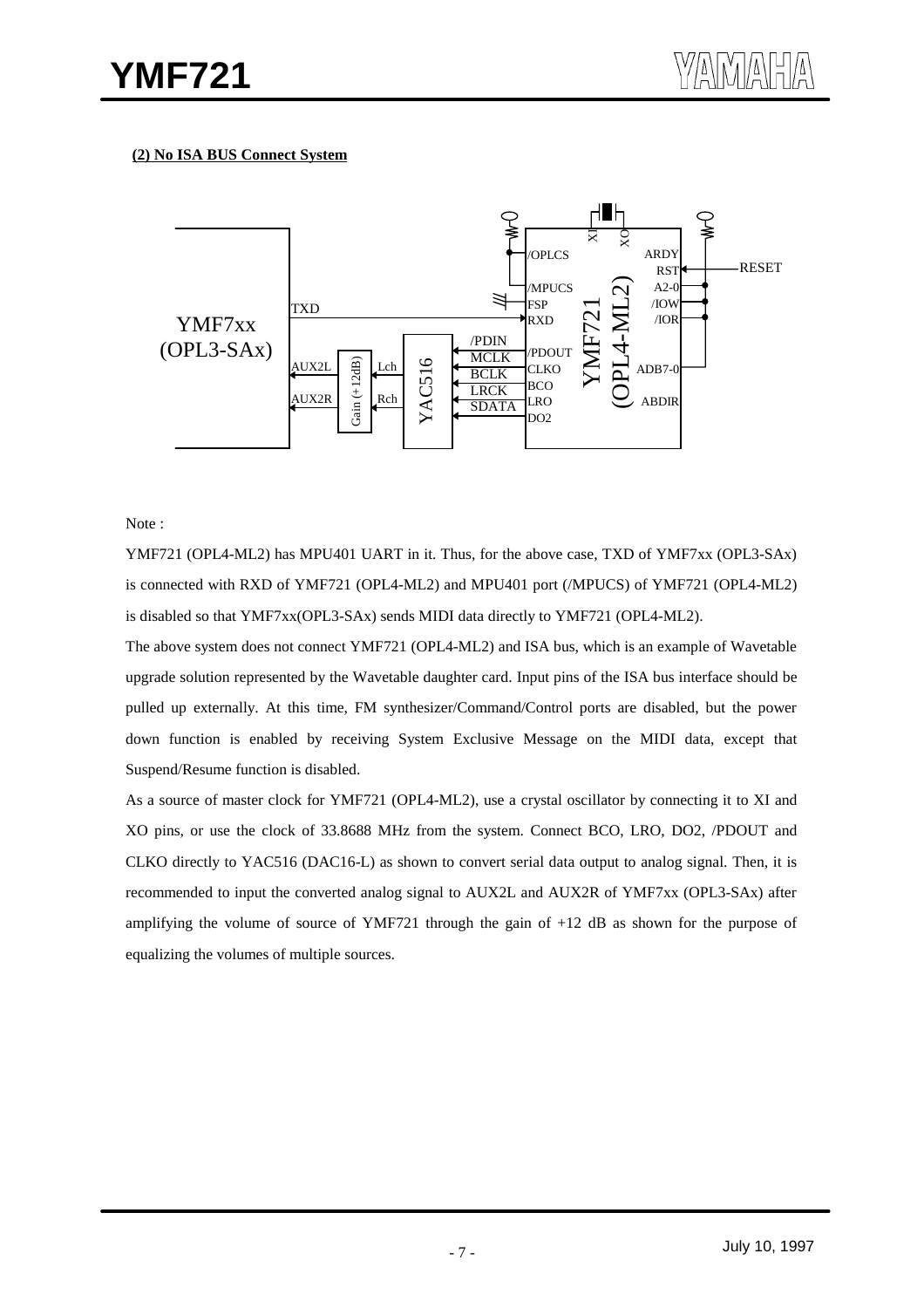## 1-2. System without MPU401 UART

This section describes an example of a system that does not have MPU401 UART in it.

In this example, MPU401 UART of YMF721 (OPL4-ML2) is used.

FM synthesizer of this LSI is compatible with applications that support AdLib/Sound Blaster, and Wavetable synthesizer is compatible with applications that support MPU401.



Note :

For the above case, MPU401 port of YMF721 (OPL4-ML2) must be made active because the system does not have MPU401 UART in it. Addresses of standard ports through which reading or writing of registers of YMF721 (OPL4-ML2) is made are as follows.

| $1)$ /OPLCS | $: 388 - 38Fh (8byte)$ |
|-------------|------------------------|
|             |                        |

2) /MPUCS : 330 - 331h (2byte)

As a source of master clock for YMF721 (OPL4-ML2), use a crystal oscillator by connecting it to XI and XO pins, or use the clock of 33.8688 MHz from the system. Connect BCO, LRO, DO2, /PDOUT and CLKO directly to YAC516 (DAC16-L) as shown to convert serial data output to analog signal. Then, it is recommended to amplify the volume of source of YMF721 through the suitable gain as shown for the purpose of equalizing the volumes of multiple sources.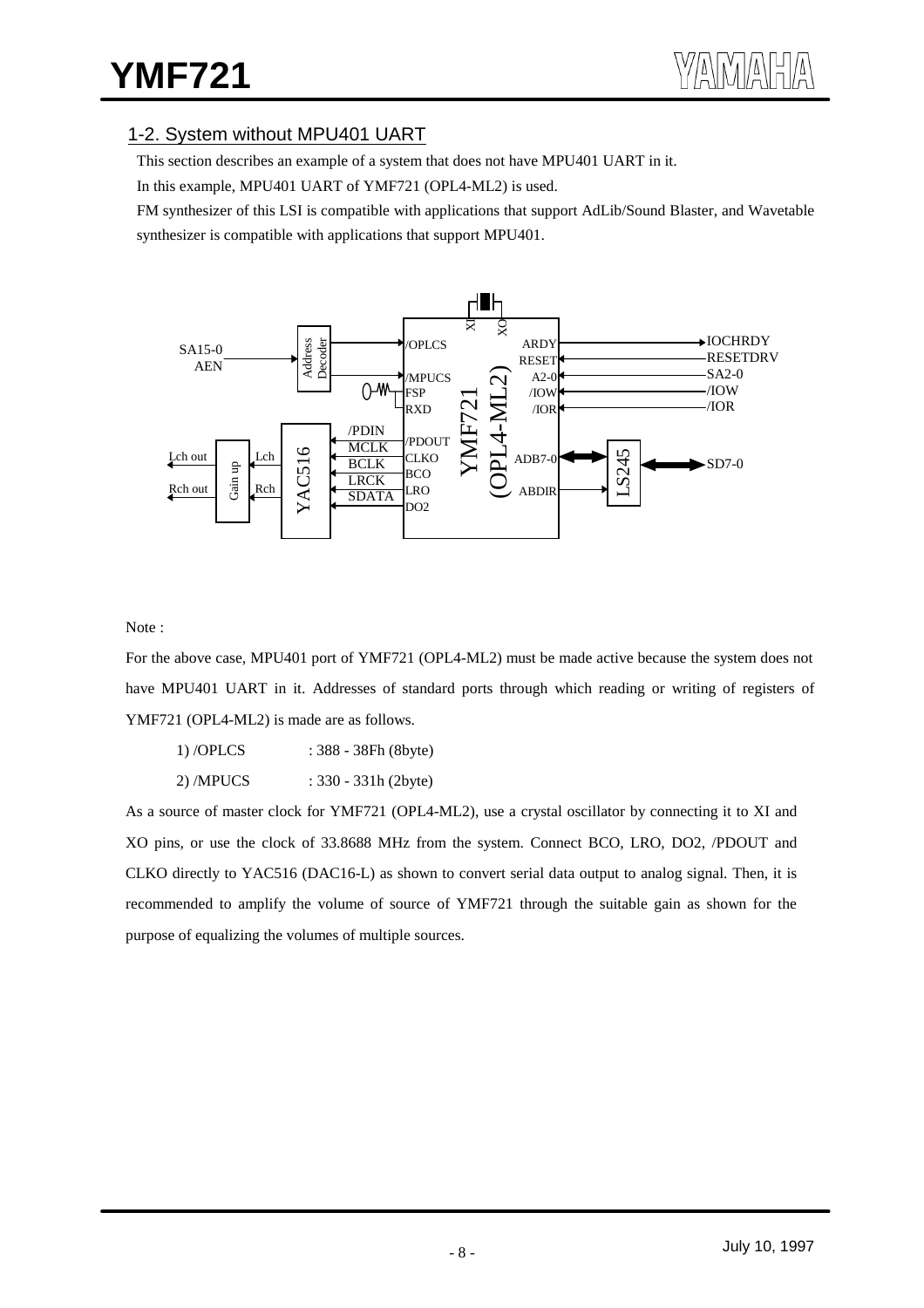## 2. ISA bus interface

8 bit parallel I/O of YMF721 (OPL4-ML2) can be connected with ISA bus. The ISA bus interface allows transfer of commands between the each block of YMF721 (OPL4-ML2) and host.

#### **Data Bus & Address Bus**

| $ADB7-0$     | : ISA data bus                               |      |
|--------------|----------------------------------------------|------|
| $A2-0$       | : ISA address bus                            |      |
| <b>MPUCS</b> | : MPU401 chip select                         |      |
| /OPLCS       | : FM/Wavetable/Command/Control chip select   |      |
| /IOW         | : ISA write enable                           |      |
| /IOR         | : ISA read enable                            |      |
| <b>ABDIR</b> | : Data bus direction switching ("L": YMF721" | ISA) |
| ARDY         | : I/O channel ready $("L" : busy)$           |      |

Control of the data bus is made with /MPUCS, /OPLCS, /IOW and /IOR signals. The mode of control of the data bus varies as follows according to the combination of states of the signals. The direction of data transfer on the data bus is determined by ABDIR. In normal operation, the internal data bus of YMF721 (OPL4-ML2) connects the built-in processor and FM/Wavetable synthesizer blocks. Every time the ISA bus accesses the register for FM/Wavetable, an internal arbitration circuit causes the internal bus to connect ISA bus and FM/Wavetable synthesizer blocks. YMF721 (OPL4-ML2) uses I/O channel ready (ARDY pin) as the internal arbitration circuit. ARDY becomes "L" (busy) every time data bus accesses the register for FM/Wavetable.

| /MPUCS       | /OPLCS | /10W         | / <b>IOR</b>   | A <sub>2</sub> | $\mathbf{A1}$  | $\bf{A0}$      | <b>MODE</b>                    |
|--------------|--------|--------------|----------------|----------------|----------------|----------------|--------------------------------|
| L            | H      | H            | $\mathbf{I}$ . | $\times$       | $\mathbf{I}$ . | L              | MPU401 Acknowledge (FEh)       |
| L            | H      | L            | H              | $\times$       | L              | L              | MPU401 MIDI Data write         |
| $\mathbf{L}$ | H      | H            | $\mathbf{I}$ . | $\times$       | L              | H              | MPU401 Status read             |
| $\mathbf{L}$ | H      | $\mathbf{L}$ | H              | $\times$       | L              | H              | MPU401 Command write           |
| H            | L      | H            | L              | L              | L              | L              | FM-synth. Status read          |
| H            | L      | L            | H              | L              | H/L            | $\mathbf{I}$ . | FM-synth. Address write        |
| H            | L      | L            | H              | L              | $\times$       | H              | FM-synth. Data write           |
| H            | L      | H            | L              | L              | $\times$       | H              | FM-synth. Data read            |
| H            | L      | H            | L              | H              | $\mathbf{L}$   | L              | Wavetable-synth. Status read   |
| H            | L      | L            | H              | H              | L              | L              | Wavetable-synth. Address write |
| H            | L      | L            | H              | H              | L              | H              | Wavetable-synth. Data write    |
| H            | L      | H            | L              | H              | L              | H              | Wavetable-synth. Data read     |
| H            | L      | H            | L              | H              | H              | L              | Command response read          |
| H            | L      | L            | H              | H              | H              | L              | Command write                  |
| H            | L      | L            | H              | H              | H              | H              | Control write                  |
| H            | L      | H            | $\mathbf{I}$ . | H              | H              | H              | Status read                    |
| H            | L      | H            | H              | $\times$       | $\times$       | $\times$       | No-active or UART mode         |
| Η            | H      | $\times$     | $\times$       | ×              | $\times$       | $\times$       | No-active or UART mode         |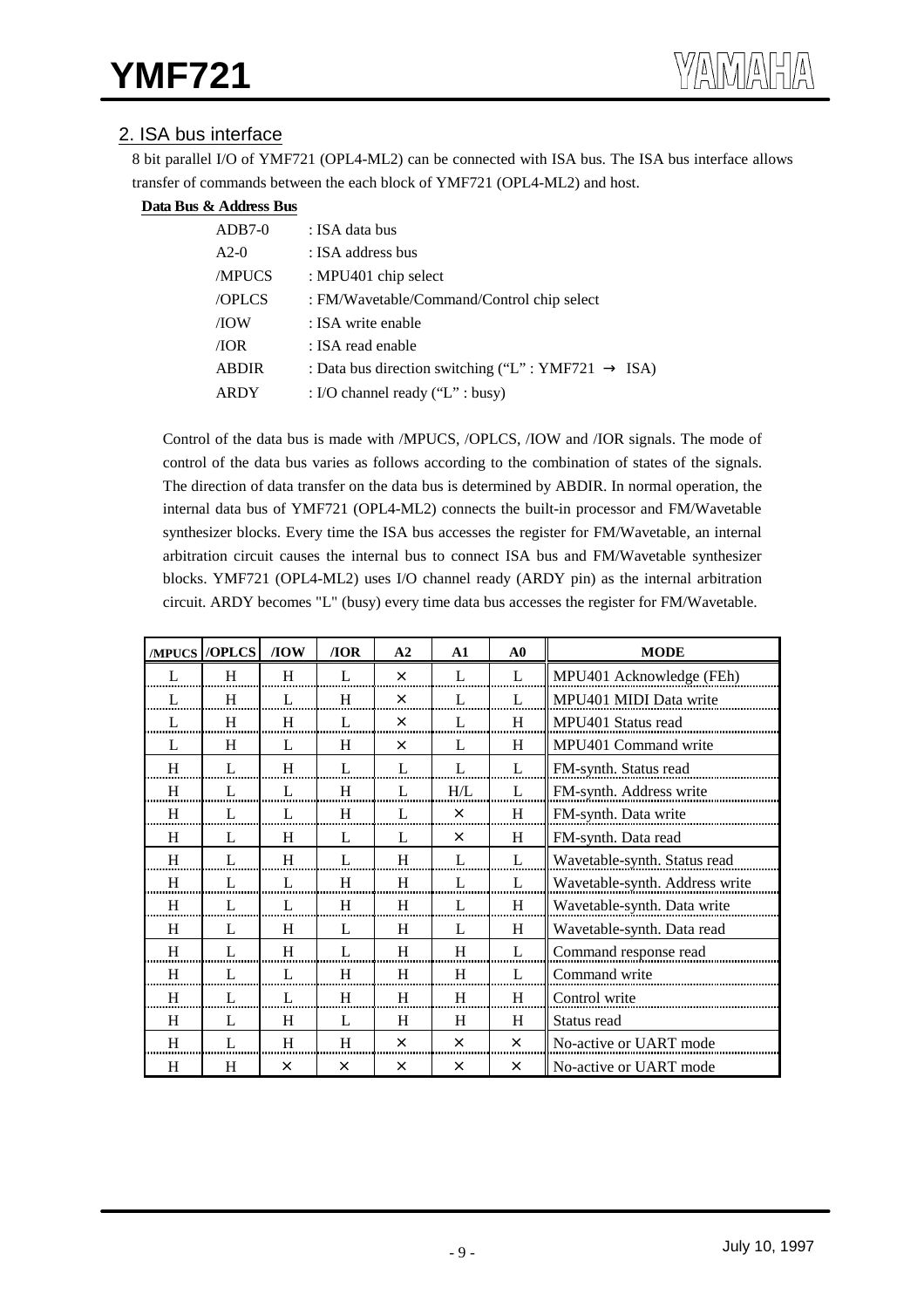Notes:

× : Don't care

When address has been written into FM block, the time required to wait until writing of address or data into Wavetable block is started is 0 (zero) nsec. When address has been written into Wavetable block, the time required to wait until writing of address or data into FM block is started is also 0 (zero) nsec. When FM block has been accessed, it is necessary to wait 860 nsec or more before the FM block can be accessed again.

#### **Interrupt**

AIRQ : Interrupt signal ("H" : Interrupt)

YMF721 (OPL4-ML2) is able to provide one interrupt signal. There are two types of sources of this interrupt signal as follows.

1) Two timer flags that are used for tempo counter of FM synthesizer

2) The flag that occurs when internal processor writes data into the Command response register The flags described in 2) is disabled as a default.

#### 3. Serial audio interface

YMF721 (OPL4-ML2) can be connected directly with an external DAC such as YAC516 through BCO, LRO, WCO and DO3-0 pins.

| BCO     | Outputs bit clock. The frequency of this clock is 48 fs. (fs is the sampling |                                                                                  |  |  |  |  |  |  |
|---------|------------------------------------------------------------------------------|----------------------------------------------------------------------------------|--|--|--|--|--|--|
|         |                                                                              | frequency that is equal to the frequency of clock outputted from LRO.) Typical   |  |  |  |  |  |  |
|         |                                                                              | duty factor of this signal is $50\%$ .                                           |  |  |  |  |  |  |
| LRO     |                                                                              | Specifies a channel for serial audio data. When LRO is "H", data is outputted    |  |  |  |  |  |  |
|         |                                                                              | from left channel, or when "L", from right channel. Frequency of this clock is   |  |  |  |  |  |  |
|         |                                                                              | 44.1 kHz. Typical duty factor of this signal is 50 %.                            |  |  |  |  |  |  |
| WCO     |                                                                              | Frequency of this clock is 88.2 kHz. Typical duty factor of this signal is 50 %. |  |  |  |  |  |  |
| $DO3-0$ |                                                                              | These pins output serial audio data as follows.                                  |  |  |  |  |  |  |
|         | DO3                                                                          | Outputs data of Wavetable whose effect send level has been adjusted.             |  |  |  |  |  |  |
|         | DO2                                                                          | Outputs data that is the mixture of those of FM and Wavetable.                   |  |  |  |  |  |  |
|         | DO1                                                                          | Outputs Wavetable data.                                                          |  |  |  |  |  |  |
|         | DO0                                                                          | Outputs FM data.                                                                 |  |  |  |  |  |  |

Format of the serial audio interface is as follows.



#### **Format of YMF721 (OPL4-ML2) serial audio interface**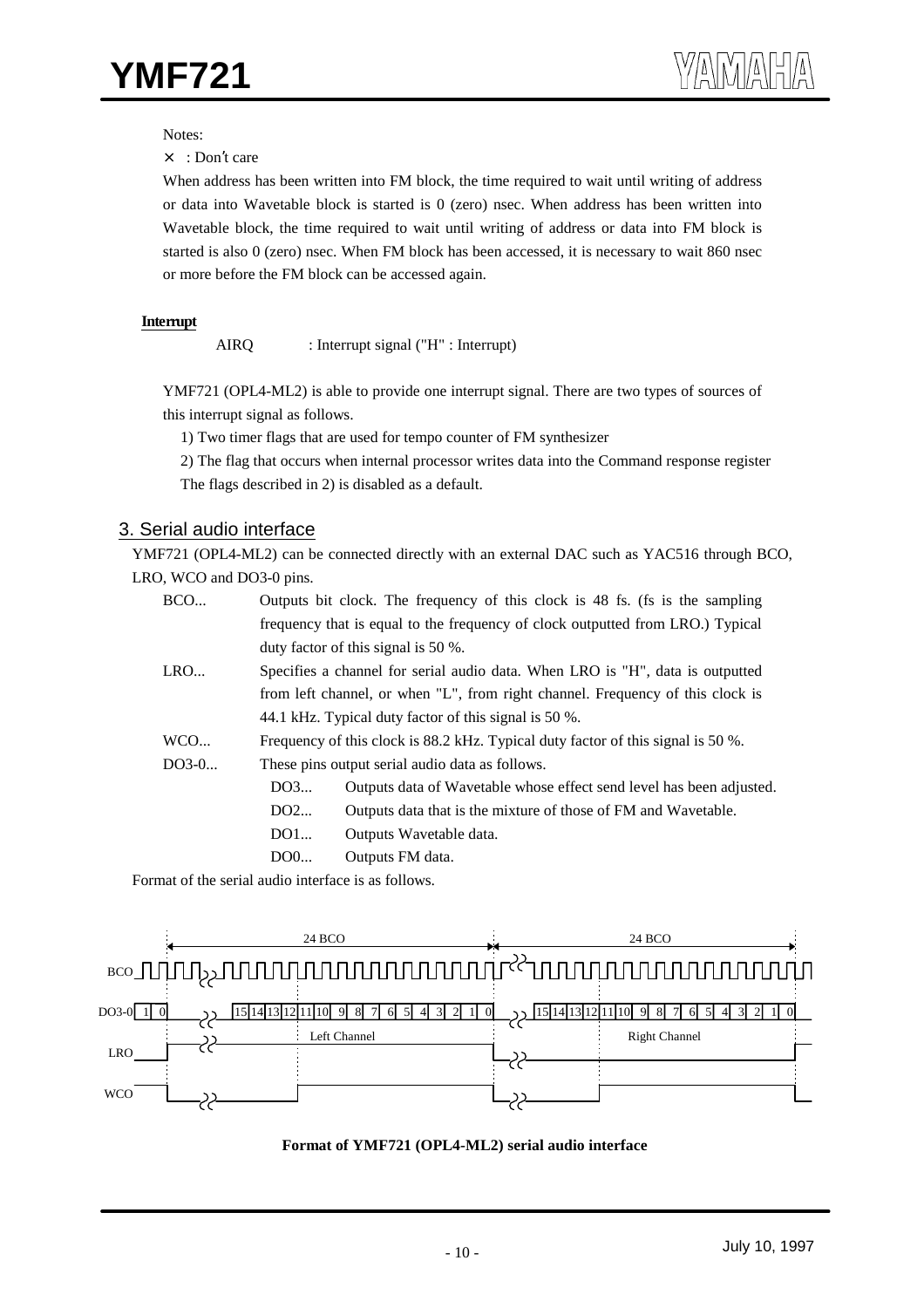## 4. MIDI Interface

MIDI serial data can be inputted from RXD pin. It is necessary to input MIDI data complied with MIDI 1.0 detailed specification to RXD pin.

The serial data is the rate of  $31.25$ kbit/sec  $(+/-1\%)$  and the unit of 10 bits. The first bit is a start bit, the next 8 bits are data (LSB to MSB), and the 10th bit is a stop bit.

## 5. Power management functions

YMF721 (OPL4-ML2) has two types of power management functions as follows.

- (1) Global power down mode
- (2) Suspend/Resume mode

## 5-1. Global power down mode

Generation of clock signal is disabled (stopped). Total power consumption of YMF721 (OPL4-ML2) is approximately 20uA (typ.). Writing "FDh" into command register or receiving System Exclusive MIDI Message makes in this mode. YMF721 (OPL4-ML2) outputs "L" from /PDOUT pin in this mode, which can be used as power down control signal for peripheral equipment. Set KON bit (FM synthesizer register) to "0" for all channels before going into this mode. Check that play back of MIDI data is stopped.

/RESETSEL pin has a built-in pull up resistor. When this pin is at "L" in this mode, the power consumption is higher by approximately 30uA than the one when this pin is open or at "H".

## 5-1-1. ISA BUS Connect System

When "FDh" has been written into command register, the internal processor goes into the global power down mode after performing the following internal processes.

1) Disabling synthesizer's internal clock

2) Setting GBUSY bit of status register to "0".

YMF721 (OPL4-ML2) requires over 30 msec to complete the above processes before going into the power down mode.

Since generation of the clock has been disabled, recovery from the power down mode can not be made by using command. Thus, it is necessary to use PDY and PDX bits of control register for the recovery. To resume normal operation through the recovery sequence, waiting time of 50 to 100 msec is required before the oscillation of crystal stabilizes when internal oscillation is used, or 3 msec or more before the recovery of clock generated in the synthesizer.

For the details of power down command, refer to 6-3. After the power down command, FDh, has been written, do not write any command before sending a recovery command to the control register to return to the normal mode.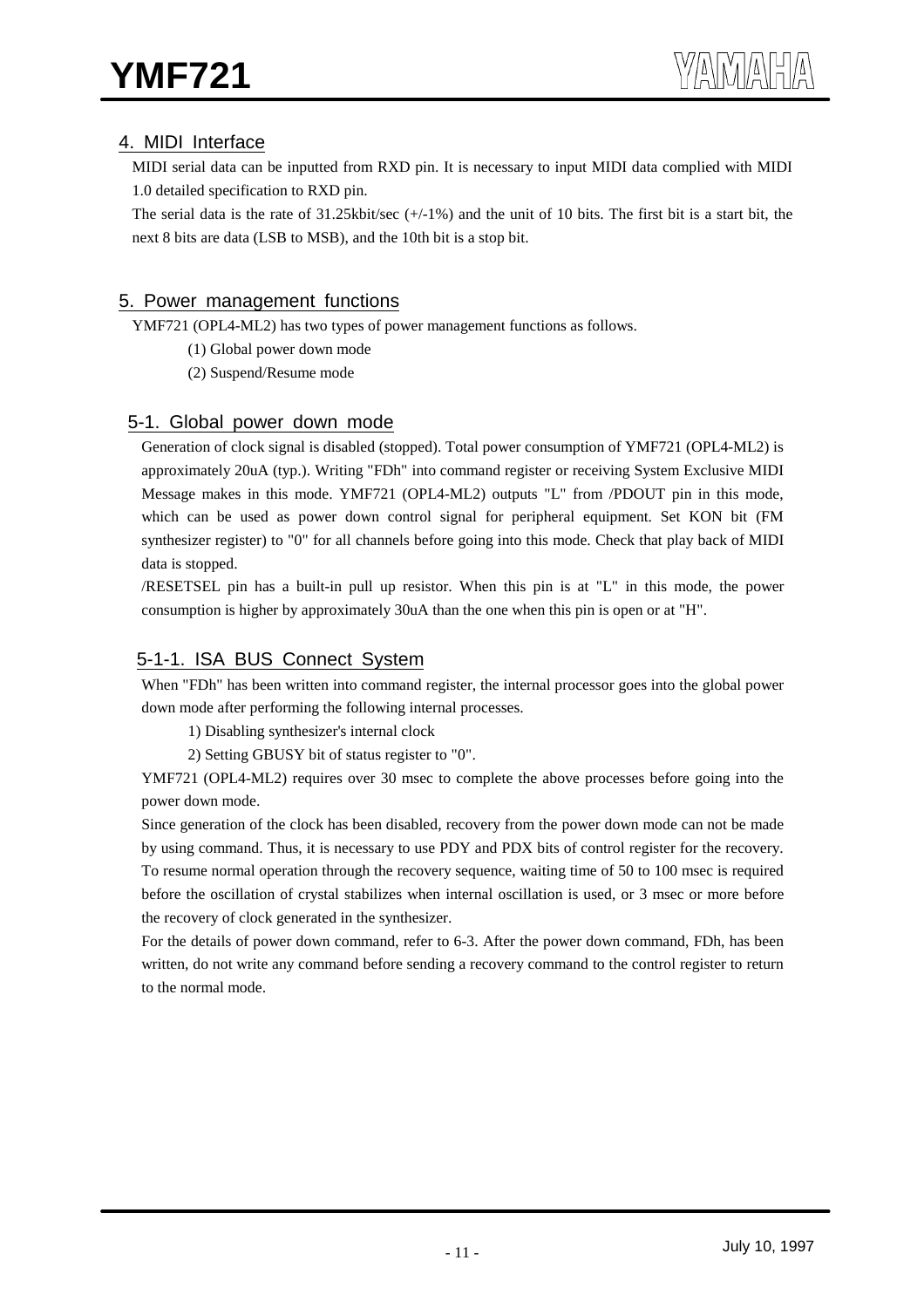

#### **Power down sequence when connected with ISA bus**

## 5-1-2. No ISA BUS Connect System

When YMF721 (OPL4-ML2) is not connected with ISA bus, power down operation can be controlled by sending Yamaha's original System Exclusive Message as the MIDI data. The System Exclusive Message includes the following three byte ID.

#### **43h, 79h, 04h : Yamaha YMF721(OPL4-ML2) ID**

The System Exclusive Message is as follows.

#### **F0h, <Yamaha YMF721(OPL4-ML2) ID>, <Command>, <Data>, F7h**

YMF721 (OPL4-ML2) supports the following commands and data.

| Command | Data | <b>Function</b>                        |
|---------|------|----------------------------------------|
| 0Fh     | 6Dh  | Il Power Down Command                  |
| 0Fh.    | 6Bh  | Internal Micro-processor Reset Command |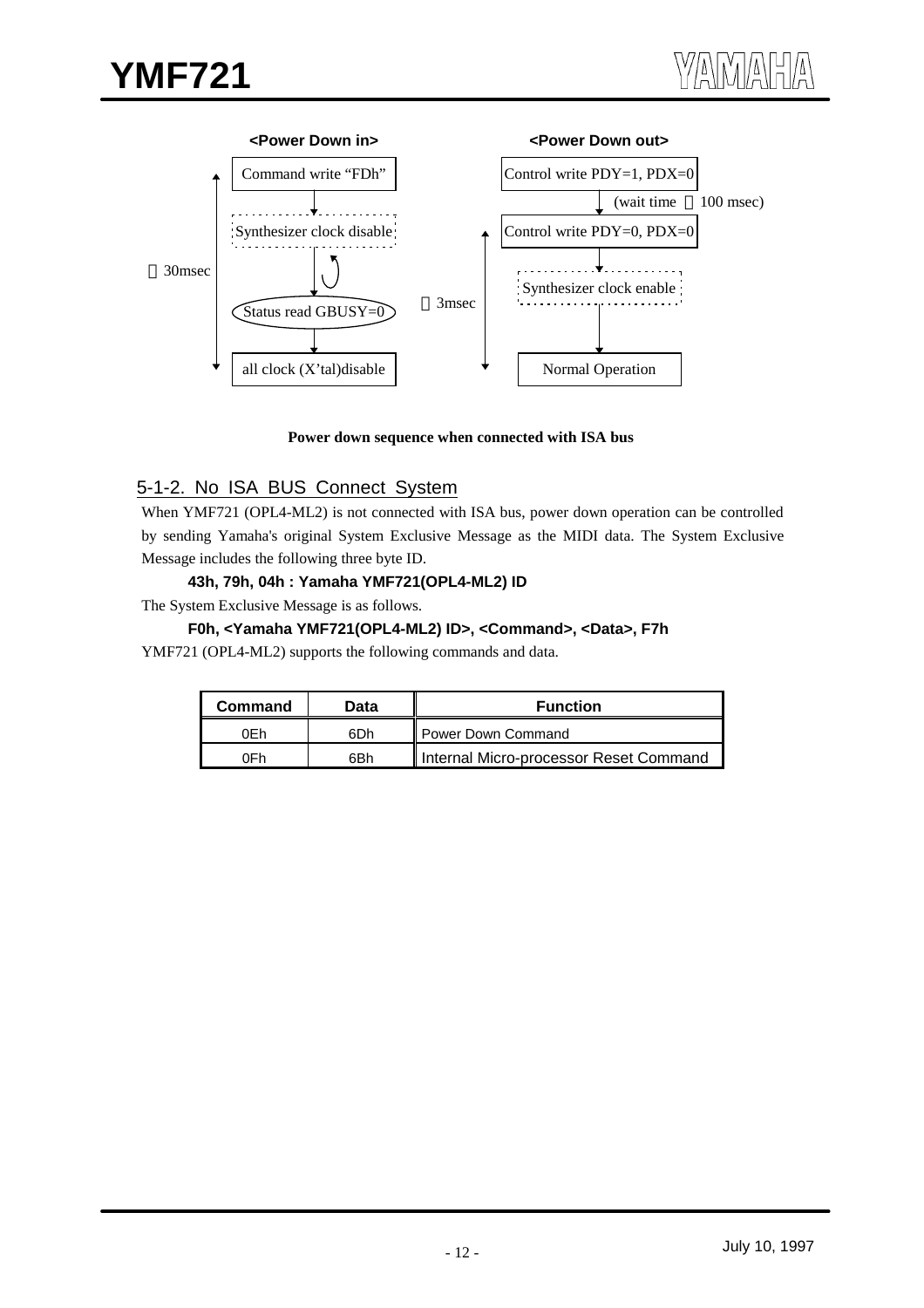#### **<Power Down Sequence>**

#### **(1) Power Down in**

When YMF721 (OPL4-ML2) has received the System Exclusive Message shown above, it goes into the global power down mode after performing the processes as described in "5-1-1. ISA BUS Connect System".

#### **(2) Power Down out**

Since the clock generation has been disabled, YMF721 (OPL4-ML2) is not able to recover from the global power down mode by using the System Exclusive Message. Thus, the LSI needs to receive the "3byte MIDI data" as shown below to recover from the global power down mode. To resume normal operation through the recovery sequence, waiting time of 50 to 100 msec is required before the oscillation of crystal stabilizes when internal oscillation is used, or 3 msec or more before the recovery of clock generated in the synthesizer.



#### **Power down sequence without ISA bus**

#### **<Micro-processor Reset>**

The internal microprocessor is reset by receiving the above System Exchange Message.

## 5-2. Suspend/Resume mode

The state of internal processor is suspended by writing "E0h" into the command register before turning off the power. When the power has been turned on, it can be resumed by resetting it, writing "E1h" into the command register and then writing data that has been read before suspended.

On FM synthesizer block, check setting KON bit to "0" for all channels before reading out all register and turning off the power. Write register that has been read after turning on and resetting at the recovery sequence.

For the details of suspend/resume, refer to 6-3.

#### Note :

The system that includes YMF721 not connected with ISA bus can not support the suspend/resume function.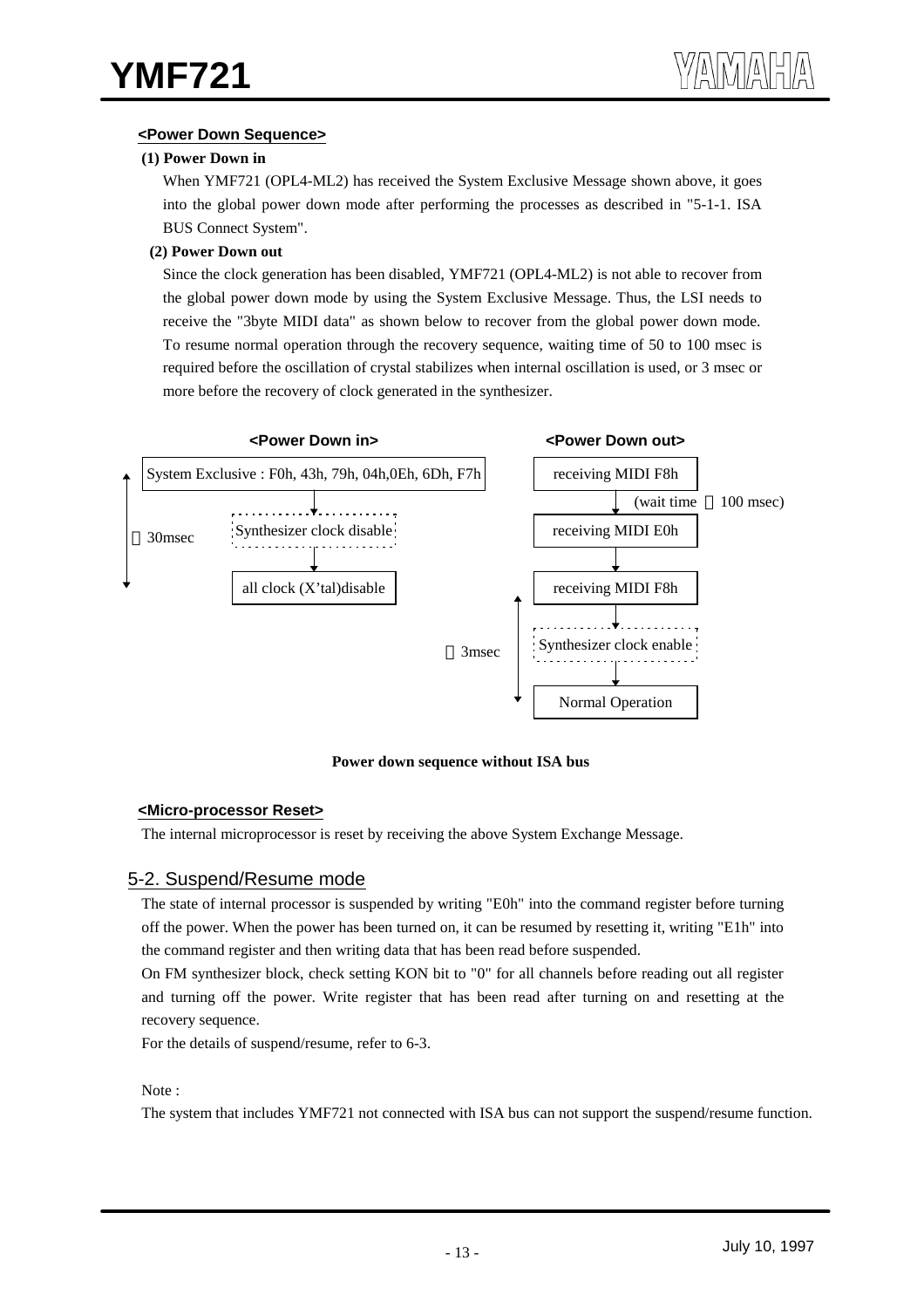## 6. Registers

## 6-1. MPU401 compatible register

MPU401 is a generally used interface for controlling MIDI devices on the personal computer. I/O addresses that are compatible with MPU401 are as follows.

| $MPU$ Base+ 0 | (W/R) | MIDI Data transmit/acknowledge port |
|---------------|-------|-------------------------------------|
| MPU Base $+1$ | (R)   | Status Register port                |
| MPU Base $+1$ | (W)   | Command Register port               |

#### **MIDI Data Write Port (WO):**

| port               | n7 | D6               | D5 | D4 | n^<br>טש | -- | ∽<br>ັ | DC |  |
|--------------------|----|------------------|----|----|----------|----|--------|----|--|
| MPU_<br>$Base + 0$ |    | <b>MIDI Data</b> |    |    |          |    |        |    |  |
|                    |    |                  |    |    |          |    |        |    |  |

| MIDI Data | Port for writing MIDI data (transmitting). Transmission of the     |
|-----------|--------------------------------------------------------------------|
|           | data must be carried out while the transmitter of MIDI data is     |
|           | watching the state of DRR bit of the status register. An interrupt |
|           | occurs in the internal processor when MIDI data has been           |
|           | written into the register. Since YMF721 (OPL4-ML2) has no          |
|           | output signal for transmitting MIDI data, the MIDI data written    |
|           | into this register is used to operate internal Wavetable           |
|           | synthesizer.                                                       |

#### **MPU Acknowledge Port (RO):**

| port                            | ~-<br>້       | D6 | D <sub>5</sub>                  | D <sub>4</sub> | n,<br>υs                      | n c<br>--     | <sub>n</sub><br>- | DC                       |
|---------------------------------|---------------|----|---------------------------------|----------------|-------------------------------|---------------|-------------------|--------------------------|
| <b>MPU</b><br>$Base + 0$<br>−ט_ | $\mu$ 4 $\mu$ | A  | $\overline{u}$ 4 $\overline{u}$ | $\mu$ 4 $\mu$  | $\overline{u}$ $\overline{u}$ | $\mu$ A $\mu$ | $\mu$ A $\mu$     | $^{\prime\prime}$ $\cap$ |

Sends acknowledge for the operation of MPU401.

When operation of the MPU401 is normal, "FEh" is read from this port.

| D7                                     | D <sub>6</sub>                                            | D <sub>5</sub> | D4  | D3                  | D <sub>2</sub>                        | D1  | D <sub>0</sub>                                                                                                                |  |  |
|----------------------------------------|-----------------------------------------------------------|----------------|-----|---------------------|---------------------------------------|-----|-------------------------------------------------------------------------------------------------------------------------------|--|--|
| <b>DSR</b>                             | DRR.                                                      | "1"            | "1" | $^{\prime\prime}$ 1 | $^{\prime\prime}$ 1 $^{\prime\prime}$ | "1" | $^{\prime\prime}$ 1 $^{\prime\prime}$                                                                                         |  |  |
|                                        | This bit is "1" when reading the acknowledge from MPU401. |                |     |                     |                                       |     |                                                                                                                               |  |  |
| This bit is "0" when writing commands. |                                                           |                |     |                     |                                       |     |                                                                                                                               |  |  |
|                                        |                                                           |                |     |                     |                                       |     |                                                                                                                               |  |  |
|                                        |                                                           |                |     |                     |                                       |     |                                                                                                                               |  |  |
|                                        | can be written into the MPU Data Write port. Do not write |                |     |                     |                                       |     |                                                                                                                               |  |  |
| MIDI data when this bit is "1".        |                                                           |                |     |                     |                                       |     |                                                                                                                               |  |  |
|                                        |                                                           |                |     |                     |                                       |     | This bit is "1" while MIDI data is being written into MPU Data<br>Write port (MPU Base+0). This bit is "0" when the MIDI data |  |  |

#### **Status Register Port (RO):**

Default : BFh

#### **Command Register Port (WO):**

| port                                         | D7 | D6                  | D5                                                                | D4 | D3 | D2 | D1 | DC |  |  |
|----------------------------------------------|----|---------------------|-------------------------------------------------------------------|----|----|----|----|----|--|--|
| MPU Base $+1$                                |    | <b>COMMAND Data</b> |                                                                   |    |    |    |    |    |  |  |
| <b>COMMAND Data</b>                          |    |                     | The data written into this register is ignored. DSR bit is set to |    |    |    |    |    |  |  |
| "0" when data is written into this register. |    |                     |                                                                   |    |    |    |    |    |  |  |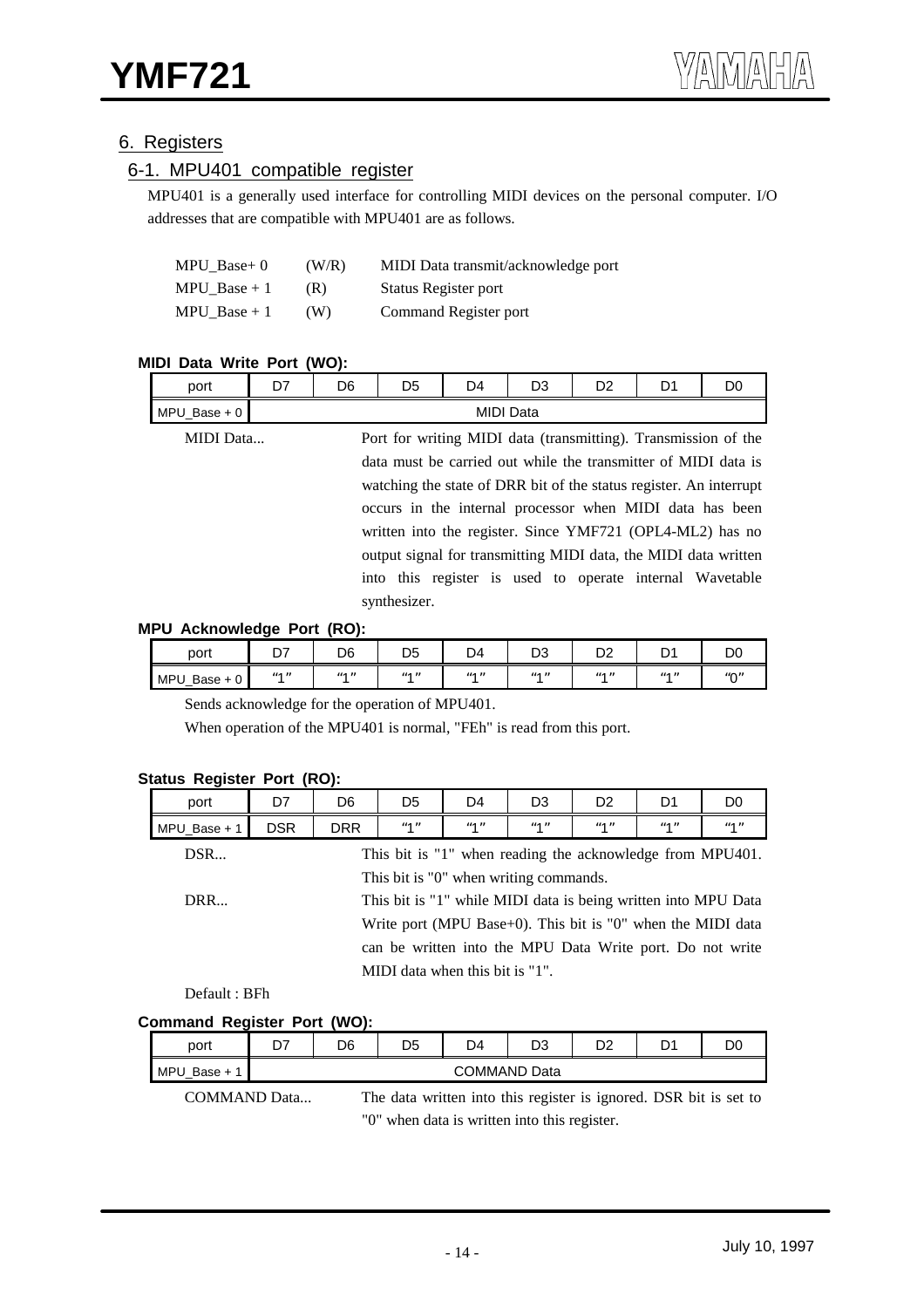## 6-2. Command/Response register

I/O port for power down and suspend/resume register is described here.

| OIIIIIIaIIU/Respolise Polt (R/W). |    |                      |                                                   |                                                                    |    |    |    |    |  |
|-----------------------------------|----|----------------------|---------------------------------------------------|--------------------------------------------------------------------|----|----|----|----|--|
| port                              | D7 | D6                   | D5                                                | D4                                                                 | D3 | D2 | D1 | D0 |  |
| OPL Base $+6$                     |    | <b>Command Write</b> |                                                   |                                                                    |    |    |    |    |  |
| OPL Base + $6$                    |    | Response Read        |                                                   |                                                                    |    |    |    |    |  |
| Command Write                     |    |                      |                                                   | An interrupt occurs when data has been written into this register. |    |    |    |    |  |
| Response Read                     |    |                      | Response to a command is read from this register. |                                                                    |    |    |    |    |  |

## **Command/Response Port (R/W):**

Note :

For the details of Command/Response, refer to 6-3.

## 6-3. Details of command register

Some of commands supported in the command register are as follows.

|                  |                          |          | Command   Sub Command   Command Length   Response Length | <b>Function</b>                 |  |  |
|------------------|--------------------------|----------|----------------------------------------------------------|---------------------------------|--|--|
| E <sub>0</sub> h |                          | 1 byte   | variable                                                 | Reading suspend information     |  |  |
| E1h              | 00h                      | variable |                                                          | Resume                          |  |  |
| FDh              |                          | 1 byte   |                                                          | Moving into power down mode     |  |  |
| <b>FEh</b>       | $\overline{\phantom{0}}$ | 1 byte   |                                                          | Checking operating conditions   |  |  |
| FFh              |                          | 1 byte   | -                                                        | Discontinuing command execution |  |  |

## 6-3-1. Suspend information

Command and response have the following formats.



Checksum is determined so that lower eight bits of the sum of values from length L to checksum becomes "0".

The state of internal processor immediately before execution of this command can be resumed by writing the data that is read into the internal processor by using resume command described below.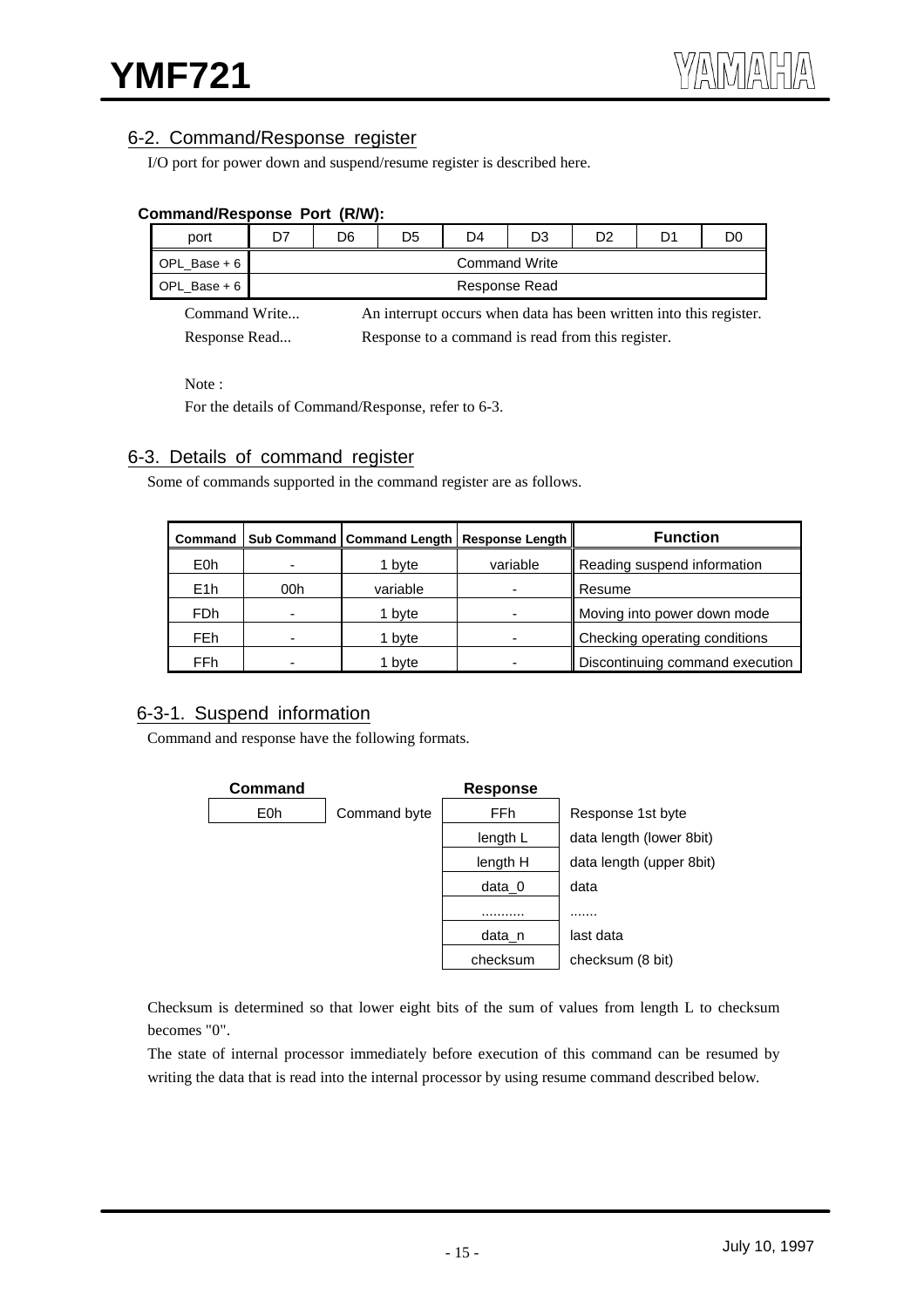## 6-3-2. Resume

Command and Response have the following formats.

| Command  |              | <b>Response</b> |
|----------|--------------|-----------------|
| E1h      | Command byte | None            |
| 0x00     | Sub Command  |                 |
| data 0   | data         |                 |
|          |              |                 |
| data n   | last data    |                 |
| checksum | checksum     |                 |

For Resume, data following the sub command are transmitted as seven bit data. Thus, it is necessary to send the data obtained with suspend command to the internal processor after encoding it. Checksum is determined so that the result of logical product (AND) of 7Fh and the sum of sub command byte, encoded data and checksum becomes "0". The internal processor returns to the state immediately before execution of Command E0h when it confirms that the data has been received normally.

## 6-3-3. Others

YMF721(OPL4-ML2) can use the following special commands that do not send response.

#### **1) Command FDh : Power down mode**

Refer to 5-1.

When the power down command FDh has been written into the command register, do not write any command before the return command to the control register has been executed.

#### **2) Command FEh : Checking operating state of internal processor**

This command is used to check if the internal processor is operating normally.

The internal processor is deemed operating normally if GBUSY bit of Status register is "0".

#### **3) Command FFh : Discontinuing command execution**

This command is used to discontinue the execution of a command. This command can be used only when another command is being executed.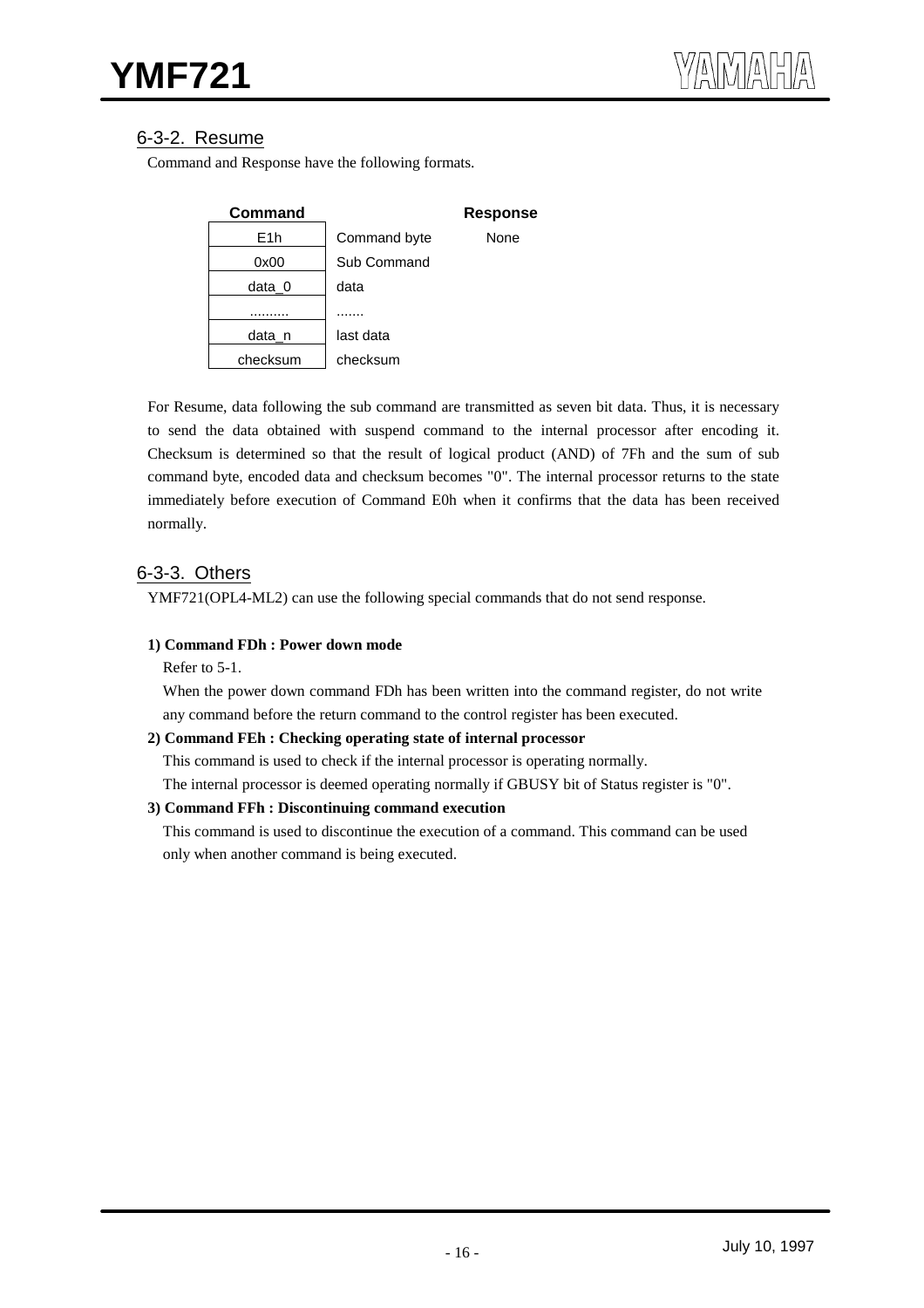## 6-4. Control/Status register

I/O port for Control/Status register is described here.

| Control/Status Port (R/W):  |            |                |                                                   |                |                                         |                |                                                                   |                |  |  |
|-----------------------------|------------|----------------|---------------------------------------------------|----------------|-----------------------------------------|----------------|-------------------------------------------------------------------|----------------|--|--|
| port                        | D7         | D <sub>6</sub> | D <sub>5</sub>                                    | D <sub>4</sub> | D <sub>3</sub>                          | D <sub>2</sub> | D1                                                                | D <sub>0</sub> |  |  |
| OPL_Base + 7(W)             | <b>PDY</b> | <b>PDX</b>     |                                                   |                | ÷,                                      | <b>MPR</b>     | "0"                                                               | "1"            |  |  |
| OPL_Base + 7(R)             | <b>PDY</b> | <b>PDX</b>     | $\overline{\phantom{a}}$                          | <b>BSEL</b>    | ÷.                                      | <b>RESP</b>    | <b>GBUSY</b>                                                      | GDRQ           |  |  |
| PDY, PDX                    |            |                | YMF721 recovers from power down mode by using the |                |                                         |                |                                                                   |                |  |  |
|                             |            |                | following sequence.                               |                |                                         |                |                                                                   |                |  |  |
|                             |            |                |                                                   |                | $PDY=``1", PDX=``0"$                    |                |                                                                   |                |  |  |
|                             |            |                |                                                   |                |                                         |                | wait time (in case of using crystal oscillation)                  |                |  |  |
|                             |            |                |                                                   |                | $PDY='0", PDX='0"$                      |                |                                                                   |                |  |  |
|                             |            |                |                                                   |                |                                         |                | D7 and D6 bits of Status register become "1" during power         |                |  |  |
|                             |            |                |                                                   |                |                                         |                | down mode. In this state, oscillation of clock can be confirmed   |                |  |  |
|                             |            |                |                                                   |                |                                         |                | by monitoring the status bit during power down mode in/out        |                |  |  |
|                             |            |                | sequence.                                         |                |                                         |                |                                                                   |                |  |  |
| MPR                         |            |                |                                                   |                |                                         |                | Setting this bit to "0" initializes internal processor. Default   |                |  |  |
|                             |            |                | value of this bit is "1".                         |                |                                         |                |                                                                   |                |  |  |
| BSEL                        |            |                |                                                   |                |                                         |                | This bit shows connection of internal bus of YMF721(OPL4-         |                |  |  |
|                             |            |                |                                                   |                | ML2). Default value of this bit is "1". |                |                                                                   |                |  |  |
|                             |            |                |                                                   |                |                                         |                | "1": Connecting synthesizer and internal processor                |                |  |  |
|                             |            |                |                                                   |                | "0": Connecting synthesizer and ISA bus |                |                                                                   |                |  |  |
| RESP                        |            |                |                                                   |                |                                         |                | Indicates that a response to a command has been received.         |                |  |  |
| GBUSY                       |            |                |                                                   |                |                                         |                | Flag bit that indicates if data can be written into Command write |                |  |  |
|                             |            |                | register.                                         |                |                                         |                |                                                                   |                |  |  |
|                             |            |                |                                                   | "1" : BUSY     |                                         |                |                                                                   |                |  |  |
|                             |            |                |                                                   |                | "0": Data can be written                |                |                                                                   |                |  |  |
| GDRQ                        |            |                |                                                   |                |                                         |                | Flag bit that indicates if data can be read from Response         |                |  |  |
|                             |            |                | register.                                         |                |                                         |                |                                                                   |                |  |  |
|                             |            |                |                                                   | "1" : READV    |                                         |                |                                                                   |                |  |  |
|                             |            |                |                                                   |                | "0": Reading is inhibited               |                |                                                                   |                |  |  |
| Default: $(00x1 x000)_{b0}$ |            |                |                                                   |                |                                         |                |                                                                   |                |  |  |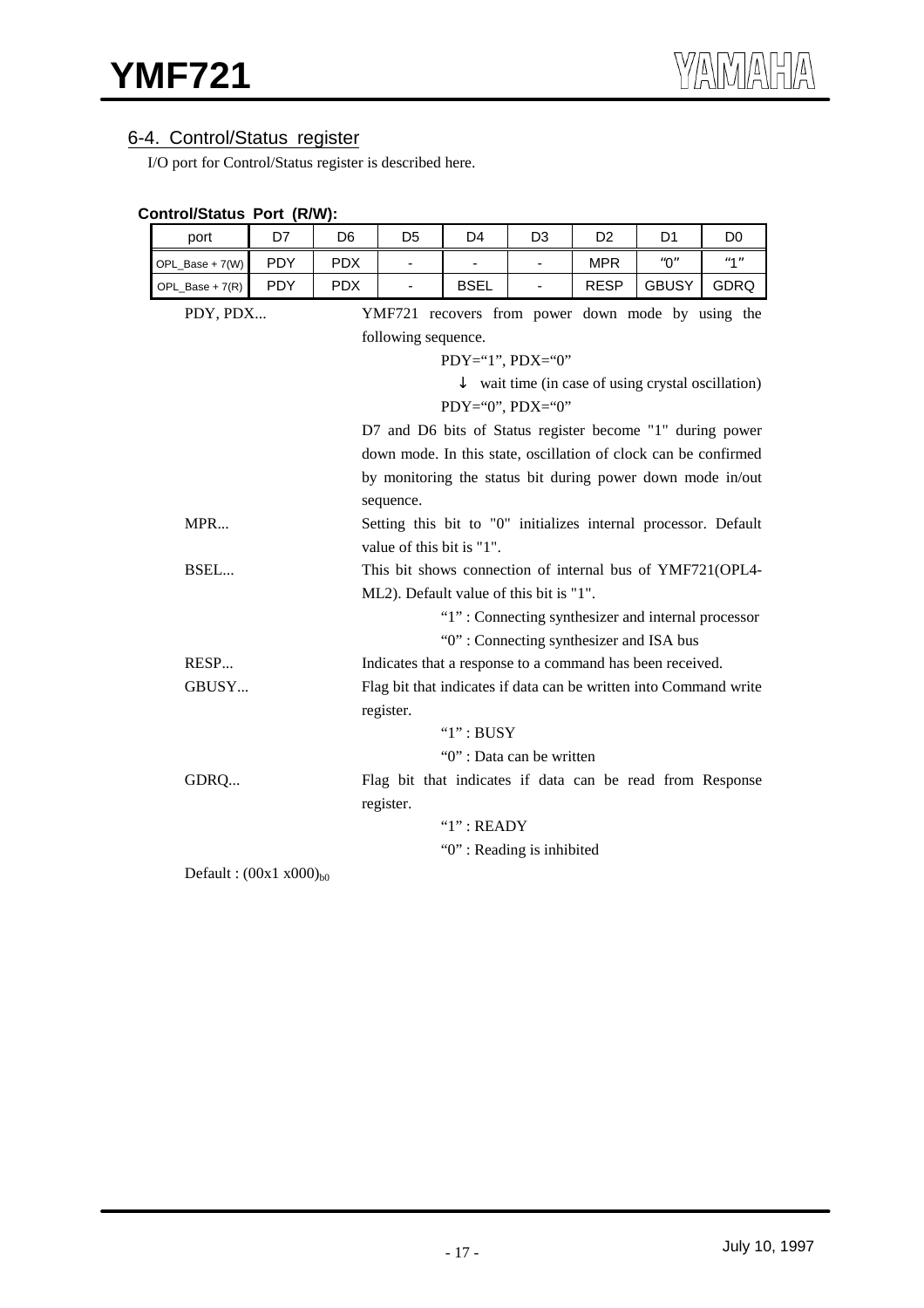## 6-5. FM synthesizer registers

6-5-1. Status register

#### **Status Register (RO):**

| port         | n7<br>ו ש | D6       | D5               | D4 | טש | r. | r | DC                      |
|--------------|-----------|----------|------------------|----|----|----|---|-------------------------|
| OPL_Base + 0 | IRQ       | --<br>L. | ——<br>. <u>.</u> |    | -  | -  | ᆸ | <b>IQVC</b><br>וס<br>◡◡ |

Note :

Since NEW2 (index 05h of Register array1) = 1 in default state, both LD and BUSY0 bits are valid. (LD and BUSY0 bits are invalid when NEW2=0.) BUSY0 is a BUSY flag for both FM and Wavetable registers.

## 6-5-2. Data register

#### **Data Register Array 0 (R/W):**

| Index           | D7                       | D <sub>6</sub>           | D <sub>5</sub>  | D4              | D <sub>3</sub>         | D <sub>2</sub> | D <sub>1</sub>  | D <sub>0</sub>  |  |
|-----------------|--------------------------|--------------------------|-----------------|-----------------|------------------------|----------------|-----------------|-----------------|--|
| $00 - 01h$      |                          |                          |                 | <b>LSI TEST</b> |                        |                |                 |                 |  |
| 02h             |                          |                          |                 | TIMER 1         |                        |                |                 |                 |  |
| 03h             |                          |                          |                 |                 | TIMER 2                |                |                 |                 |  |
| 04h             | <b>RST</b>               | MT <sub>1</sub>          | MT <sub>2</sub> | ۰               | -                      | ۰              | ST <sub>2</sub> | ST <sub>1</sub> |  |
| 08h             | ۰                        | <b>NTS</b>               | ۰               | ۰               |                        |                | ٠               | ٠               |  |
| $20 - 35h$      | AM                       | <b>VIB</b>               | <b>EGT</b>      | <b>KSR</b>      | <b>MULT</b>            |                |                 |                 |  |
| 40 - 55h        |                          | <b>KSL</b><br><b>TL</b>  |                 |                 |                        |                |                 |                 |  |
| $60 - 75h$      |                          |                          | AR              |                 | DR                     |                |                 |                 |  |
| $80 - 95h$      |                          |                          | <b>SL</b>       |                 | <b>RR</b>              |                |                 |                 |  |
| A0 - A8h        |                          |                          |                 | F-NUM (L)       |                        |                |                 |                 |  |
| <b>B0 - B8h</b> | $\overline{\phantom{a}}$ | $\overline{\phantom{a}}$ | <b>KON</b>      |                 | <b>BLOCK</b>           |                |                 | F-NUM (H)       |  |
| <b>BDh</b>      | <b>DAM</b>               | DVB                      | <b>RHY</b>      | <b>BD</b>       | ТC<br>SD<br><b>TOM</b> |                |                 | HH              |  |
| C0 - C8h        | <b>CHD</b>               | <b>CHC</b>               | <b>CHB</b>      | <b>CHA</b>      | FB<br><b>CNT</b>       |                |                 |                 |  |
| $E0 - F5h$      | -                        |                          |                 |                 |                        |                | WS              |                 |  |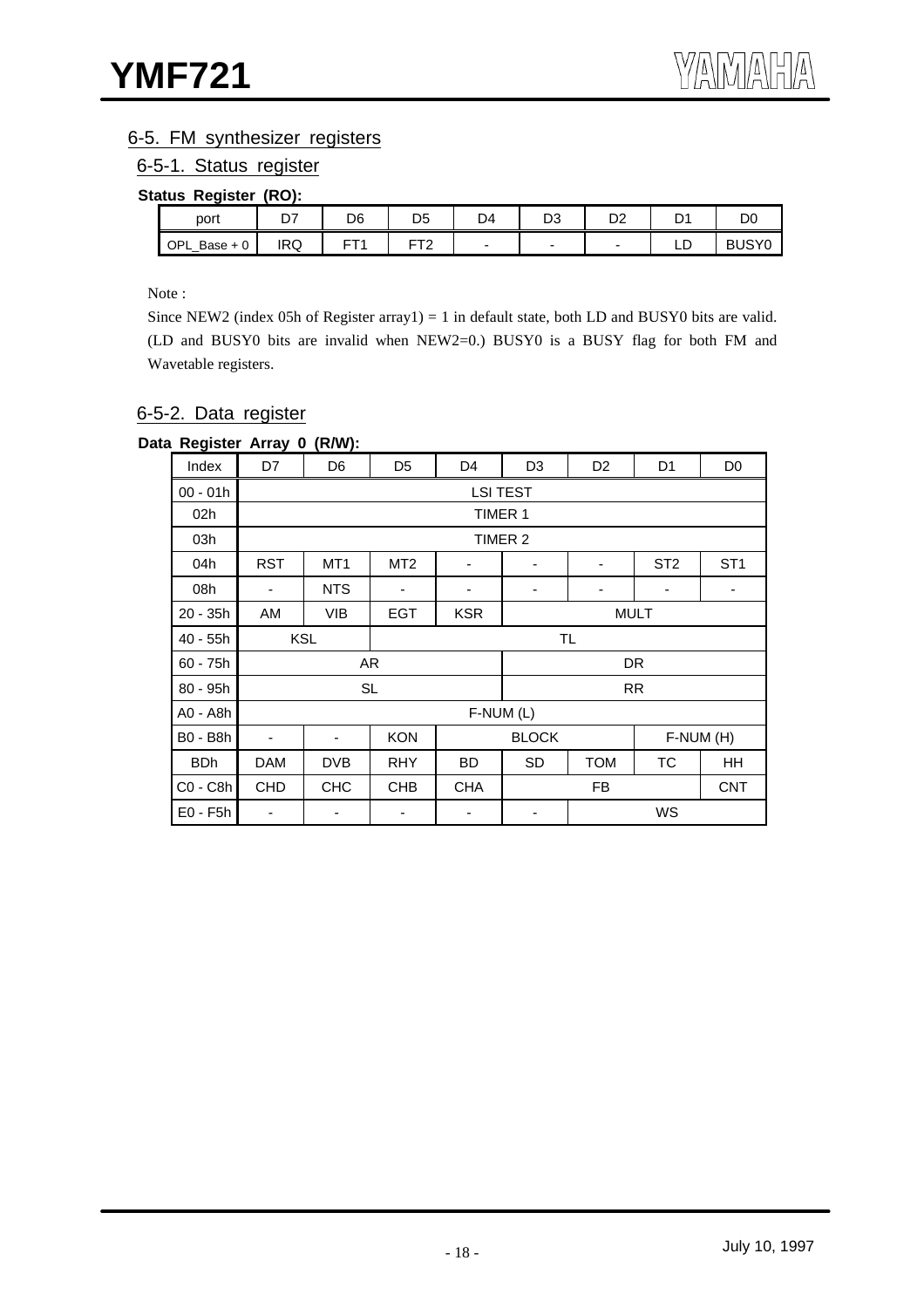#### **Data Register Array 1 (R/W)**

| Index           | D7         | D <sub>6</sub> | D <sub>5</sub> | D <sub>4</sub>        | D <sub>3</sub>                       | D <sub>2</sub> | D <sub>1</sub> | D <sub>0</sub> |  |
|-----------------|------------|----------------|----------------|-----------------------|--------------------------------------|----------------|----------------|----------------|--|
| $00 - 01h$      |            |                |                | <b>LSI TEST</b>       |                                      |                |                |                |  |
| 04h             | -          | -              |                | <b>CONNECTION SEL</b> |                                      |                |                |                |  |
| 05h             | ٠          | ۰              | -              | -                     | NEW <sub>3</sub><br>NEW <sub>2</sub> |                |                | <b>NEW</b>     |  |
| $20 - 35h$      | AM         | <b>VIB</b>     | <b>EGT</b>     | <b>KSR</b>            |                                      | <b>MULT</b>    |                |                |  |
| $40 - 55h$      | <b>KSL</b> |                | <b>TL</b>      |                       |                                      |                |                |                |  |
| $60 - 75h$      |            |                | AR             |                       |                                      | <b>DR</b>      |                |                |  |
| 80 - 95h        |            | <b>SL</b>      |                |                       | <b>RR</b>                            |                |                |                |  |
| A0 - A8h        |            |                |                | F-NUM (L)             |                                      |                |                |                |  |
| <b>B0 - B8h</b> |            | -              | <b>KON</b>     |                       | <b>BLOCK</b>                         |                | F-NUM (H)      |                |  |
| C0 - C8h        | <b>CHD</b> | <b>CHC</b>     | <b>CHB</b>     | <b>CHA</b>            | <b>FB</b>                            |                |                | <b>CNT</b>     |  |
| $E0 - F5h$      |            |                |                |                       |                                      |                | WS             |                |  |

#### Default :

After initial clear, all the bits of Register Array 1 are cleared to "0" except NEW2 and NEW3 bits of index 05h, and CHA and CHB bits of index C0-C8h.

For the details of these registers, refer to data sheet for YMF289B(OPL3-L).

#### Note :

Since NEW2 and 3 (at index 05h of Register array1) = 1 in default state, both LD and BUSY0 bits are valid. (LD and BUSY0 bits are invalid when NEW2=0.) BUSY0 is a BUSY flag for both FM and Wavetable registers.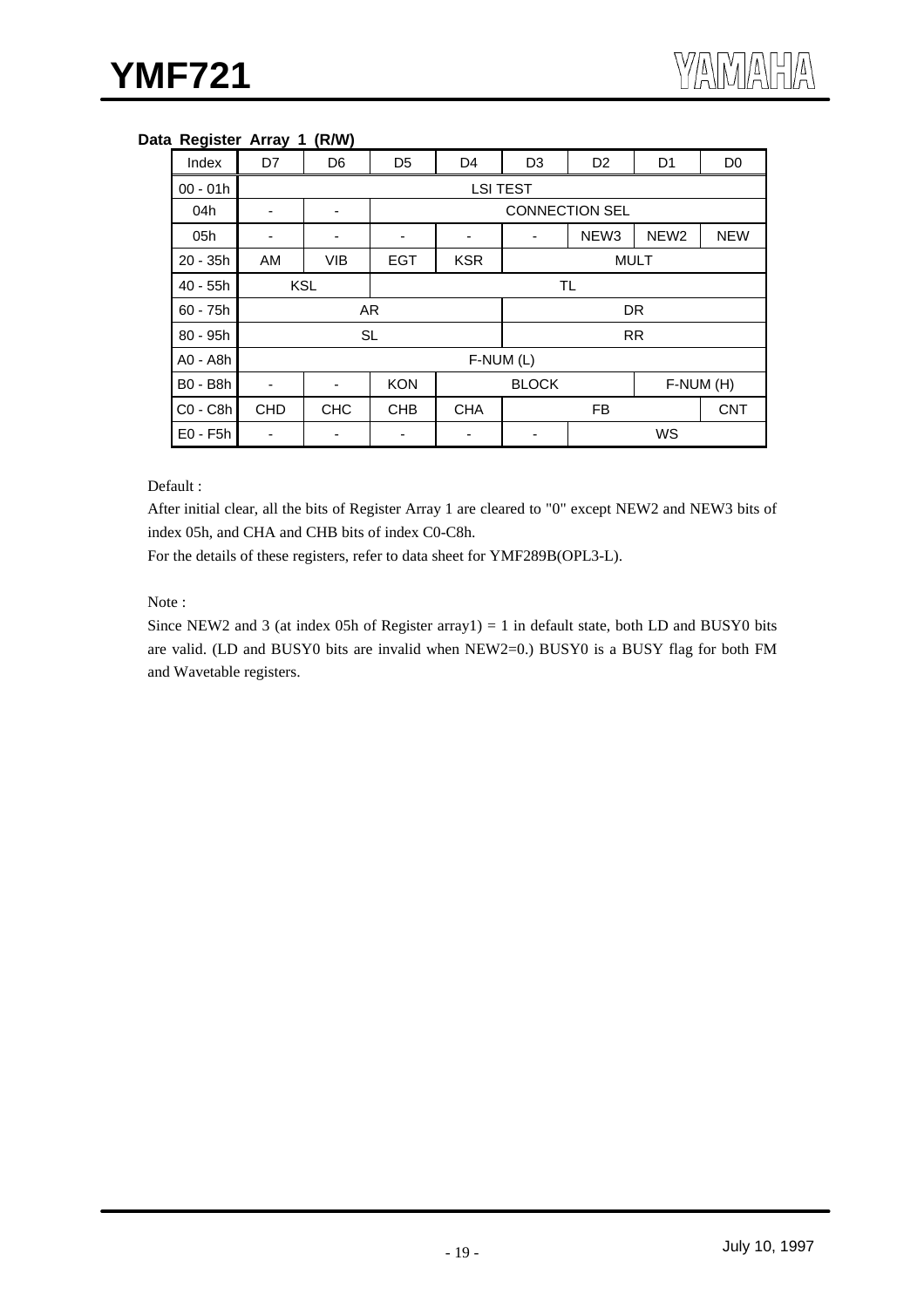## 6-6. Wavetable synthesizer register

#### 6-6-1. Status register

#### **Status Register (RO):**

| port            | --<br>- ' | D <sub>6</sub> | D5 | D4 | ~~<br>υə | ◡ |    |       |
|-----------------|-----------|----------------|----|----|----------|---|----|-------|
| OPL<br>Base + 4 |           |                |    |    |          | - | -- | BUSY1 |

## 6-6-2. Data register

#### **Data Register (R/W):**

| Index            | D7                       | D <sub>6</sub>              | D <sub>5</sub>          | D <sub>4</sub>       | D <sub>3</sub>           | D <sub>2</sub> | D <sub>1</sub>       | D <sub>0</sub> |  |
|------------------|--------------------------|-----------------------------|-------------------------|----------------------|--------------------------|----------------|----------------------|----------------|--|
| $00 - 01h$       | <b>LSI TEST</b>          |                             |                         |                      |                          |                |                      |                |  |
| 02h              |                          | DEVICE ID ("0" "1" "0")     |                         |                      | <b>TONE HEADER</b>       |                | <b>MTYPE</b>         | <b>MODE</b>    |  |
| 03h              |                          |                             |                         |                      | Memory Address (MA21-16) |                |                      |                |  |
| 04h              |                          |                             |                         |                      | Memory Address (MA15-8)  |                |                      |                |  |
| 05h              |                          |                             |                         |                      | Memory Address(MA7-0)    |                |                      |                |  |
| 06h              |                          |                             |                         |                      | Memory Data(MD7-0)       |                |                      |                |  |
| 08-1Fh           |                          |                             |                         | TONE NUMBER (L)      |                          |                |                      |                |  |
| 20-37h           |                          |                             |                         | F-NUMBER (L)         |                          |                |                      | TNUM (H)       |  |
| 38-4Fh           |                          | <b>BLOCK</b><br><b>PREV</b> |                         |                      |                          |                | F-NUMBER (H)         |                |  |
| 50-67h           |                          |                             |                         | <b>TOTAL LEVEL</b>   |                          | <b>LDIR</b>    |                      |                |  |
| 68-7Fh           | <b>KEYON</b>             | <b>DAMP</b>                 | <b>LFORST</b>           | <b>CH</b>            |                          | <b>PAN POT</b> |                      |                |  |
| 80-97h           | <b>CHORUS SEND</b>       |                             |                         | <b>LFO</b>           | <b>VIB</b>               |                |                      |                |  |
| 98-AFh           |                          |                             | AR.<br>D <sub>1</sub> R |                      |                          |                |                      |                |  |
| B0-C7h           |                          |                             | <b>DL</b>               |                      |                          |                | D <sub>2</sub> R     |                |  |
| C8-DFh           |                          |                             | RATE INTERPOLATION      |                      |                          |                | <b>RR</b>            |                |  |
| E0-F7h           |                          | <b>REVERB SEND</b>          |                         |                      |                          |                | AM                   |                |  |
| F <sub>8</sub> h | $\overline{\phantom{a}}$ |                             |                         | MIX CONTROL (FM-R)   |                          |                | MIX CONTROL (FM-L)   |                |  |
| F <sub>9</sub> h |                          |                             |                         | MIX CONTROL (Wave-R) |                          |                | MIX CONTROL (Wave-L) |                |  |
| FAh              |                          |                             |                         |                      |                          |                |                      | <b>ATC</b>     |  |
| <b>FBh</b>       |                          |                             |                         |                      |                          |                |                      |                |  |

Default :

After initial clear, index 02h becomes 40h (Device ID) and index F8h becomes 2Dh (-15dB), and all the other registers are cleared to "0". For the details of these registers, refer to data sheet for YMF295(OPL4-D).

#### Note :

BUSY1 is a BUSY flag for Wavetable registers. Wavetable status/Data register is normally accessed by the internal processor.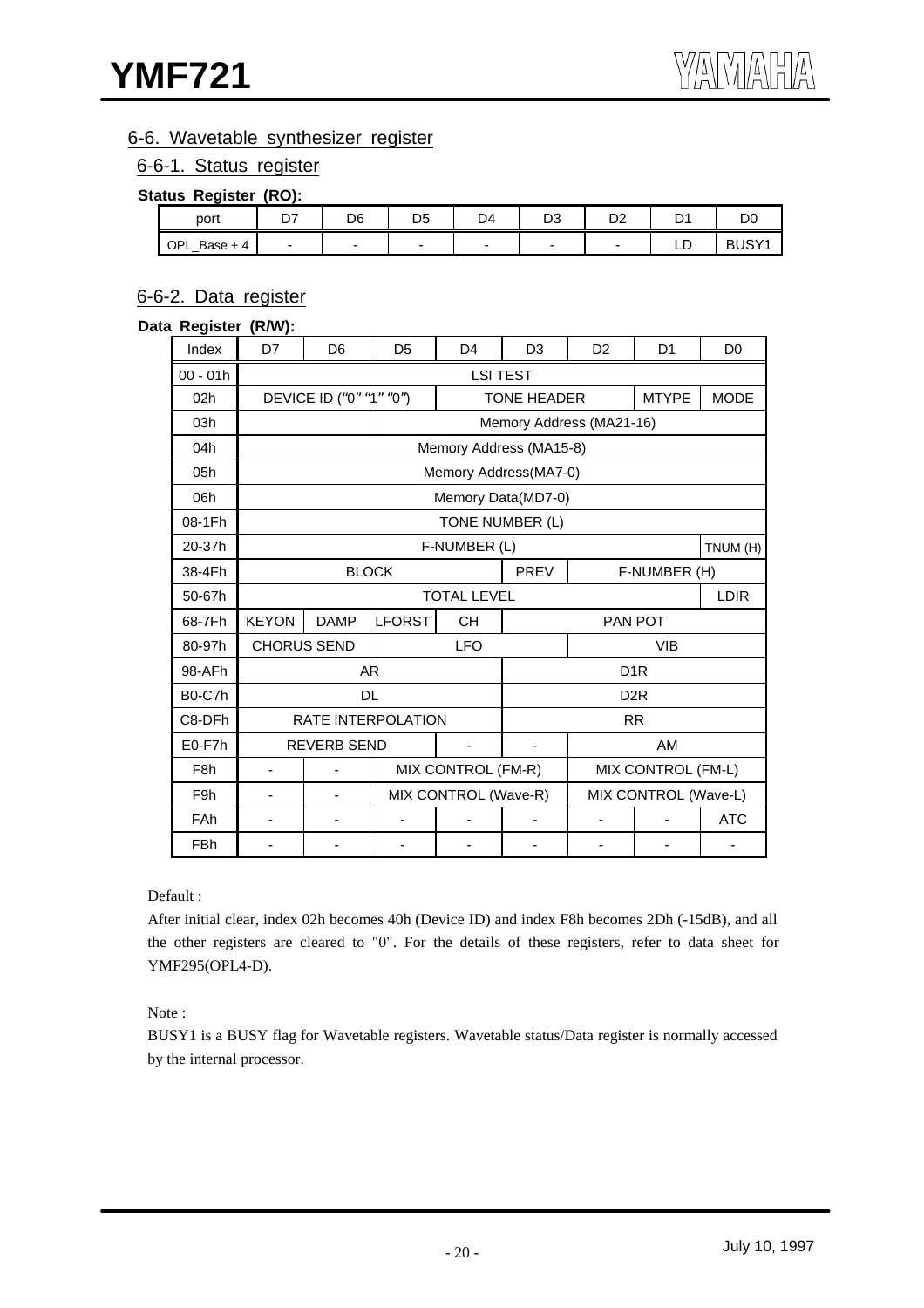## 7. Hardware

## 7-1. ISA bus interface

## **(1) Data Bus Connect System**

## Data BUS

Since driving current of data bus, ADB7-0 pins, of YMF721(OPL4-ML2) is about 2 mA (at VDD = 5.0 V), it is recommended to use bus buffer such as LS245 as necessary. At this time, connect ABDIR pin which outputs bus direction signal of YMF721(OPL4-ML2) with DIR (direction) pin of the bus buffer such as LS245.

## RESET

Reset (RST) pin of YMF721(OPL4-ML2) can be made "H" active or "L" active. When using "H" active reset, /RESETSEL pin should be open or set to "H", or to "L" when using "L" active reset. /RESETSEL pin has a built-in pull-up resistor. When this pin is set to "L", the power consumption increases approximately by 30uA from the one obtained when the pin is open or set to "H".

## I/O Channel Ready

In normal operation, the internal data bus of YMF721 (OPL4-ML2) connects the built-in processor and FM/Wavetable synthesizer blocks. Every time the ISA bus accesses the register for FM/Wavetable, an internal arbitration circuit causes the internal bus to connect ISA bus and FM/Wavetable synthesizer blocks. YMF721 (OPL4-ML2) uses I/O channel ready (ARDY pin) as the internal arbitration circuit. Connect ARDY pin of YMF721 (OPL4-ML2) and IOCHRDY pin of ISA bus. Although ARDY pin is an open drain output, it is not necessary to attach pull up resistor because it is usually pulled up at the ISA bus.

## **(2) No Data Bus Connect System**

The input pins ADB7-0, A2-0, /MPUCS, /OPLCS, /IOW and /IOR must be pulled up externally. Output pins AIRQ, ABDIR and ARDY pins must be open.

## 7-2. MIDI interface

When using MPU port of YMF721 (OPL4-ML2), RXD and FSP pins must be pulled up. When using MPU port of the system and receiving MIDI data through RXD pin, FSP pin must be made "L".

## 7-3. Serial audio interface

YMF721 (OPL4-ML2) outputs clock signals of CLKO (384 fs = 16.9344 MHz), BCO (48 fs = 2.1168 MHz), LRO (fs = 44.1 kHz) and WCO (2 fs = 88.2 kHz) as the serial audio interface. It also outputs four types of data including DO0 (FM external out), DO1 (Wavetable external out), DO2 (MIX out) and DO3 (effect-send out). Normally, it uses the output of DO2. When YMF721 (OPL4- ML2) is in power down mode, /PDOUT pin outputs "L" which can be used as the power down control signal for peripheral systems.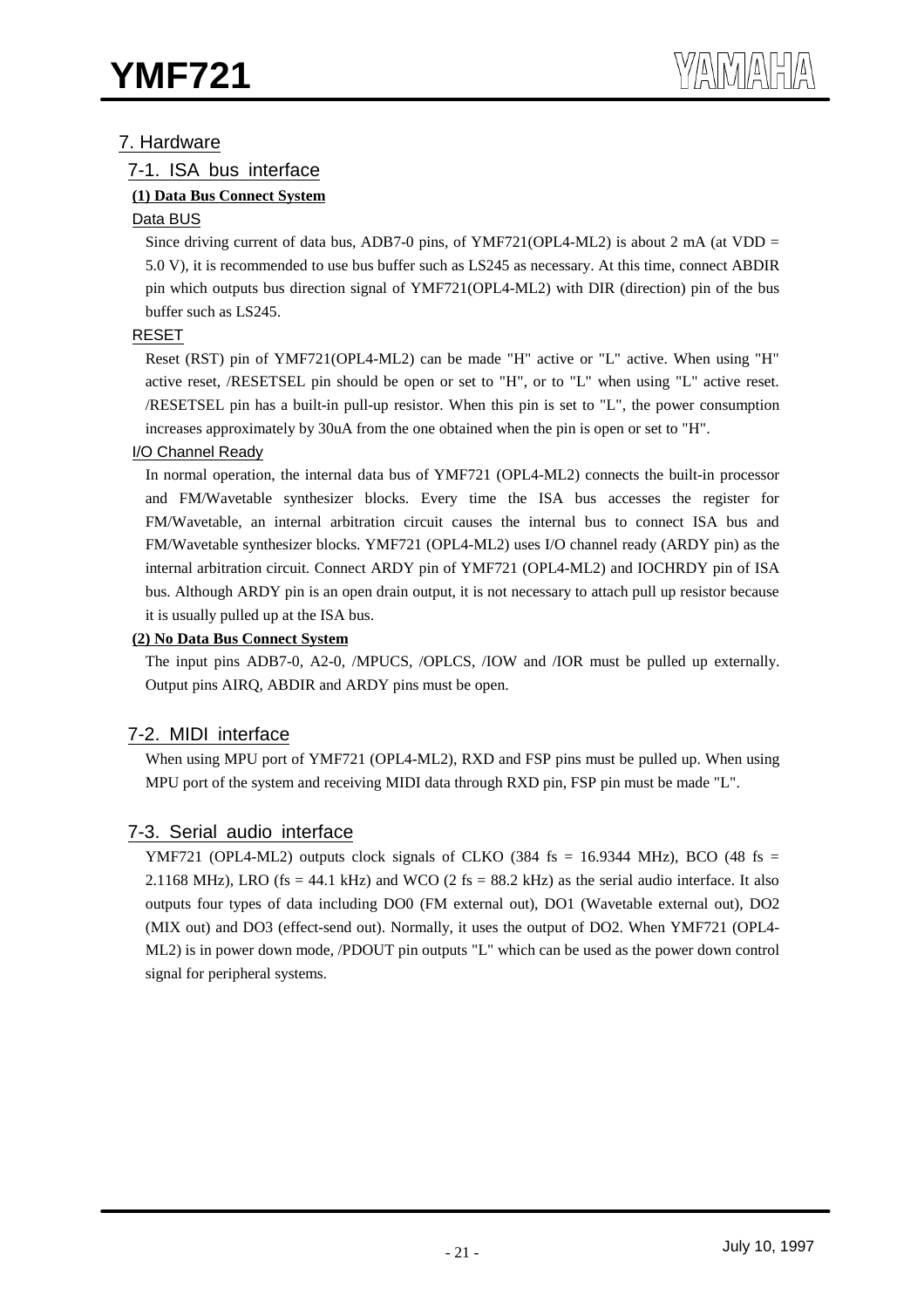## 7-4. Others

#### Power Supply

It is recommended to install a line noise filter in the YMF721 (OPL4-ML2). Be sure to install 0.1uF ceramic capacitor between each of VDD pins and VSS pins as close to the pins as possible, especially the pin No. 63 (VDD).

#### 5V/3V

When operating YMF721 (OPL4-ML2) with 5 V, 5V/3V pin must be pulled up. When operating it with 3.3 V, set the pin to "L".

#### XI, XO

YMF721 (OPL4-ML2) requires the clock frequency of 33.8688 MHz. This signal can be supplied from the system or from the self-oscillation circuit connected with crystal oscillator

Yamaha recommends either of the following two types of parallel resonance type oscillator made by Daishinku Co., Ltd.

(i) 3rd Overtone Type

AT-49, SMD-49 : R=5.6K,  $c_1 = c_2 = 10pF$ 

(ii) Fundamental Type

AT-49, SMD-49 : R=1M,  $c_1 = c_2 = 5pF$ 

Use of the Crystal oscillator with frequency deviation within 100 ppm is recommended. Length of wiring lead from XI and XO pin to each component (crystal, resistor and capacitor) should be 0.5 inch or less respectively and the circuit pattern should be shielded on its periphery to minimize effect on the peripheral devices.



Since YMF721 (OPL4-ML2) is able to use power down mode, the power consumption can be minimized when generation of the clock signal is discontinued during this mode.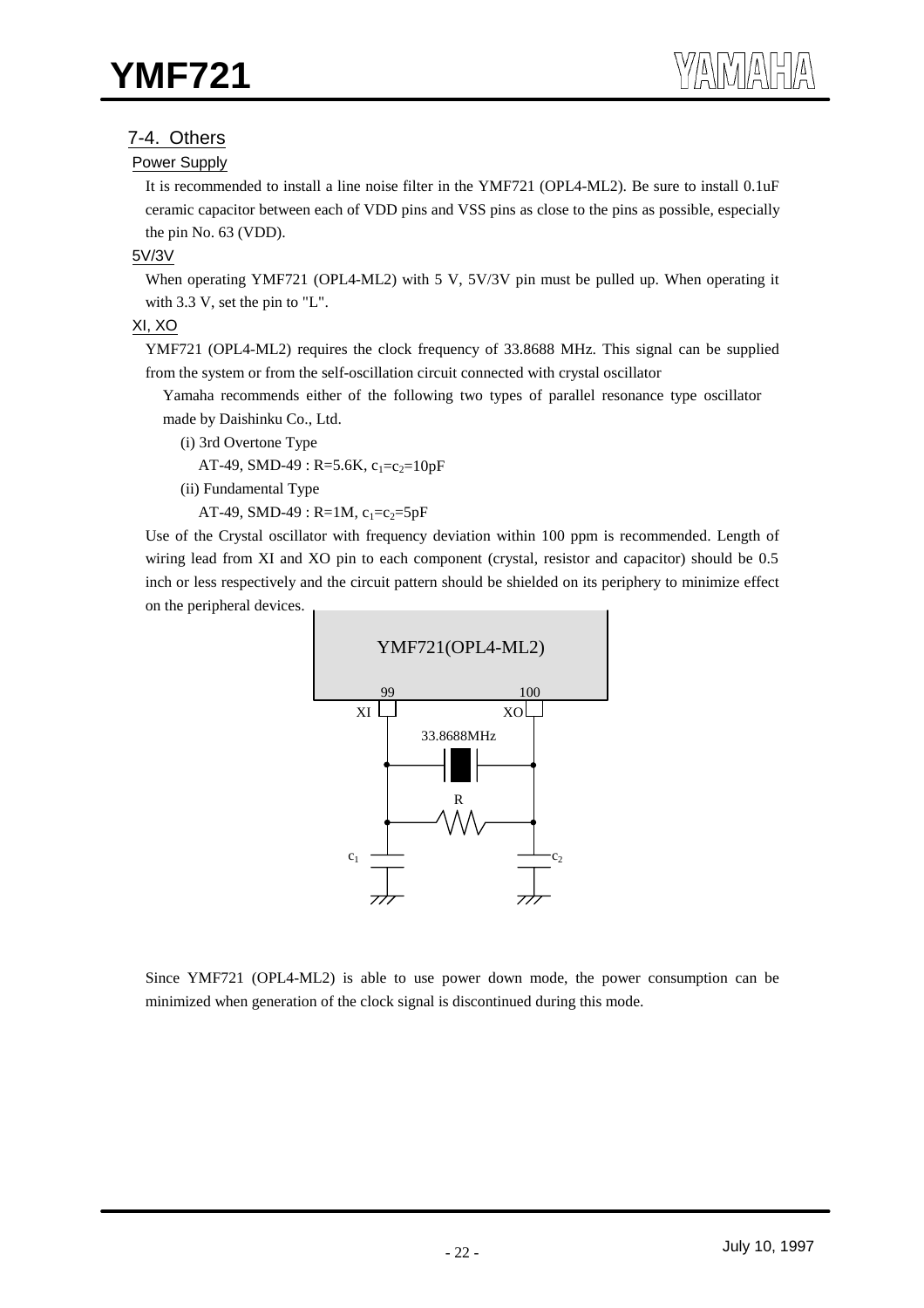## Electrical Characteristics

## Absolute Maximum Ratings

| <b>Item</b>                           | Symbol        | Minimum       | Maximum       | Unit |
|---------------------------------------|---------------|---------------|---------------|------|
| Power Supply Voltage (Analog/Digital) | $\rm V_{DD}$  | $V_{SS}$ -0.5 | $V_{ss}$ +7.0 |      |
| Input Voltage                         | $\rm V_{IN}$  | $V_{ss}$ -0.5 | $V_{DD}+0.5$  |      |
| <b>Output Voltage</b>                 | $V_{OUT}$     | $V_{SS}$ -0.3 | $V_{DD}+0.3$  | V    |
| <b>Input Current</b>                  | $I_{\rm IN}$  | $-20$         | 20            | mA   |
| <b>Storage Temperature</b>            | $T_{\rm STG}$ | $-50$         | 125           |      |

 $Notes: V_{DD} = DV_{DD} = AV_{DD}$ ,  $V_{SS} = DV_{SS} = AV_{SS} = 0[V]$ 

## Recommended Operating Conditions

| Item                                            | Symbol        | Min. | Tvp. | Max. | Unit |
|-------------------------------------------------|---------------|------|------|------|------|
| Operating voltage 1 (5.0V Spec. $5V/3V = H''$ ) | $\rm V_{DD1}$ | 4.75 | 5.00 | 5.25 |      |
| Operating voltage 2 (3.3V Spec. $5V/3V = "L"$ ) | $\rm V_{DD2}$ | 3.00 | 3.30 | 3.60 |      |
| <b>Operating Ambient Temperature</b>            | $T_{OP}$      |      |      |      |      |

 $Notes: DV_{SS}=AV_{SS}=0[V]$ 

## DC Characteristics

| Item                         | Symbol         | Condition                                   | Min.          | Typ. | Max.         | Unit    |
|------------------------------|----------------|---------------------------------------------|---------------|------|--------------|---------|
| <b>TTL-Input Pins</b>        |                |                                             |               |      |              |         |
| High Level Input Voltage 1   | $V_{\rm IHI}$  | Except XI and 5V/3V pins                    | 2.0           |      |              | V       |
| Low Level Input Voltage 1    | $V_{IL1}$      |                                             |               |      | 0.8          | V       |
| <b>CMOS-Input Pins</b>       |                |                                             |               |      |              |         |
| High Level Input Voltage 1   | $V_{I H2}$     | Applicable to XI and $5V/3V$ 0.7 $V_{DD}$ I |               |      |              | V       |
| Low Level Input Voltage 1    | $V_{IL2}$      |                                             |               |      | $0.2V_{DD}$  | V       |
| <b>Input Leakage Current</b> | $I_L$          | $V_{IN} = V_{SS}$ , $V_{DD}$                | $-10$         |      | 10           | $\mu$ A |
| <b>Input Capacitance</b>     | $C_I$          |                                             |               |      | 10           | pF      |
|                              |                | /TEST, /TEST2                               |               |      |              |         |
| Pull up Register             | $R_{U1}$       | /TEST3, /TESTA                              | 50            |      | 400          | k       |
|                              |                | /TESTB, /RESETSEL                           |               |      |              |         |
| High Level Output Voltage 1  | $V_{OH1}$      | $I_{OH1} = -80 \mu A (5V/3V = "L")$         | 2.4           |      |              | V       |
| Low Level Output Voltage 1   | $V_{OL1}$      | $I_{OL1} = 2mA (*)$                         |               |      | 0.4          | V       |
| High Level Output Voltage 2  | $V_{OH2}$      | $I_{OH2}$ = -80 $\mu$ A (5V/3V="H")         | $V_{DD}$ -1.0 |      |              | V       |
| Low Level Output Voltage 2   | $V_{OL2}$      | $I_{OL2} = 2mA (*)$                         |               |      | $V_{SS}+0.4$ | V       |
| Low Level Output Voltage 3   | $V_{OL}$       | $I_{OL1} = 4mA (5V/3V = "L")$               |               |      | 0.4          | V       |
|                              |                | $(*2)$                                      |               |      |              |         |
| Low Level Output Voltage 4   | $V_{OL}$       | $I_{OL1} = 12mA (5V/3V = "H")$              |               |      | 0.4          | V       |
|                              |                | $(*2)$                                      |               |      |              |         |
| <b>Output Capacitance</b>    | C <sub>O</sub> |                                             |               |      | 10           | pF      |

Notes :  $V_{SS}=0[V]$ ,  $T_{OP}=0$  70,  $V_{DD}=5.0\pm0.25[V]$ 

\*1) Applicable to output pins except XO and /ARDY.

\*2) Applicable to /ARDY pin.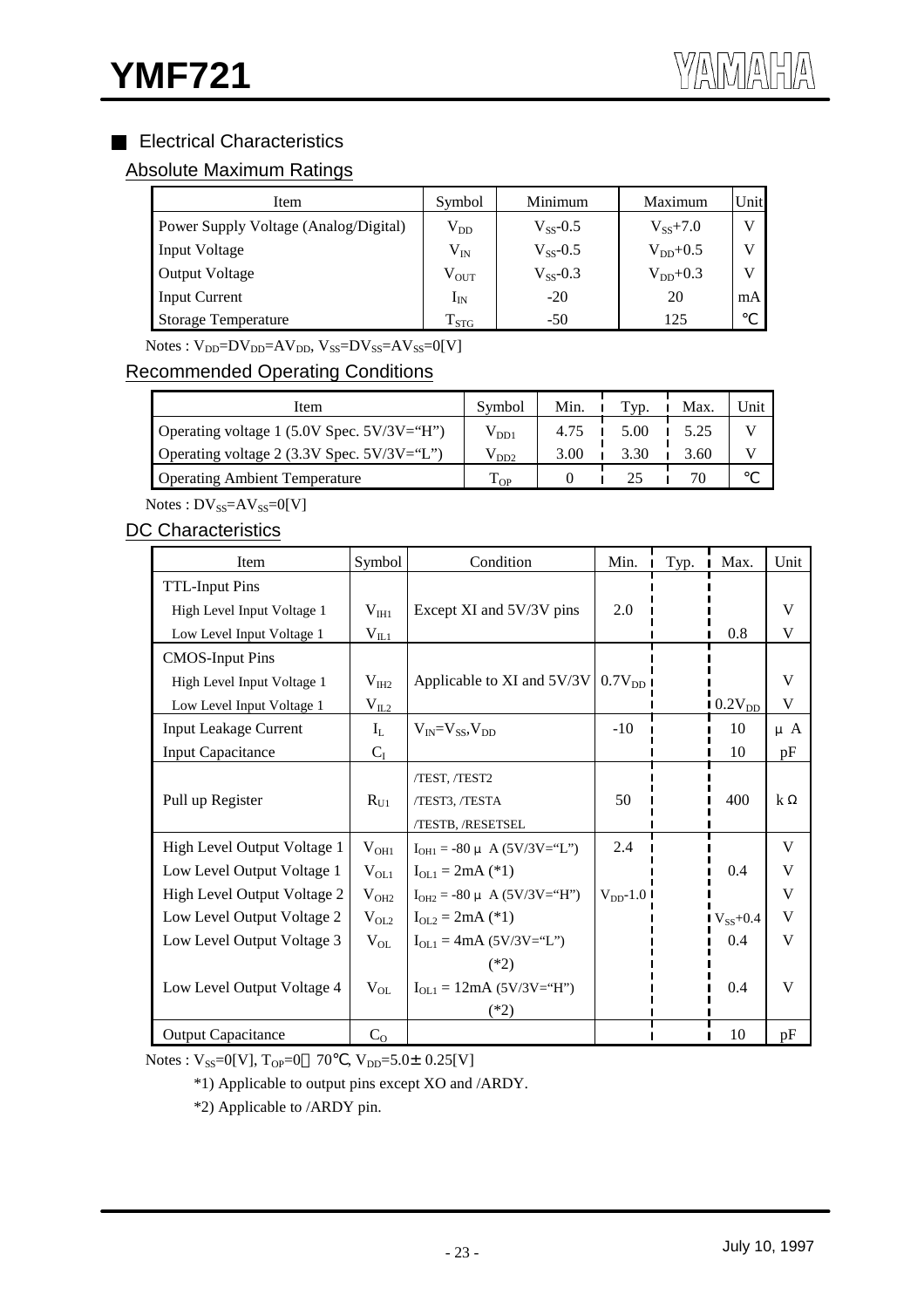## AC Characteristics

1. CPU interface (Refer to Fig. 1, 2, 3)

| <b>Item</b>                                      | Symbol       | Min. | Typ. | Max. | Unit |
|--------------------------------------------------|--------------|------|------|------|------|
| Address set up to /IOW, /IOR active              | $t_{AS}$     | 30   |      |      | ns   |
| Address hold to <i>IOW</i> , <i>IOR</i> inactive | $t_{AH}$     | 10   |      |      | ns   |
| <b>TOW Write Pulse Width</b>                     | $t_{WW}$     | 50   |      |      | ns   |
| Write Data set up to <i>IOW</i> active           | $t_{WDS}$    | 10   |      |      | ns   |
| Write Data hold to <i><b>JOW</b></i> inactive    | $t_{WDH}$    | 10   |      |      | ns   |
| <b><i>IOR Read Pulse Width</i></b>               | $\rm t_{RW}$ | 80   |      |      | ns   |
| Read Data access time                            | $t_{ACC}$    |      |      | 60   | ns   |
| Read Data hold from <i>(IOR inactive</i> )       | $t_{RDH}$    | 10   |      |      | ns   |
| Chip select setup time                           | $t_{CS}$     | 5    |      |      | ns   |
| Chip select hold time                            | $t_{CH}$     | 10   |      |      | ns   |
| <b>RESET Pulse Width</b>                         | $t_{RST}$    | 100  |      |      | ms   |

Notes :  $V_{SS}=0[V]$ ,  $T_{OP}=0$  70,  $V_{DD}=5.0\pm0.25[V]$ 

#### 2. Serial audio interface (Refer to Fig. 4.)

| Item                   | Symbol            | Condition              | Min. | Typ.       | Max. | Unit       |
|------------------------|-------------------|------------------------|------|------------|------|------------|
| CLKO frequency         | $f_{CLKO16}$      |                        |      | 116.93441  | ۰    | <b>MHz</b> |
| CLKO duty              | $D_{CLKO16}$      |                        | 40   | 50         | 60   | $\%$       |
| <b>BCO</b> frequency   | $f_{BCK}$         |                        |      | $2.1168$ I |      | <b>MHz</b> |
| <b>BCO</b> duty        | $D_{\text{BCLK}}$ |                        | 40   | 50         | 60   | $\%$       |
| Serial data setup time | $t_{DS}$          | $/DO3-0$<br><b>BCO</b> |      | 118        |      | ns         |
| Serial data hold tim   | $t_{DH}$          | $/DO3-0$<br><b>BCO</b> |      | 118        |      | ns         |
| LRO setup time         | $t_{LRS}$         | /LRO<br><b>BCO</b>     |      | 118        |      | ns         |
| LRO hold time          | $t_{LRH}$         | /LRO<br><b>BCO</b>     |      | 118        |      | ns         |
| WCO setup time         | $t_{WCS}$         | /WCO<br><b>BCO</b>     |      | 118        |      | ns         |
| WCO hold time          | $t_{WCH}$         | /WCO<br><b>BCO</b>     |      | 118        |      | ns         |

Notes :  $V_{SS}=0[V]$ ,  $T_{OP}=0$  70,  $V_{DD}=5.0\pm0.25[V]$ 

Sampling frequency (fs) is 44.1 kHz. Duty factor is measured at  $1/2$   $V_{DD}$ 

#### 3. Others

| Item                          | Symbol           | Condition                   | Min. | Typ.      | Max. | Unit       |
|-------------------------------|------------------|-----------------------------|------|-----------|------|------------|
| <b>Master Clock Frequency</b> | $f_{33}$         | $V_{DD} = 5.0 \pm 0.25$ [V] |      | 133.86881 |      | <b>MHz</b> |
| $(X'$ tal 33)<br>Duty         | $D_{f33}$        | $V_{DD} = 3.3 \pm 0.3$ [V]  | 40   | 50        | 60   | $\%$       |
| Power Consumption             | $I_{OP1}$        | $V_{DD} = 5.25[V]$          |      | 40        | 50   | mA         |
| (during normal operation)     | $I_{OP2}$        | $V_{DD} = 3.60[V]$          |      | 25        | 30   | mA         |
| <b>Power Consumption</b>      | I <sub>OP3</sub> | $V_{DD} = 5.25[V]$          |      | 25        | 50   | μA         |
| (during power down mode)      | $I_{OP4}$        | $V_{DD} = 3.60[V]$          |      |           | 30   | A<br>u     |

Notes :  $V_{SS}=0[V]$ ,  $T_{OP}=0$  70

/RESETSEL = "H". Duty factor is measured at  $1/2$  V<sub>DD</sub>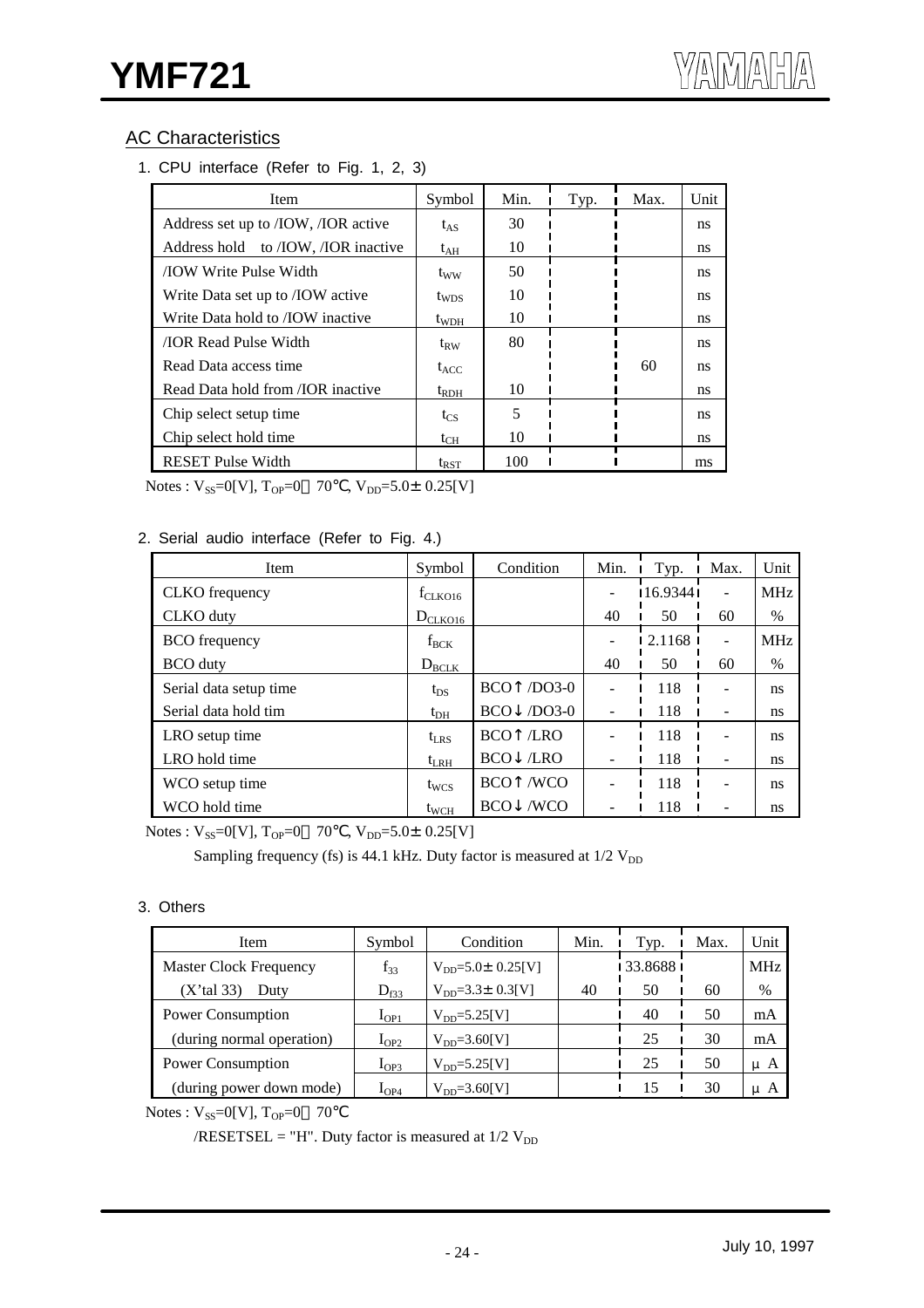## **I/O write cycle Cycle**







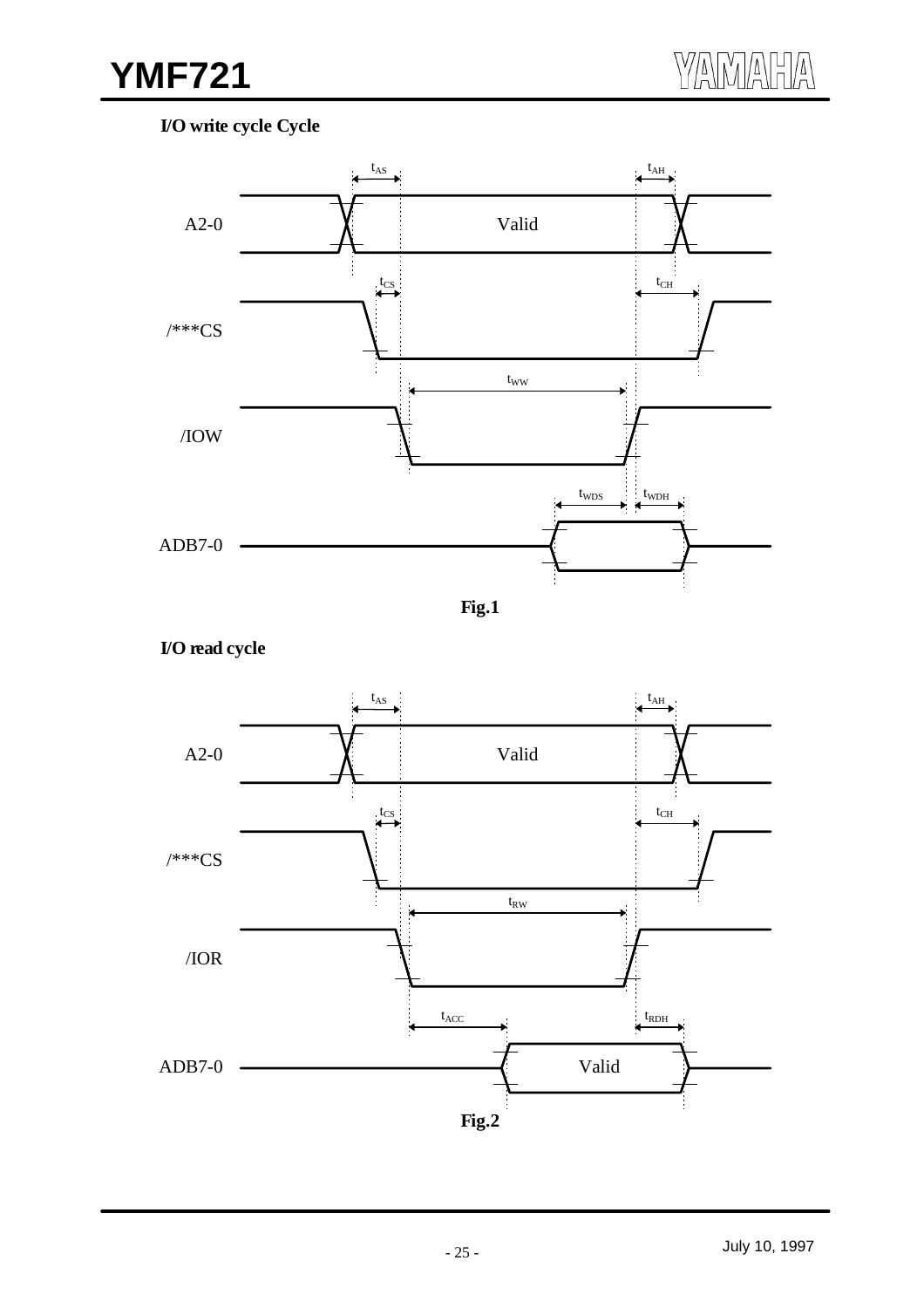## **Reset pulse width**



## **Serial audio interface**

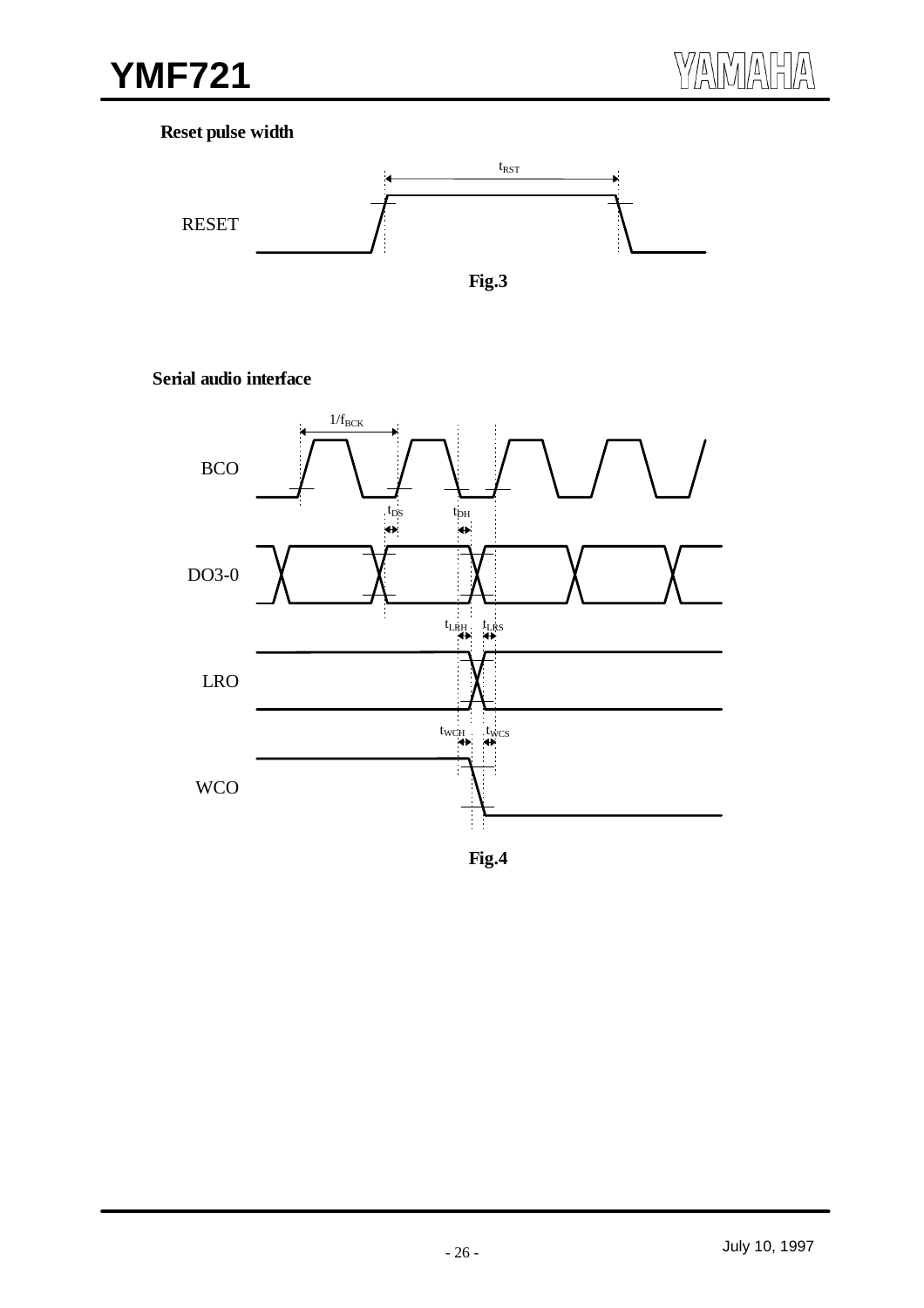## Supplementary Information 1 (about commands)

The following commands are used to check existence and identification of YMF704C/721(OPL4- ML/ML2) by using device driver.

| Command |      | Sub Command   Command Length   Response Length |        | <b>Function</b>                        |
|---------|------|------------------------------------------------|--------|----------------------------------------|
| 80h     | 00h  | 3 <sub>b</sub> vte                             | 11byte | <b>Get Processor Device ID</b>         |
| 80h     | 01h  | 3 <sub>b</sub> vte                             | 5bvte  | <b>Get Processor Software Version</b>  |
| 80h     | 02h  | 3byte                                          | 6bvte  | <b>Get Processor Software Capacity</b> |
| 81h     | 00h  | 3byte                                          | 8byte  | Get OPL4-MLx Information               |
| 82h     | 00h  | 3 <sub>b</sub> vte                             | 31byte | Get wave ROM Copyright Data            |
| 82h     | 01 h | 3byte                                          | 5byte  | Get wave ROM Version                   |

## **Command 80h**

This command is used mainly to obtain version information of the internal processor. The device driver is able to know capability of the internal processor before it controls the hardware.

#### **Sub Command 00h : Get Processor Device ID**



The character string "GMP\_OPL4" is read from ID strings. Existence of YMF721 (OPL4-ML2) can be confirmed with this character string.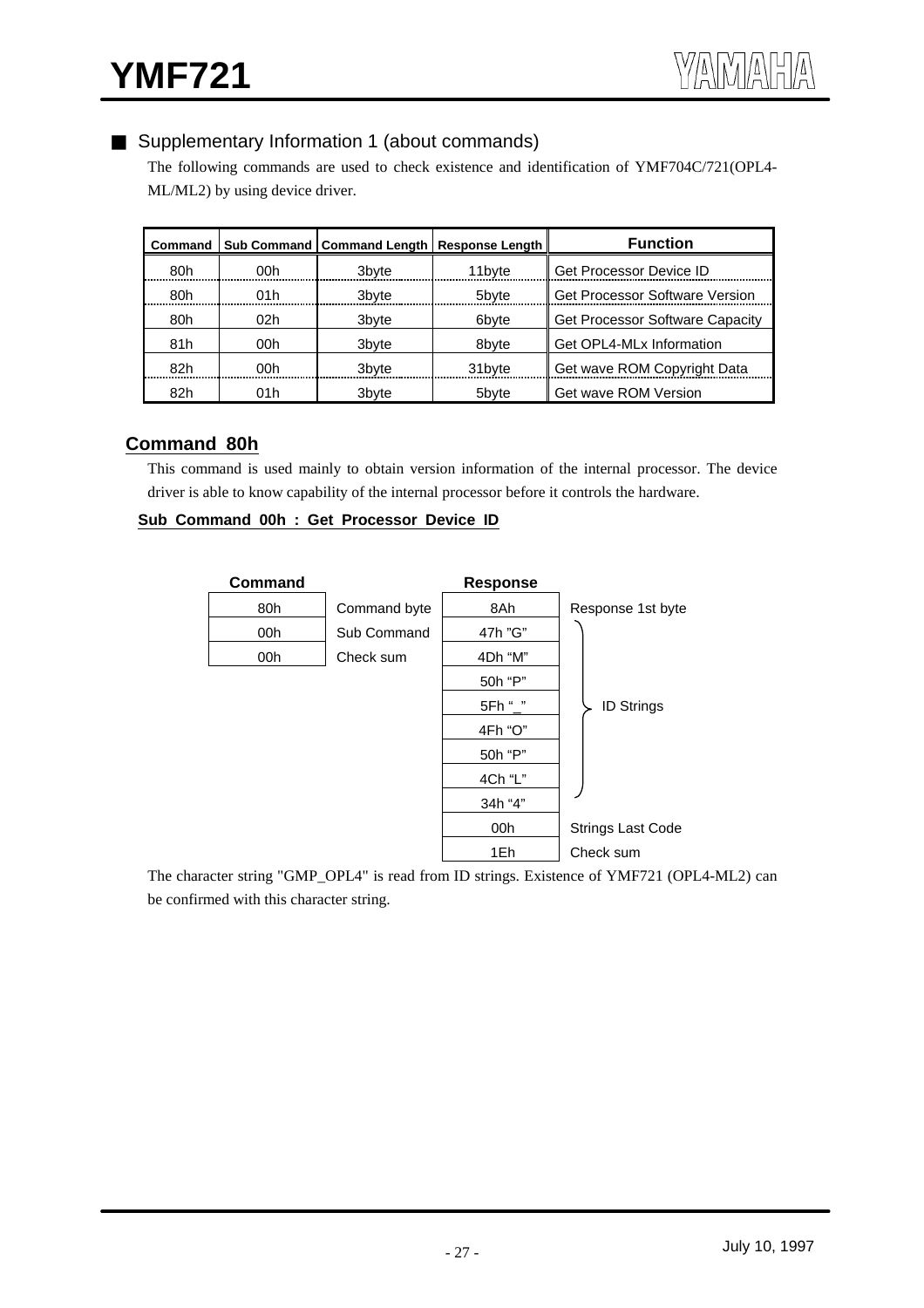#### **Sub Command 01h : Get Processor Software Version**

| Command |              | <b>Response</b> |                                     |
|---------|--------------|-----------------|-------------------------------------|
| 80h     | Command byte | 84h             | Response 1st byte                   |
| 01h     | Sub Command  | 02 <sub>h</sub> | Integer part of version number      |
| 7Fh     | Check sum    | 00h             | 1st decimal place of version number |
|         |              | 00h             | 2nd decimal place of version number |
|         |              | 7Fh.            | Check sum                           |

Version number of firmware stored in the internal processor is read out as shown below.

YMF704 (OPL4-ML) : Version 1.22

YMF704B(OPL4-ML) : Version 1.23

YMF704C(OPL4-ML) : Version 1.24

YMF721 (OPL4-ML2) : Version 2.00

#### **Sub Command 02h : Get Processor Software Capacity**

| <b>Command</b> |              | <b>Response</b> |                   |
|----------------|--------------|-----------------|-------------------|
| 80h            | Command byte | 85h             | Response 1st byte |
| 02h            | Sub Command  | 00h             | No use            |
| 7Eh            | Check sum    | 00h             | No use            |
|                |              | 00h             | No use            |
|                |              | 07h             | Capacity code     |
|                |              | 79h             | Check sum         |

The capacity of internal processor can be known through the capacity code.

bit0 = 1 : The synthesizer is able to add effects such as reverb or chorus send level 1.

bit1 = 1 : Suspend/Resume is supported.

 $bit2 = 1$ : Power down is supported.

YMF704 (OPL4-ML) : Capacity Code=01h YMF704B(OPL4-ML) : Capacity Code=03h YMF704C(OPL4-ML) : Capacity Code=03h YMF721 (OPL4-ML2) : Capacity Code=07h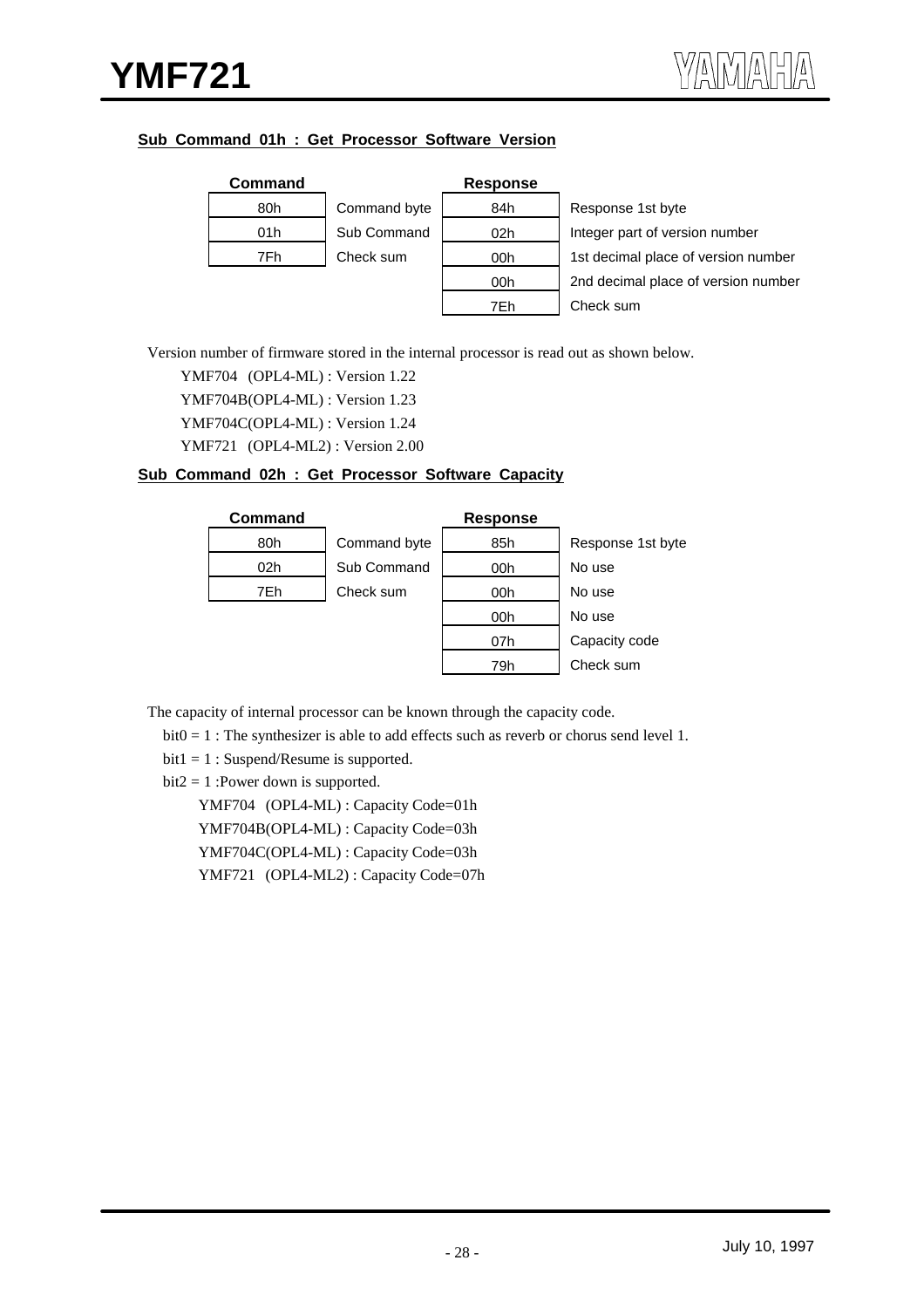## **Command 81h**

#### **Sub Command 00h : Get OPL4-MLx Information**

Since the synthesizer of YMF721(OPL4-ML2) is the same as YMF295(OPL4-D), the character string of "OPL4D" is obtained as described below.



## **Command 82h**

These commands are used to know information about the internal Wavetable sample ROM.

#### **Sub Command 00h : Get Wave ROM Copyright Data**

| Command |              | <b>Response</b> |                          |
|---------|--------------|-----------------|--------------------------|
| 82h     | Command byte | 9Eh             | Response 1st byte        |
| 00h     | Sub Command  |                 |                          |
| 00h     | Check sum    | strings         | Copyright Data           |
|         |              |                 |                          |
|         |              | 00h             | <b>Strings Last Code</b> |
|         |              | 46h             | Check sum                |

This command is used to know capacity of internal processor. As the strings, character strings of "copyright yamaha corporation"(28bytes) are returned.

#### **Sub Command 01h : Get Wave ROM Version**

| Command |           |
|---------|-----------|
| 82h     | Command b |
| 01h     | Sub Comma |
| 7Fh     | Check sum |
|         |           |

#### **Response**

byte 84h Response 1st byte and 01h Integer part of version number 00h First decimal place of version number 03h Second decimal place of version number 7Ch Check sum

This command is used to know version number of internal Wavetable sample ROM.

YMF704C(OPL4-ML) : Version 1.02

YMF721 (OPL4-ML2) : Version 1.03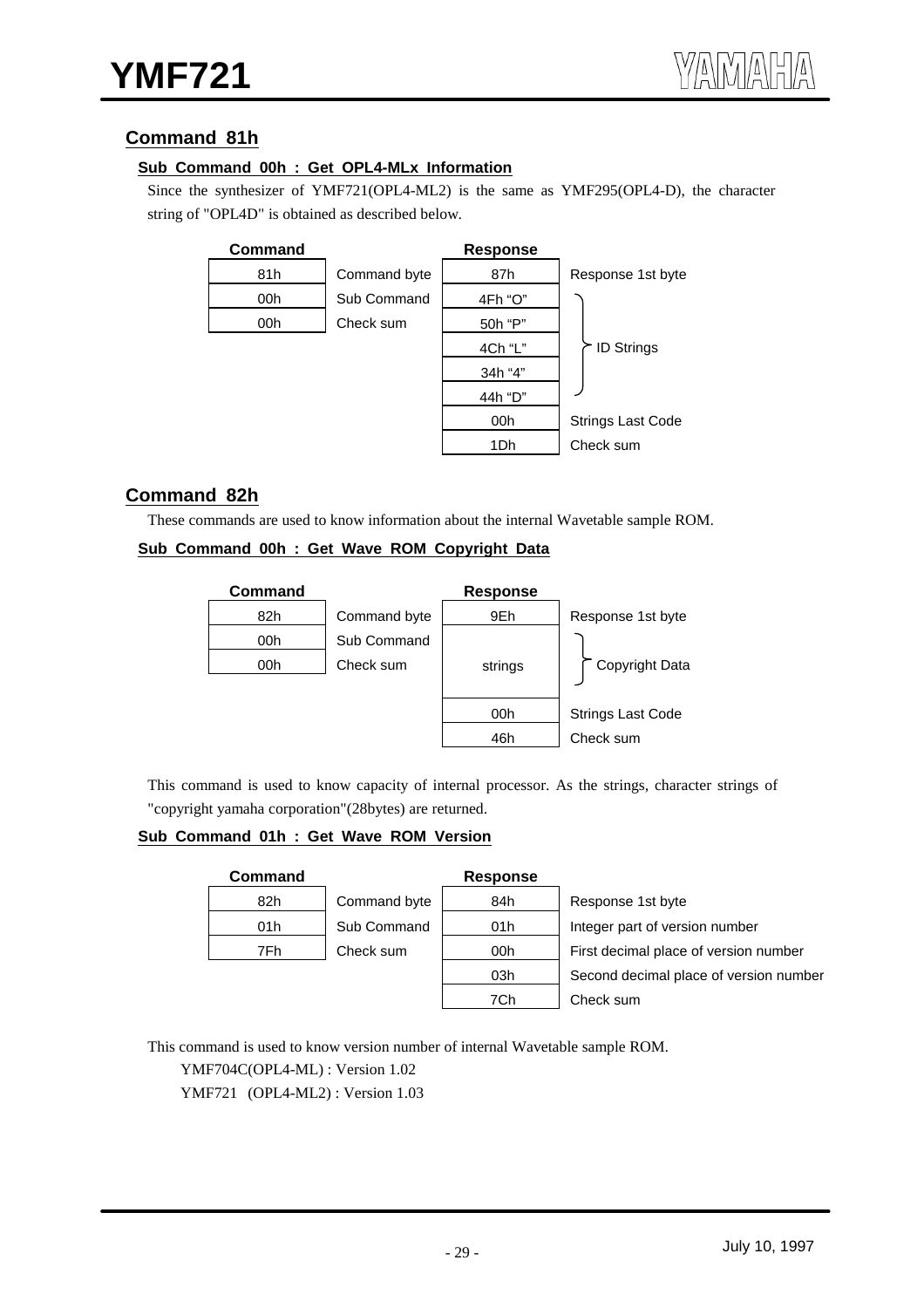## Supplementary Information 2 (MIDI Data Format)

## 1. General

#### 1-1. Application

The following MIDI information applies to the YMF721(OPL4-ML2).

1-2. Applicable Standards MIDI 1.0 Standard

## 2. Channel Message

#### 2-1. Send

YMF721(OPL4-ML2) has no transmitting function.

#### 2-2. Receive

#### 2-2-1. Note On/Off

This is a message to inform playing information.

Note On : 9nH kkH vvH Note Off : 9nH kkH 00H or 8nH kkH vvH \*n : MIDI Channel No. \*kkH : Note No., vvH : Velocity (00 - 7F)

Received note range  $= C - 2 \sim G8$  (Note On only) Verocity range  $= 1 \sim 127$ 

2-2-2. Control Change <BnH> <Control No.> <Data>

a) Bank Select

This is a message to select a bank of the designated receiving channel. However, the channel 10 does not receive bank select since it is fixed to drum kit.

The normal voice is selected when Bank Select MSB is "0", and drum kit when "127".

After Bank Select MSB is received, it is necessary to receive Program Change.

| Control No. | Parameter              | Data range |
|-------------|------------------------|------------|
| - 0         | <b>Bank Select MSB</b> | 0 or 127   |
| 32          | <b>Bank Select LSB</b> | don't care |

#### b) Modulation

This is a message to inform the depth of Vibrato.

| Control No. | Parameter  | Data range |
|-------------|------------|------------|
|             | Modulation | 0 to 127   |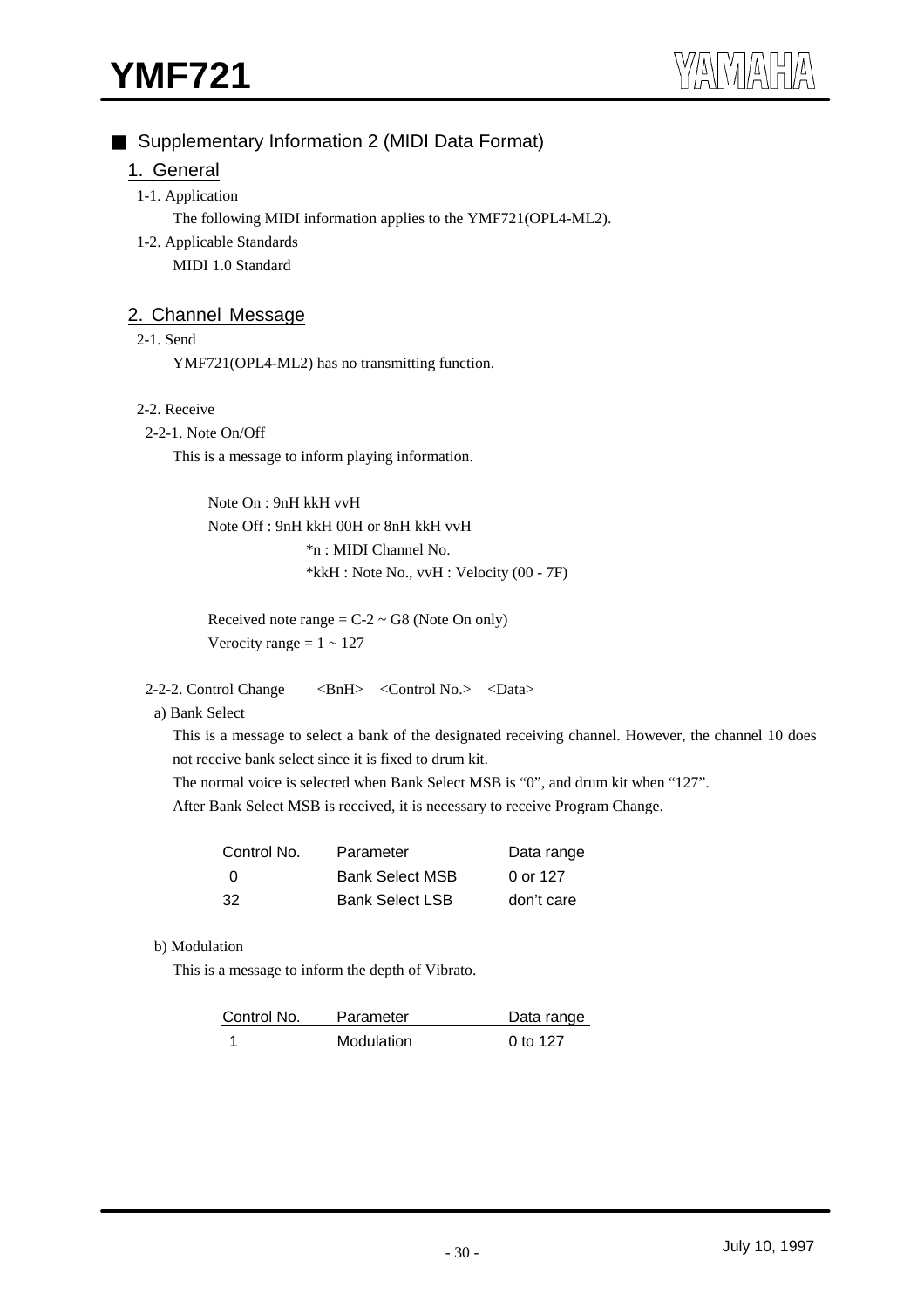#### c) Data Entry

This is a message to set control parameter data designated by RPN (Registered Parameter Number). Refer i) RPN for the relation between the parameter of RPN and the setting data.

| Control No. | Parameter      | Data range |
|-------------|----------------|------------|
| -6          | Data Entry MSB | 0 to 127   |
| 38          | Data Entry LSB | 0 to 127   |

#### d) Main Volume

This is a message to control the volume of each part (MIDI channel).

| Control No. | Parameter   | Data range |
|-------------|-------------|------------|
|             | Main Volume | 0 to 127   |

#### e) Pan

This is a message to control the sound position of each part.

| Control No. | Parameter | Data range                          |
|-------------|-----------|-------------------------------------|
| 10          | Panpot    | 0 to 127                            |
|             |           | $0:$ left, 64 : center, 127 : right |

#### f) Expression

This is a message to control the volume of each part during playing sound.

| Control No. | Parameter  | Data range |
|-------------|------------|------------|
| - 11        | Expression | 0 to 127   |

#### g) Hold

This is a message to control the sustain pedal.

When "Hold ON" is received, sound is kept playing even if "Note OFF" is received.

| Control No. | Parameter | Data range                    |
|-------------|-----------|-------------------------------|
| -64         | Hold      | 0 to 127                      |
|             |           | 0 to 63 : OFF, 64 to 127 : ON |

#### h) Sostenuto

This is a message to control the sostenuto pedal.

When "Sostenuto ON" is received during playing sound, sound is kept playing until "OFF" is received.

| Control No. | Parameter | Data range                    |
|-------------|-----------|-------------------------------|
| 66          | Sostenuto | 0 to 63, 64 to 127            |
|             |           | 0 to 63 : OFF, 64 to 127 : ON |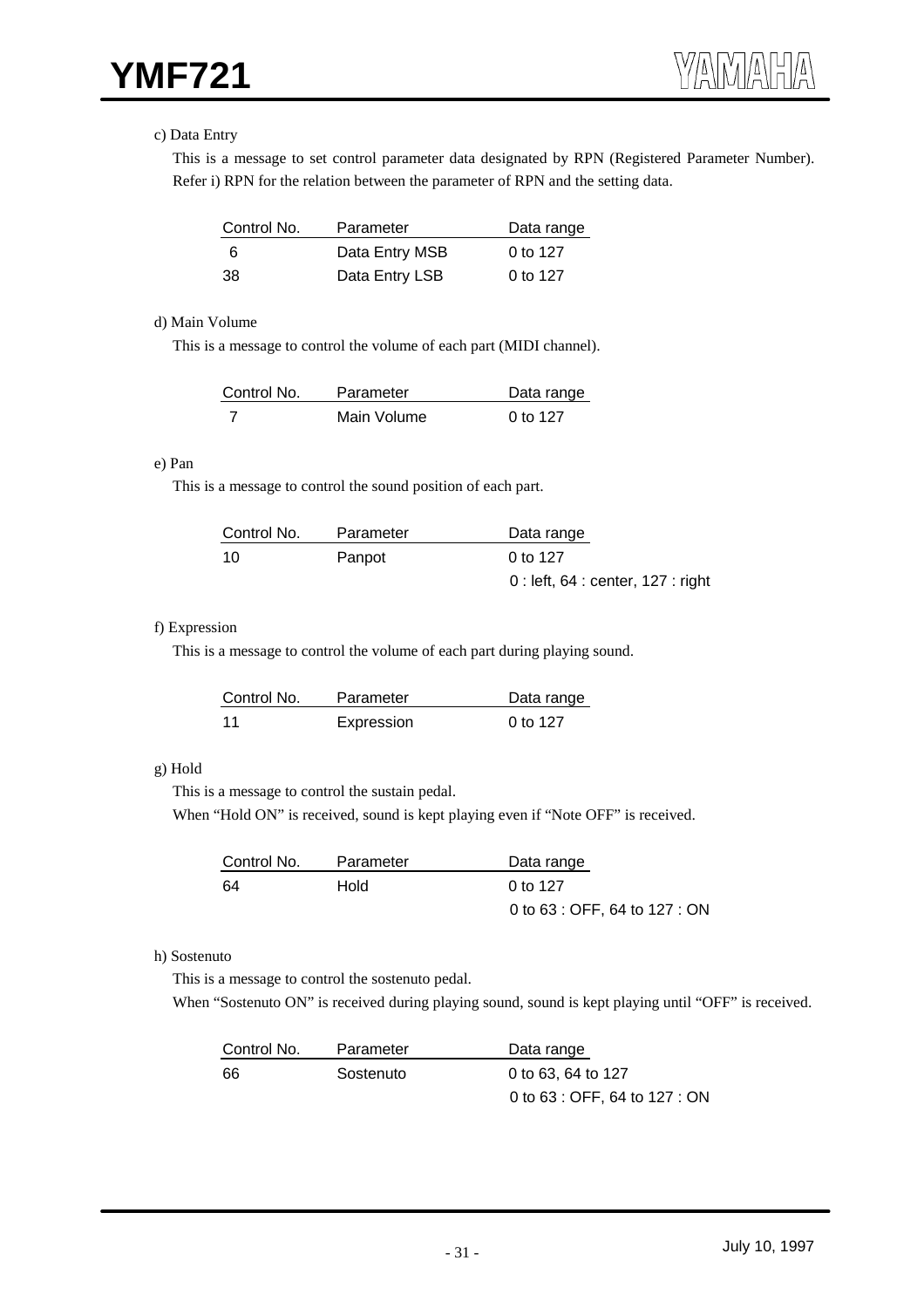#### i) RPN

This is a message to set Pitch Bend Sensitivity and Tuning of each part.

After the modified parameter is designated by RPN MSB and RPN LSB, set the parameter value at Data Entry.

| Control No. | Parameter | Data range |
|-------------|-----------|------------|
| 100         | RPN LSB   | 0 to 127   |
| 101         | RPN MSB   | 0 to 127   |

| <b>RPN</b>      |     | Data Entry     |     |                                                 |
|-----------------|-----|----------------|-----|-------------------------------------------------|
| <b>MSB/LSB</b>  |     | <b>MSB/LSB</b> |     |                                                 |
| 00 <sub>h</sub> | 00H | mmH            |     | <b>Pitch Bend Sensitivity</b>                   |
|                 |     |                |     | $mmH:$ 00H -18H (0-24 semitone)                 |
|                 |     |                |     | $---:$ don't care                               |
|                 |     |                |     | 2 octaves in semitone steps                     |
|                 |     |                |     | Set to 2 semitones when powered on              |
| 00H             | 01H | mmH            | 11H | Master Fine Tuning (-100¢ to $100¢$ )           |
|                 |     |                |     | mmH, IIH: 00H, 00H - 40H, 00H - 7FH, 7FH        |
|                 |     |                |     | $(-8192*100/8192$ to $0+8192*100/8192\epsilon)$ |
| 00H             | 02H | mmH            |     | Master Coarse Tuning $(-24 - 0 - 24$ semitone)  |
|                 |     |                |     | mmH: 28H -40H - 58H                             |
|                 |     |                |     | : don't care                                    |

2-2-3. Program Change <CnH> <Program No.>

This is a message to select a tone (voice) used in each part. GM tone (Bank Select MSB 0) or drum kit (Bank Select MSB 127) is received by combination with a Bank Select.

GM tone : 128 tones (Program No. 0 to 127) Drum kit : 9 sets (Program No. 0, 1, 8, 16, 24, 25, 32, 40, 48)

#### 2-2-4. Pitch Bend <EnH> <Data-L> <Data-H>

This is a message to inform Pitch Bend information of each part. Recieving the Pitch Bend message is valid only when GM tone, and invalid when drum kit.

| Parameter | Data range |
|-----------|------------|
| Data LSB  | ი 127      |
| Data MSB  | -127<br>O. |

The resolution is 14 bits (-8192 to 8191).

2-2-5. Channel After Touch <DnH> <Data>

This is a message to inform a degree of pressure after playing a keyboard.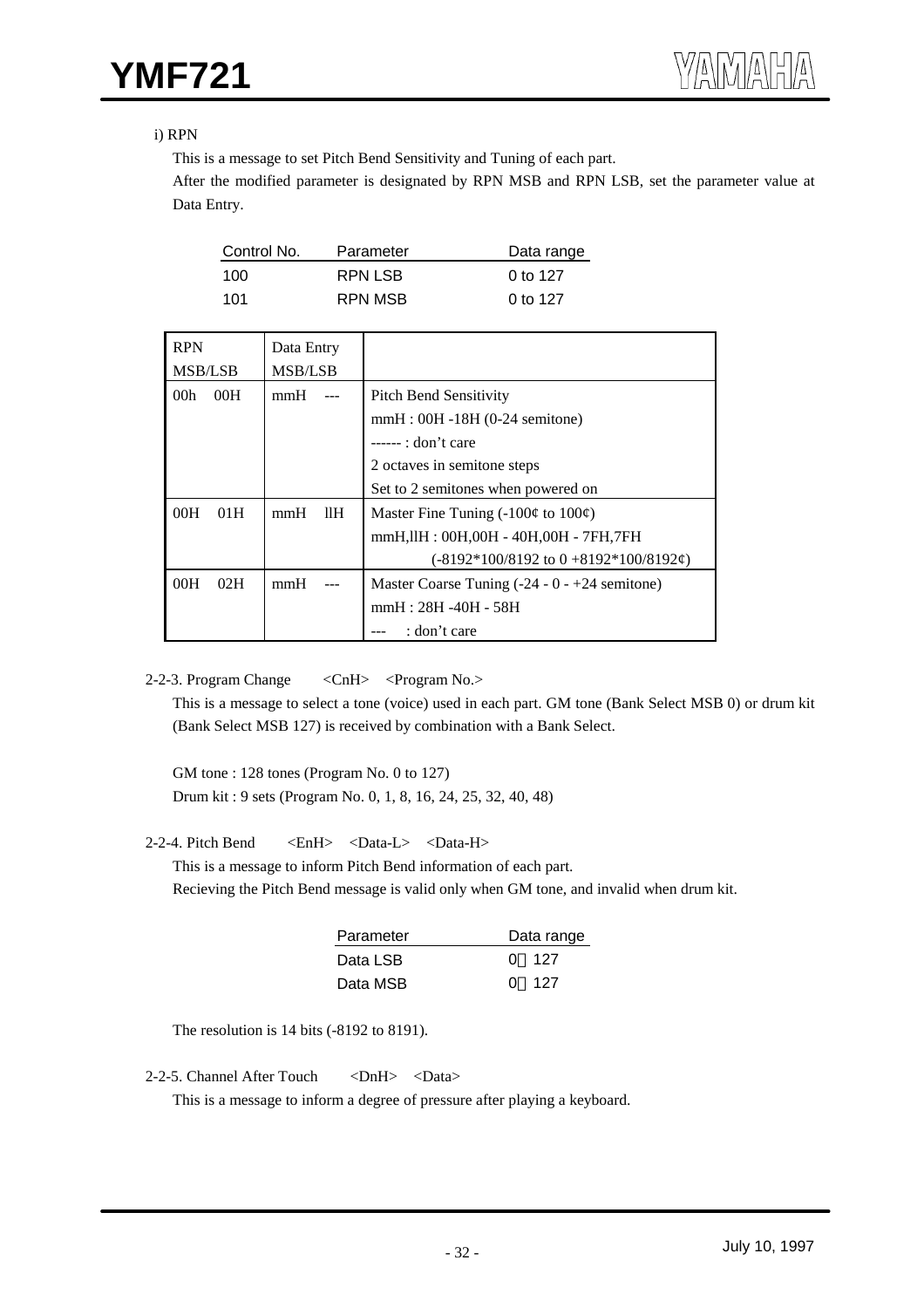#### 2-2-6. Channel Mode Touch <br/> <BnH><Control No.> <br/> <br/> <br/> <br/> <br/> <br/> <br/> <br/> <br/> <br/> <br/> <br/> <br/>
<br/>
<br/>
<br/>
<br/>
<br/>
<br/>
<br/>
<br/>
<br/>
<br/>
<br/>
<br/>
<br/>
<br/>
<br/>
<br

a) All Sound Off

When this message is received, all sounds are muted. However, states of channel messages, that are Note ON and Hold ON etc., are kept.

| Control No. | Parameter     | Data range |
|-------------|---------------|------------|
| 120         | All Sound Off |            |

#### b) Reset All Controllers

When this message is received, controller etc. of the designated channel are set as shown below:

| Controller        | <b>Reset Value</b>  |
|-------------------|---------------------|
| Pitch Bend Change | ±0                  |
| Modulation        | $0$ (OFF)           |
| Expression        | $127$ (max)         |
| Hold              | $0$ (OFF)           |
| Sostenuto         | $0$ (OFF)           |
| RPN               | No Number selected. |

| Control No. | Parameter                   | Data range |
|-------------|-----------------------------|------------|
| 121         | <b>ResetAll Controllers</b> |            |

#### c) All Note Off

All Notes, that are ON at the designated channel, become OFF.

However, when Hold and Sostenuto are ON, the sound is not stopped until they become OFF.

| Control No. | Parameter    | Data range |
|-------------|--------------|------------|
| 123         | All Note Off |            |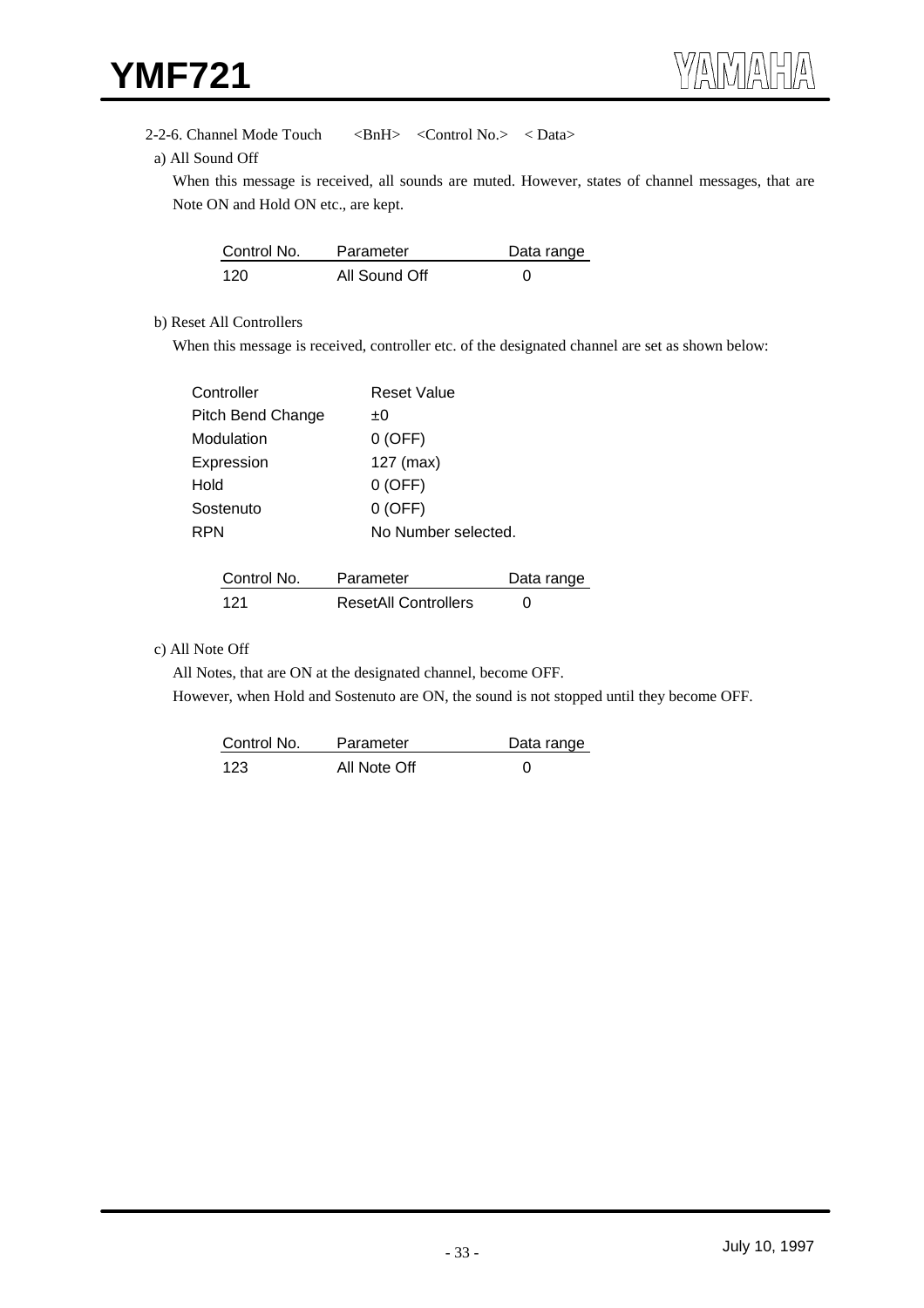| 3. System Realtime Message                                                                                      |
|-----------------------------------------------------------------------------------------------------------------|
| 3-1. System Reset<br>$<$ FFH $>$                                                                                |
| Notes of all channels are damped.                                                                               |
| Controllers of all channels become default value.                                                               |
|                                                                                                                 |
| 3-2. System Exclusive Message                                                                                   |
| 3-2-1. GM System Level 1 ON<br>$\epsilon$ FO 7E 7F 09 01 F7 $>$                                                 |
| 3-2-2. XG System ON<br><f0 00="" 1n="" 43="" 4c="" 7e="" f7=""></f0>                                            |
| n : Device No. Don't care.                                                                                      |
| When this message is received, Notes of all channels are damped.                                                |
| All setting value become default without MIDI Master Tuning.                                                    |
|                                                                                                                 |
| 3-2-3. MIDI Master Volume<br><f0 01="" 04="" 7f="" f7="" ss="" tt=""></f0>                                      |
| When this message is received, all volumes are set.                                                             |
| Data range of ss and tt is 0 to 127 (00H to 7FH). However, the value of tt is only valid, and ss is<br>ignored. |
| 00H : Minimum volume, 7FH : Maximum volume                                                                      |
| 3-2-4. MIDI Master Tuning<br><f0 00="" 1n="" 27="" 30="" 43="" cc="" f7="" xl="" xm=""></f0>                    |
| n : Device No. Don't care.                                                                                      |
| When this message is received, pitch of all channel are changed at the same time.                               |
| Data range of xm and xl is 0 to 127 (00H to 7FH). However, 8 bits value (0 to 255), that is composed            |
| of m and l, is valid range.                                                                                     |
| 128 (ml=80H) : Center, $\pm 1$ : up/down by $1\phi$                                                             |
| This parameter is ignored at drum kit (channel 10 and bank 127).                                                |
| And, this parameter is not reset by System Reset, GM System Level 1 ON and XG System ON.                        |
| 3-2-5. Power Down Command<br><f0 04="" 0e="" 43="" 6d="" 79="" 7f=""></f0>                                      |
| 3-2-6. Internal Micro-Processor Reset Command<br><f0 04="" 0f="" 43="" 6b="" 79="" 7f=""></f0>                  |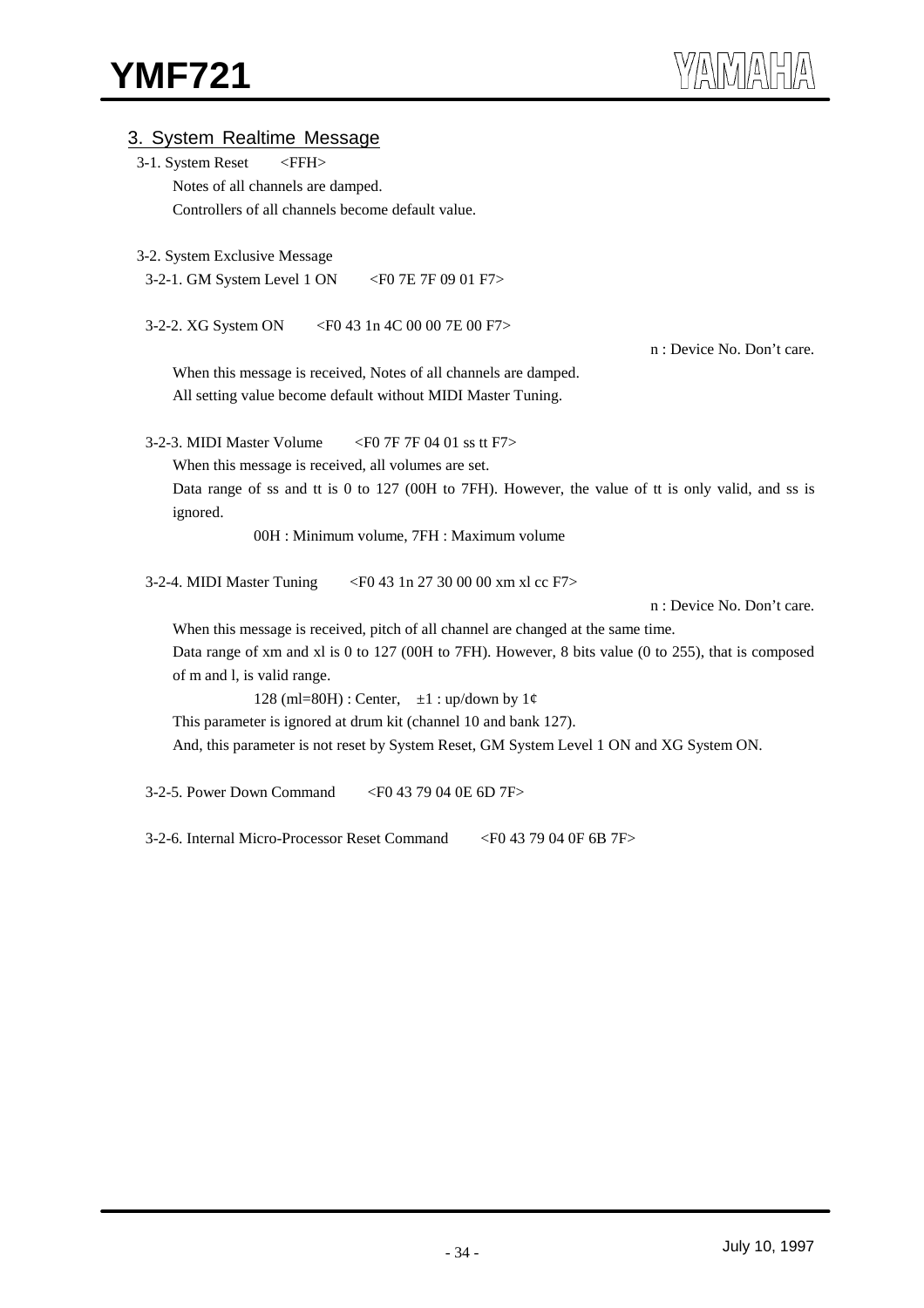## Supplementary Information 3 (MIDI Implementation Chart)

| . .<br>Function  |                |                        | Remarks                                |
|------------------|----------------|------------------------|----------------------------------------|
|                  | Default        | Recognized<br>$1 - 16$ |                                        |
| <b>Basic</b>     |                |                        |                                        |
| Channel          | Changed        | ×                      |                                        |
| Mode             | Default        | 3                      | (Omni off Poly,)                       |
|                  | Messages       | 3                      | Modes other than 3 are acceptable.     |
|                  | Altered        | 3                      |                                        |
| <b>Note</b>      |                | $0 - 127$              |                                        |
| Number           | True Voice     | $0 - 127$              |                                        |
| Velocity         | Note ON        |                        |                                        |
|                  | Note OFF       | ×                      |                                        |
| After            | Key's          | ×                      |                                        |
| Touch            | Channel's      |                        |                                        |
|                  | Pitch Bend     |                        |                                        |
| Control          | 0              |                        | Bank Select MSB                        |
| Change           | 1              |                        | Modulation                             |
|                  | 6,38           |                        | Data Entry MSB/LSB                     |
|                  | $\overline{7}$ |                        | Main Volume                            |
|                  | 10             |                        | Panpot                                 |
|                  | 11             |                        | Expression                             |
|                  | 64             |                        | Hold                                   |
|                  | 66             |                        | Sostenuto                              |
|                  | 100,101        |                        | RPN MSB/LSB                            |
| Program          |                | $0 - 127$              |                                        |
| Change           | True No.       | $0 - 127$              | GM128Voice                             |
|                  |                |                        | Drum Set (0,1,8,16,24,25,32,40,48)     |
| System Exclusive |                |                        | GM System Level 1 ON                   |
|                  |                |                        | XG System ON                           |
|                  |                |                        | Master Volume                          |
|                  |                |                        | Master Tuning                          |
|                  |                |                        | Power Down Command                     |
|                  |                |                        | Internal Micro-Processor Reset Command |
| Common           | Song Position  | ×                      |                                        |
|                  | Song Select    | ×                      |                                        |
|                  | Tune           | ×                      |                                        |
| System           | <b>Clock</b>   | ×                      |                                        |
| Real-time        | Commands       |                        | System Reset (FFH)                     |
| <b>AUX</b>       | Local On/Off   | $\times$               |                                        |
| Messages         | All Sound Off  |                        | All Sound Off (Control No. 120)        |
|                  | All Notes Off  |                        | All Notes Off (Control No. 123)        |
|                  | Active Sense   | ×                      |                                        |
|                  |                |                        |                                        |
|                  | Reset          |                        | Reset All Controller (Control No. 121) |

Note : YMF721(OPL4-ML2) has no Transmitting function.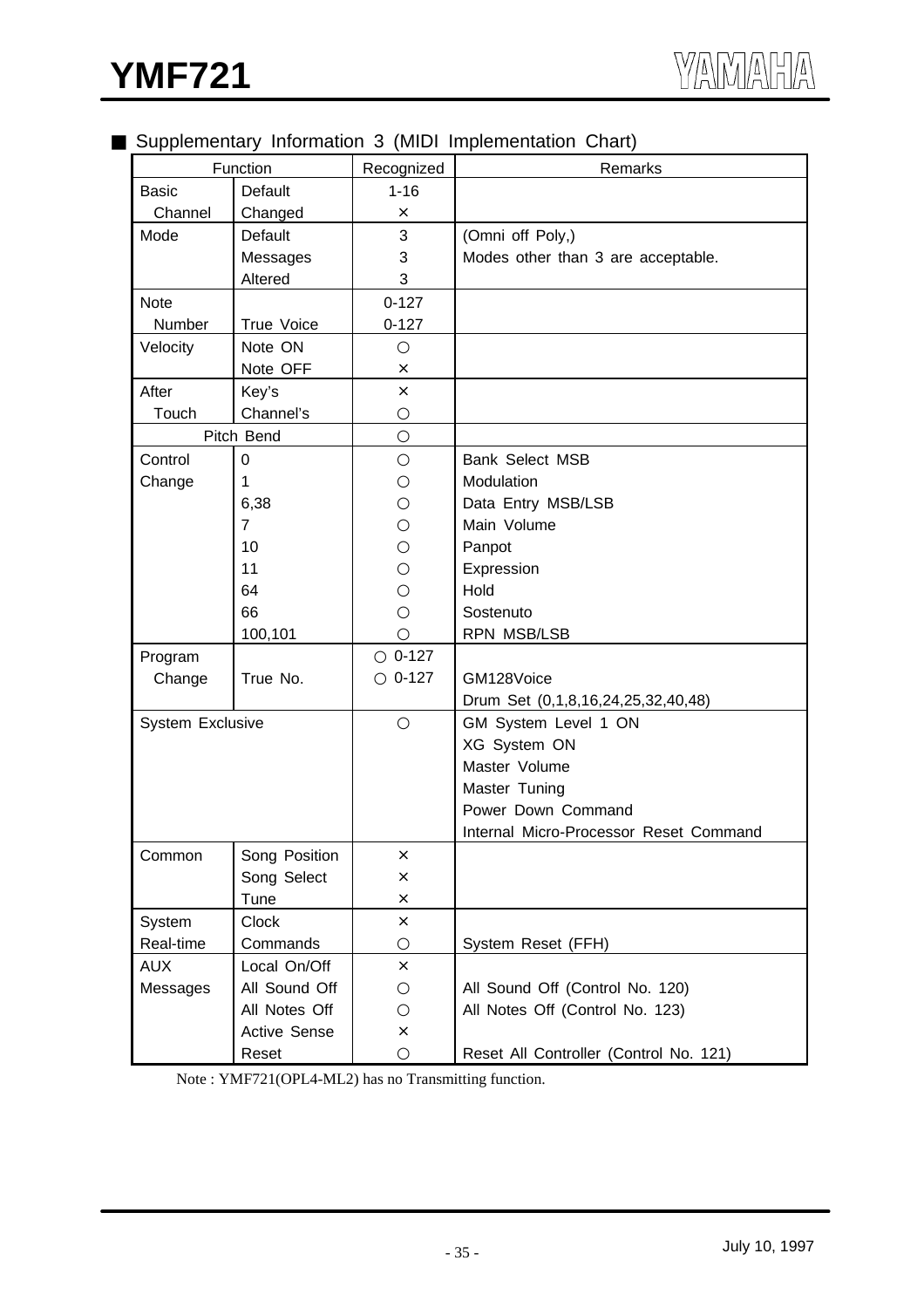## Supplementary Information 4 (Melody Voice List)

| Group        | Voice No. | Voice                        | Pitch          | Key Range       | Scale       |
|--------------|-----------|------------------------------|----------------|-----------------|-------------|
| <b>PIANO</b> | voice(00) | <b>Acoustic Grand Piano</b>  | A3             | $G#-1 \sim C#7$ | Temperament |
|              | voice(01) | <b>Bright Acoustic Piano</b> | A3             |                 |             |
|              | voice(02) | <b>Electric Grand Piano</b>  | A <sub>3</sub> |                 |             |
|              | voice(03) | Honky-tonk Piano             | A3             |                 |             |
|              | voice(04) | Electric Piano1              | A <sub>3</sub> | $A-1 - C7$      |             |
|              | voice(05) | Electric Piano2              | A <sub>3</sub> | $G#-1 \sim C#7$ |             |
|              | voice(06) | Harpsichord                  | A3             | $A-1 - C7$      |             |
|              | voice(07) | Clavi.                       | A <sub>3</sub> |                 |             |
| Chromatic    | voice(08) | Celesta                      | A3             |                 |             |
|              | voice(09) | Glockenspiel                 | A3             | $A-1 - C8$      |             |
|              | voice(10) | Music Box                    | A3             | $A-1 - C7$      |             |
|              | voice(11) | Vibraphone                   | A <sub>3</sub> |                 |             |
|              | voice(12) | Marimba                      | A <sub>3</sub> | $A-1 - G8$      |             |
|              | voice(13) | Xylophone                    | A <sub>3</sub> | $C-2 \sim G8$   |             |
|              | voice(14) | <b>Tubular Bells</b>         | A3             | $C#-2 \sim G8$  |             |
|              | voice(15) | Dulcimer                     | A <sub>3</sub> | $C-2 \sim G8$   |             |
| Organ        | voice(16) | Drawbar Organ                | A <sub>3</sub> | $C#-2 \sim G8$  |             |
|              | voice(17) | Percussive Organ             | A3             | $A-1 - C7$      |             |
|              | voice(18) | Rock Organ                   | A3             |                 |             |
|              | voice(19) | Church Organ                 | A3             |                 |             |
|              | voice(20) | Reed Organ                   | A <sub>3</sub> |                 |             |
|              | voice(21) | Accordion                    | A <sub>3</sub> |                 |             |
|              | voice(22) | Harmonica                    | A <sub>3</sub> |                 |             |
|              | voice(23) | Tango Accordion              | A <sub>3</sub> | $C-2 \sim C7$   |             |
| Guitar       | voice(24) | <b>Nylon Guitar</b>          | A <sub>3</sub> | $A-1 - C6$      |             |
|              | voice(25) | <b>Steel Guitar</b>          | A3             | $A-1 - C7$      |             |
|              | voice(26) | Jazz Guitar                  | A3             |                 |             |
|              | voice(27) | Clean Guitar                 | A <sub>3</sub> |                 |             |
|              | voice(28) | <b>Muted Guitar</b>          | A3             | $C#-2 \sim G8$  |             |
|              | voice(29) | Overdriven Guitar            | A <sub>3</sub> | $C-2 \sim G8$   |             |
|              | voice(30) | <b>Distortion Guitar</b>     | A3             | $A-1 - C7$      |             |
|              | voice(31) | <b>Guitar Harmonics</b>      | A3             |                 |             |
| Bass         | voice(32) | <b>Acoustic Bass</b>         | A3             |                 |             |
|              | voice(33) | <b>Finger Bass</b>           | A3             | $C#-2 \sim G8$  |             |
|              | voice(34) | Pick Bass                    | A3             | $A-1 - C7$      |             |
|              | voice(35) | Fret-less Bass               | A3             | $C#-2 \sim G8$  |             |
|              | voice(36) | Slap Bass1                   | A3             | $A-1 \sim C7$   |             |
|              | voice(37) | Slap Bass2                   | A3             | $C#-2 \sim G8$  |             |
|              | voice(38) | Synth Bass1                  | A3             | $A-1 - C7$      |             |
|              | voice(39) | Synth Bass2                  | A3             | $C-2 \sim G8$   |             |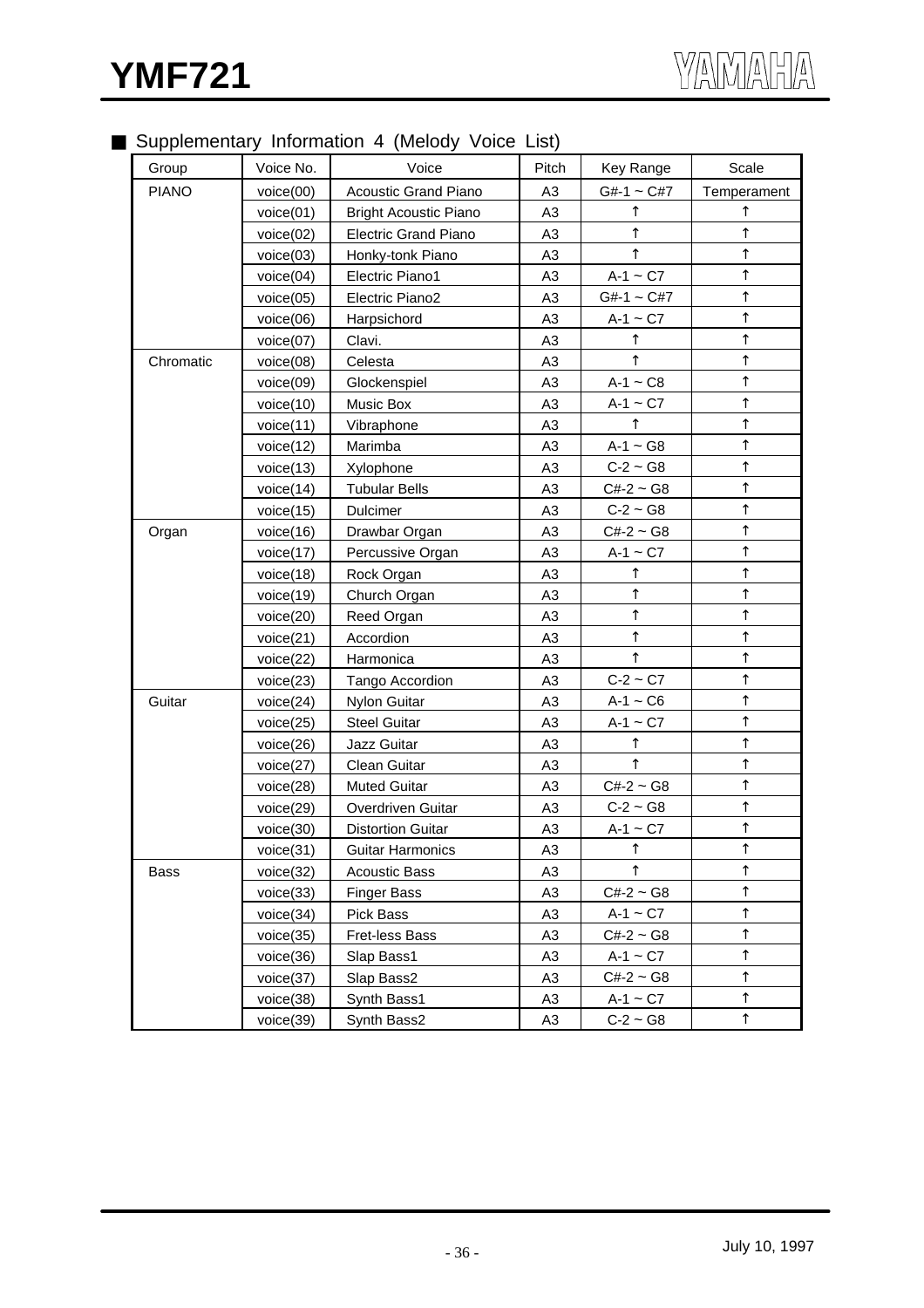



| Group        | Voice No. | Voice                    | Pitch          | Key Range      | Scale       |
|--------------|-----------|--------------------------|----------------|----------------|-------------|
|              | voice(40) | Violin                   | A <sub>3</sub> | $A-1 \sim C7$  | Temperament |
|              | voice(41) | Viola                    | A <sub>3</sub> |                |             |
|              | voice(42) | Cello                    | A <sub>3</sub> |                |             |
|              | voice(43) | Contrabass               | A <sub>3</sub> |                |             |
|              | voice(44) | <b>Tremolo Strings</b>   | A <sub>3</sub> |                |             |
|              | voice(45) | <b>Pizzicato Strings</b> | A <sub>3</sub> |                |             |
|              | voice(46) | Harp                     | A <sub>3</sub> |                |             |
|              | voice(47) | Timpani                  | A <sub>3</sub> |                |             |
| Ensemble     | voice(48) | <b>String Ensemble1</b>  | A <sub>3</sub> |                |             |
|              | voice(49) | <b>String Ensemble2</b>  | A <sub>3</sub> |                |             |
|              | voice(50) | Synth Strings1           | A <sub>3</sub> | $F-2 \sim C7$  |             |
|              | voice(51) | Synth Strings2           | A <sub>3</sub> | $A-1 - C7$     |             |
|              | voice(52) | Aahs Choir               | A <sub>3</sub> |                |             |
|              | voice(53) | Oohs Choir               | A <sub>3</sub> |                |             |
|              | voice(54) | Synth Choir              | A <sub>3</sub> |                |             |
|              | voice(55) | Orchestra Hit            | A <sub>3</sub> |                |             |
| <b>Brass</b> | voice(56) | Trumpet                  | A <sub>3</sub> |                |             |
|              | voice(57) | Trombone                 | A <sub>3</sub> |                |             |
|              | voice(58) | Tuba                     | A <sub>3</sub> |                |             |
|              | voice(59) | <b>Muted Trumpet</b>     | A <sub>3</sub> |                |             |
|              | voice(60) | French Horn              | A <sub>3</sub> |                |             |
|              | voice(61) | <b>Brass Section</b>     | A <sub>3</sub> |                |             |
|              | voice(62) | Synth Brass1             | A <sub>3</sub> | $C#-2 \sim G8$ |             |
|              | voice(63) | Synth Brass2             | A <sub>3</sub> |                |             |
| Reed         | voice(64) | Soprano Sax              | A <sub>3</sub> | $A-1 - C7$     |             |
|              | voice(65) | Alto Sax                 | A <sub>3</sub> |                |             |
|              | voice(66) | <b>Tenor Sax</b>         | A <sub>3</sub> | $C1 - C7$      |             |
|              | voice(67) | <b>Baritone Sax</b>      | A <sub>3</sub> | $A-1 - C7$     |             |
|              | voice(68) | Oboe                     | A <sub>3</sub> |                |             |
|              | voice(69) | English Horn             | A <sub>3</sub> |                |             |
|              | voice(70) | Bassoon                  | A <sub>3</sub> |                |             |
|              | voice(71) | Clarinet                 | A <sub>3</sub> |                |             |
| Pipe         | voice(72) | Piccolo                  | A3             |                |             |
|              | voice(73) | Flute                    | A <sub>3</sub> |                |             |
|              | voice(74) | Recorder                 | A <sub>3</sub> | $A-1 \sim D#7$ |             |
|              | voice(75) | Pan Flute                | A <sub>3</sub> | $A-1 - C7$     |             |
|              | voice(76) | <b>Blown Bottle</b>      | A3             |                |             |
|              | voice(77) | Shakuhachi               | A <sub>3</sub> |                |             |
|              | voice(78) | Whistle                  | A <sub>3</sub> | $C-2 \sim G8$  |             |
|              | voice(79) | Ocarina                  | A3             |                |             |
| Lead         | voice(80) | Square Lead              | A <sub>3</sub> | $C#-2 \sim G8$ |             |
|              | voice(81) | Sawtooth Lead            | A <sub>3</sub> |                |             |
|              | voice(82) | <b>Calliope Lead</b>     | A <sub>3</sub> | $A-1 - C7$     |             |
|              | voice(83) | Chiff Lead               | A3             | $C#-2 \sim G8$ |             |
|              | voice(84) | Charang Lead             | A3             |                |             |
|              | voice(85) | Voice Lead               | A3             | $A-1 - C7$     |             |
|              | voice(86) | <b>Fifths Lead</b>       | A3             | $C#-2 \sim G8$ |             |
|              | voice(87) | Bass & Lead              | A <sub>3</sub> |                |             |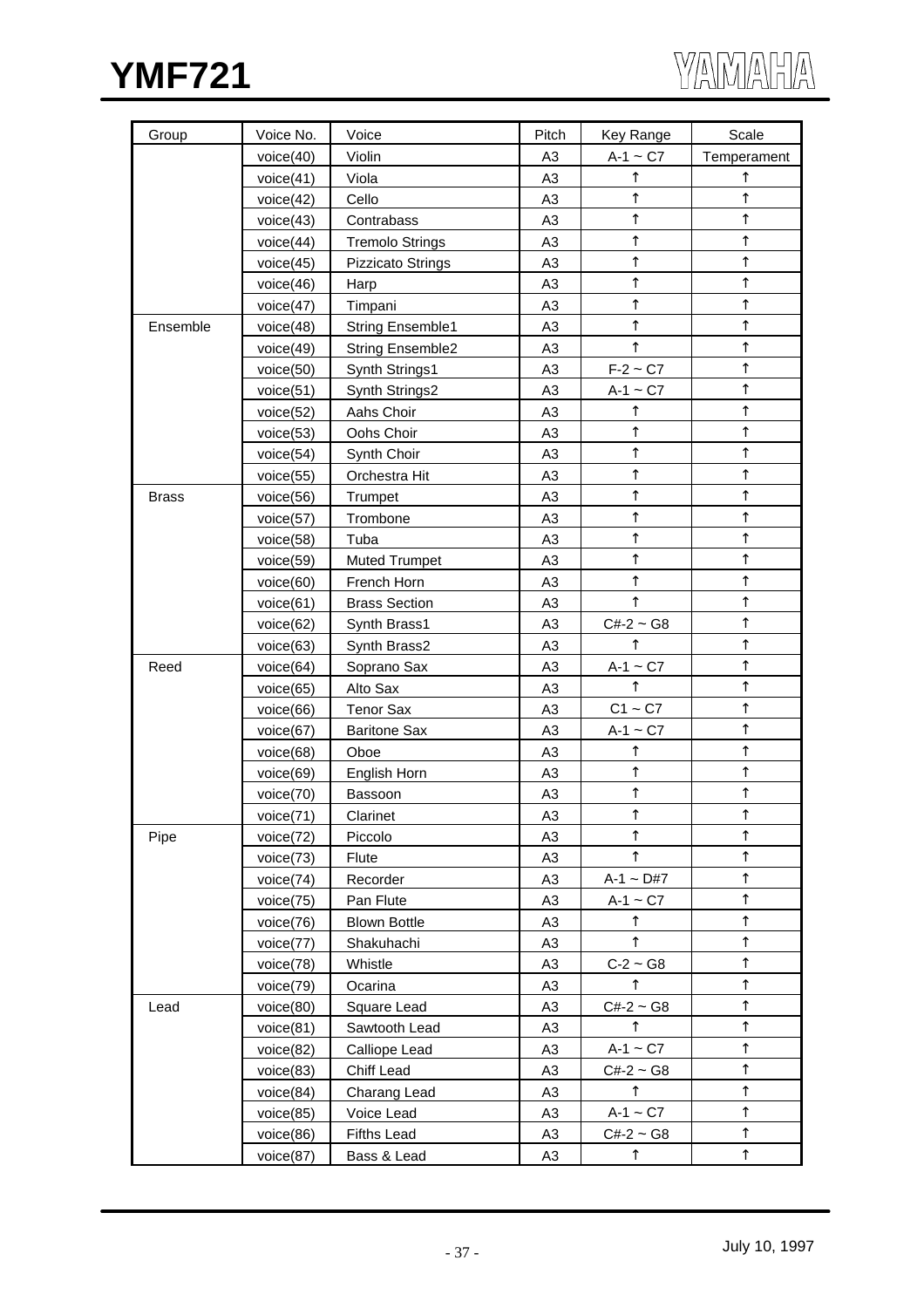| Group         | Voice No.     | Voice                    | Pitch           | Key Range      | Scale       |
|---------------|---------------|--------------------------|-----------------|----------------|-------------|
|               | voice(88)     | New-Age Pad              | A3              | $A-1 \sim C7$  | Temperament |
|               | voice(89)     | Warm Pad                 | A <sub>3</sub>  |                |             |
|               | voice(90)     | Polysynth Pad            | A <sub>3</sub>  | $C#-2 \sim G8$ |             |
|               | voice(91)     | Choir Pad                | A <sub>3</sub>  | $A-1 - C7$     |             |
|               | voice(92)     | <b>Bowed Pad</b>         | A <sub>3</sub>  |                |             |
|               | voice(93)     | Metallic Pad             | A <sub>3</sub>  |                |             |
|               | voice(94)     | Halo Pad                 | A <sub>3</sub>  |                |             |
|               | voice(95)     | Sweep Pad                | A <sub>3</sub>  | $C#-2 \sim G8$ |             |
| Synth Effects | voice(96)     | FX1 (Rain)               | A3              |                |             |
|               | voice(97)     | FX2 (Soundtrack)         | A <sub>3</sub>  | $A-1 - C7$     |             |
|               | voice(98)     | FX3 (Crystal)            | A <sub>3</sub>  |                |             |
|               | voice(99)     | FX4 (Atmosphere)         | A <sub>3</sub>  | $F-2 \sim C6$  |             |
|               | voice $(100)$ | FX5 (Brightness)         | A <sub>3</sub>  | $A-1 - C7$     |             |
|               | voice $(101)$ | FX6 (Goblins)            | A <sub>3</sub>  |                |             |
|               | voice(102)    | FX7 (Echoes)             | A <sub>3</sub>  |                |             |
|               | voice(103)    | FX8 (Sci-Fi)             | A3              |                |             |
| Ethnic        | voice $(104)$ | Sitar                    | A <sub>3</sub>  | $C-2 \sim G8$  |             |
|               | voice $(105)$ | Banjo                    | A3              | $A-1 \sim C#7$ |             |
|               | voice $(106)$ | Shamisen                 | A <sub>3</sub>  | $A-1 - C7$     |             |
|               | voice $(107)$ | Koto                     | A <sub>3</sub>  | $C-2 \sim G8$  |             |
|               | voice $(108)$ | Kalimba                  | A <sub>3</sub>  |                |             |
|               | voice(109)    | <b>Bagpipe</b>           | A <sub>3</sub>  | $A-1 - C7$     |             |
|               | voice(110)    | Fiddle                   | A <sub>3</sub>  |                |             |
|               | voice(111)    | Shanai                   | A <sub>3</sub>  |                |             |
| Percussive    | voice $(112)$ | <b>Tinkle Bell</b>       | A3              | $A-1 \sim G7$  |             |
|               | voice(113)    | Agogo                    | A <sub>3</sub>  | $A-1 - G#7$    |             |
|               | voice(114)    | <b>Steel Drums</b>       | A <sub>3</sub>  | $A-1 - C7$     |             |
|               | voice $(115)$ | Wood Block               | F#3             |                | 50¢ /note   |
|               | voice(116)    | Taiko Drum               | A <sub>1</sub>  | $G-1 \sim C7$  | 50¢ /note   |
|               | voice(117)    | Melodic Tom              | C#3             | $A-1 - C7$     | 50¢ /note   |
|               | voice(118)    | Synth Drum               | $^{\star\star}$ |                | 50¢ /note   |
|               | voice(119)    | Reverse Cymbal           | $***$           |                | 50¢ /note   |
| Sound Effects | voice $(120)$ | <b>Guitar Fret Noise</b> | A <sub>3</sub>  |                | Temperament |
|               | voice(121)    | <b>Breath Noise</b>      | A3              | $C#-2 \sim G8$ |             |
|               | voice $(122)$ | Seashore                 | $***$           | $A-1 - C7$     | 20¢ /note   |
|               | voice(123)    | <b>Bird Tweet</b>        | $***$           |                | 5¢ /note    |
|               | voice(124)    | <b>Telephone Ring</b>    | $***$           |                | 10¢ /note   |
|               | voice(125)    | Helicopter               | $***$           | $C-1 \sim G8$  | 10¢ /note   |
|               | voice $(126)$ | Applause                 | $***$           | $A-1 \sim C7$  | 5¢ /note    |
|               | voice(127)    | Gunshot                  | $***$           |                | 20¢ /note   |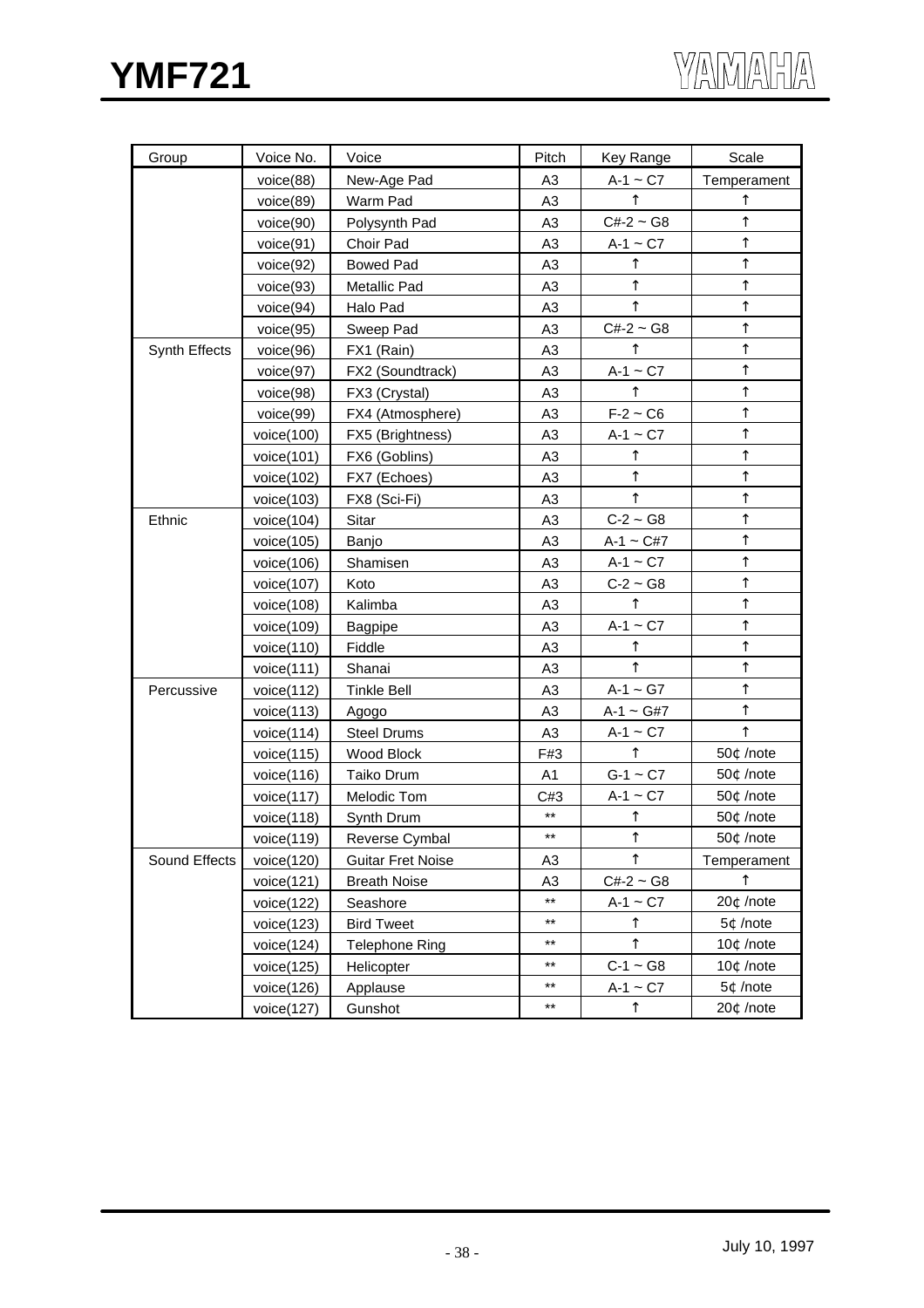

## Supplementary Information 5 (Drum Set List)

|    | Program#       | $\mathbf{1}$         | $\boldsymbol{9}$ | 17                      | 25              | 26                            | 33         | 41                | 49                |
|----|----------------|----------------------|------------------|-------------------------|-----------------|-------------------------------|------------|-------------------|-------------------|
|    |                |                      |                  |                         |                 |                               |            |                   |                   |
| 24 | C <sub>0</sub> | Seq Click H          |                  |                         |                 |                               |            |                   |                   |
| 25 | C#0            | <b>Brush Tap</b>     |                  |                         |                 |                               |            |                   |                   |
| 26 | D <sub>0</sub> | Brush Swirl L        |                  |                         |                 |                               |            |                   |                   |
| 27 | D#0            | <b>Brush Slap</b>    |                  |                         |                 |                               |            |                   |                   |
| 28 | E <sub>0</sub> |                      |                  |                         |                 |                               |            |                   |                   |
|    |                | Brush Swirl H        |                  |                         |                 | Reverse Cymbal Reverse Cymbal |            |                   |                   |
| 29 | F <sub>0</sub> | Snare Roll           |                  |                         |                 |                               |            |                   |                   |
| 30 | F#0            | Castanet             |                  |                         | Hi Q            | Hi Q                          |            |                   |                   |
| 31 | G0             | Snare L              | SD Room L        | SD Power M              | Snare M         | SD Power H                    |            | Brush Slap L      | Concert SD        |
| 32 | G#0            | Sticks               |                  |                         |                 |                               |            |                   |                   |
| 33 | A0             | Bass Drum L          | BD Room L        | Bass Drum M             | Bass Drum H     | Bass Drum M                   |            |                   | Gran Casa         |
| 34 | A#0            | Open Rim Shot        |                  |                         |                 |                               |            |                   |                   |
| 35 | B <sub>0</sub> | Bass Drum M          | <b>BD Room M</b> | Bass Drum H             | <b>BD Power</b> | <b>BD Analog L</b>            |            |                   | Gran Casa         |
| 36 | C <sub>1</sub> | Bass Drum H          | BD Room H        | <b>BD Power</b>         | <b>BD</b> Gate  | <b>BD Analog H</b>            |            |                   | Gran Casa         |
| 37 | C#1            | Side Stick           |                  |                         |                 | Analog Side Stick             |            |                   |                   |
|    | D <sub>1</sub> |                      |                  |                         |                 |                               |            |                   |                   |
| 38 |                | Snare M              | SD Room M        | SD Rock                 | SD Power L      | Analog Snare L                |            | <b>Brush Slap</b> | Concert SD        |
| 39 | D#1            | Hand Clap            |                  |                         |                 |                               |            |                   |                   |
| 40 | E <sub>1</sub> | Snare H              | SD Room H        | SD Power Rim SD Power H |                 | Analog Snare H                |            | <b>Brush Tap</b>  | Concert SD        |
| 41 | F <sub>1</sub> | Floor Tom L          | Room Tom 1       | Power Tom 1             | E Tom 1         | Analog Tom 1                  | Jazz Tom 1 | Brush Tom 1       | Jazz Tom 1        |
| 42 | F#1            | Hi-Hat Closed        |                  |                         |                 | Analog HH Closed 1            |            |                   |                   |
| 43 | G1             | Floor Tom H          | Room Tom 2       | Power Tom 2             | E Tom 2         | Analog Tom 2                  | Jazz Tom 2 | Brush Tom 2       | Jazz Tom 2        |
| 44 | G#1            | Hi-Hat Pedal         |                  |                         |                 | Analog HH Closed 2            |            |                   |                   |
| 45 | A1             | Low Tom              | Room Tom 3       | Power Tom 3             | E Tom 3         | Analog Tom 3                  | Jazz Tom 3 | Brush Tom 3       | Jazz Tom 3        |
| 46 | A#1            | Hi-Hat Open          |                  |                         |                 | Analog HH Open                |            |                   |                   |
|    | <b>B1</b>      |                      |                  |                         |                 |                               |            |                   |                   |
| 47 |                | Mid Tom L            |                  | Room Tom 4 Power Tom 4  | E Tom 4         | Analog Tom 4                  | Jazz Tom 4 | Brush Tom 4       | Jazz Tom 4        |
| 48 | C <sub>2</sub> | Mid Tom H            | Room Tom 5       | Power Tom 5             | E Tom 5         | Analog Tom 5                  | Jazz Tom 5 | Brush Tom 5       | Jazz Tom 5        |
| 49 | C#2            | Crash Cymbal 1       |                  |                         |                 |                               |            |                   | Hand Cym.Open L   |
| 50 | D <sub>2</sub> | High Tom             | Room Tom 6       | Power Tom 6             | E Tom 6         | Analog Tom 6                  | Jazz Tom 6 | Brush Tom 6       | Jazz Tom 6        |
| 51 | D#2            | Ride Cymbal 1        |                  |                         |                 |                               |            |                   | Hand Cym.Closed L |
| 52 | E <sub>2</sub> | Chinese Cymbal       |                  |                         |                 |                               |            |                   |                   |
| 53 | F <sub>2</sub> | Ride Cymbal Cup      |                  |                         |                 |                               |            |                   |                   |
| 54 | F#2            | Tambourine           |                  |                         |                 |                               |            |                   |                   |
| 55 | G2             | Splash Cymbal        |                  |                         |                 |                               |            |                   |                   |
| 56 | G#2            | Cowbell              |                  |                         |                 |                               |            |                   |                   |
|    |                |                      |                  |                         |                 |                               |            |                   |                   |
| 57 | A <sub>2</sub> | Crash Cymbal 2       |                  |                         |                 |                               |            |                   | Hand Cym.Open H   |
| 58 | A#2            | Vibraslap            |                  |                         |                 |                               |            |                   |                   |
| 59 | B <sub>2</sub> | Ride Cymbal 2        |                  |                         |                 |                               | Jazz Ride  |                   | Hand Cym.Closed H |
| 60 | C <sub>3</sub> | Bongo H              |                  |                         |                 |                               |            |                   |                   |
| 61 | C#3            | Bongo L              |                  |                         |                 |                               |            |                   |                   |
| 62 | D <sub>3</sub> | Conga H Mute         |                  |                         |                 |                               |            |                   |                   |
| 63 | D#3            | Conga H Open         |                  |                         |                 |                               |            |                   |                   |
| 64 | E <sub>3</sub> | Conga L              |                  |                         |                 |                               |            |                   |                   |
| 65 | F <sub>3</sub> | Timbale H            |                  |                         |                 |                               |            |                   |                   |
| 66 | F#3            | Timbale L            |                  |                         |                 |                               |            |                   |                   |
|    | G <sub>3</sub> |                      |                  |                         |                 |                               |            |                   |                   |
| 67 |                | Agogo H              |                  |                         |                 |                               |            |                   |                   |
| 68 | G#3            | Agogo L              |                  |                         |                 |                               |            |                   |                   |
| 69 | A3             | Cabasa               |                  |                         |                 |                               |            |                   |                   |
| 70 | A#3            | Maracas              |                  |                         |                 |                               |            |                   |                   |
| 71 | B3             | Samba Whistle H      |                  |                         |                 |                               |            |                   |                   |
| 72 | C4             | Samba Whistle L      |                  |                         |                 |                               |            |                   |                   |
| 73 | C#4            | Guiro Short          |                  |                         |                 |                               |            |                   |                   |
| 74 | D4             | Guiro Long           |                  |                         |                 |                               |            |                   |                   |
| 75 | D#4            | Claves               |                  |                         |                 |                               |            |                   |                   |
| 76 | E4             | Wood Block H         |                  |                         |                 |                               |            |                   |                   |
|    |                |                      |                  |                         |                 |                               |            |                   |                   |
| 77 | F4             | Wood Block L         |                  |                         |                 |                               |            |                   |                   |
| 78 | F#4            | Cuica Mute           |                  |                         | Scratch Push    | Scratch Push                  |            |                   |                   |
| 79 | G4             | Cuica Open           |                  |                         | Scratch Pull    | Scratch Pull                  |            |                   |                   |
| 80 | G#4            | <b>Triangle Mute</b> |                  |                         |                 |                               |            |                   |                   |
| 81 | A4             | Triangle Open        |                  |                         |                 |                               |            |                   |                   |
| 82 | A#4            | Shaker               |                  |                         |                 |                               |            |                   |                   |
| 83 | B4             | Jingle Bell          |                  |                         |                 |                               |            |                   |                   |
| 84 | C5             | <b>Bell Tree</b>     |                  |                         |                 |                               |            |                   |                   |
|    |                |                      |                  |                         |                 |                               |            |                   |                   |

Same as Standard kit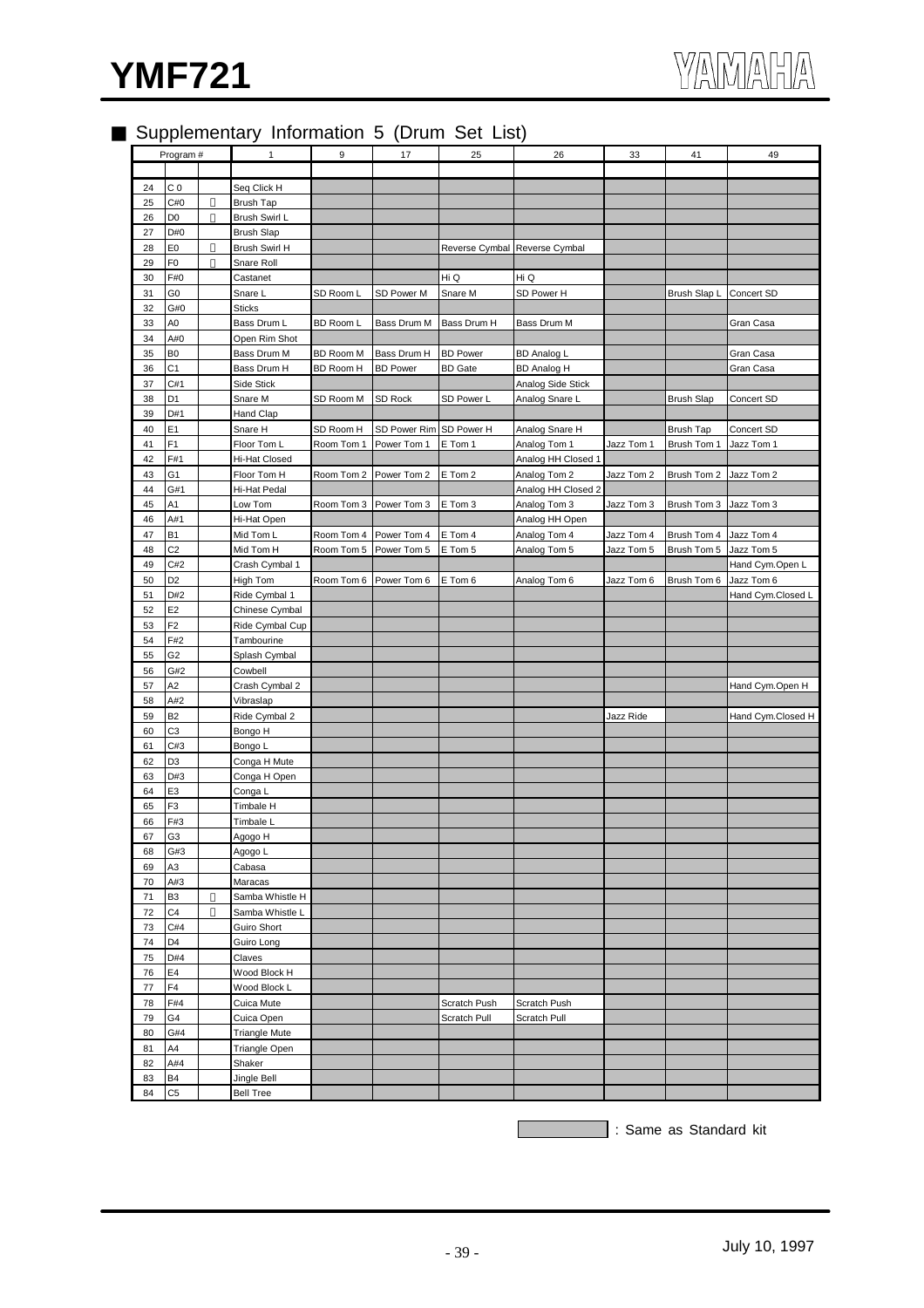## EXTERNAL DIMENSIONS OF PACKAGE



The shape of the molded corner may slightly different from the shape in this diagram. The figure in the parenthesis () should be used as a reference. Plastic body dimensions do not include burr of resin. UNIT : mm

Note : The LSIs for surface mount need especial consideration on storage and soldering conditions.

For detailed information, please contact your nearest agent of Yamaha.